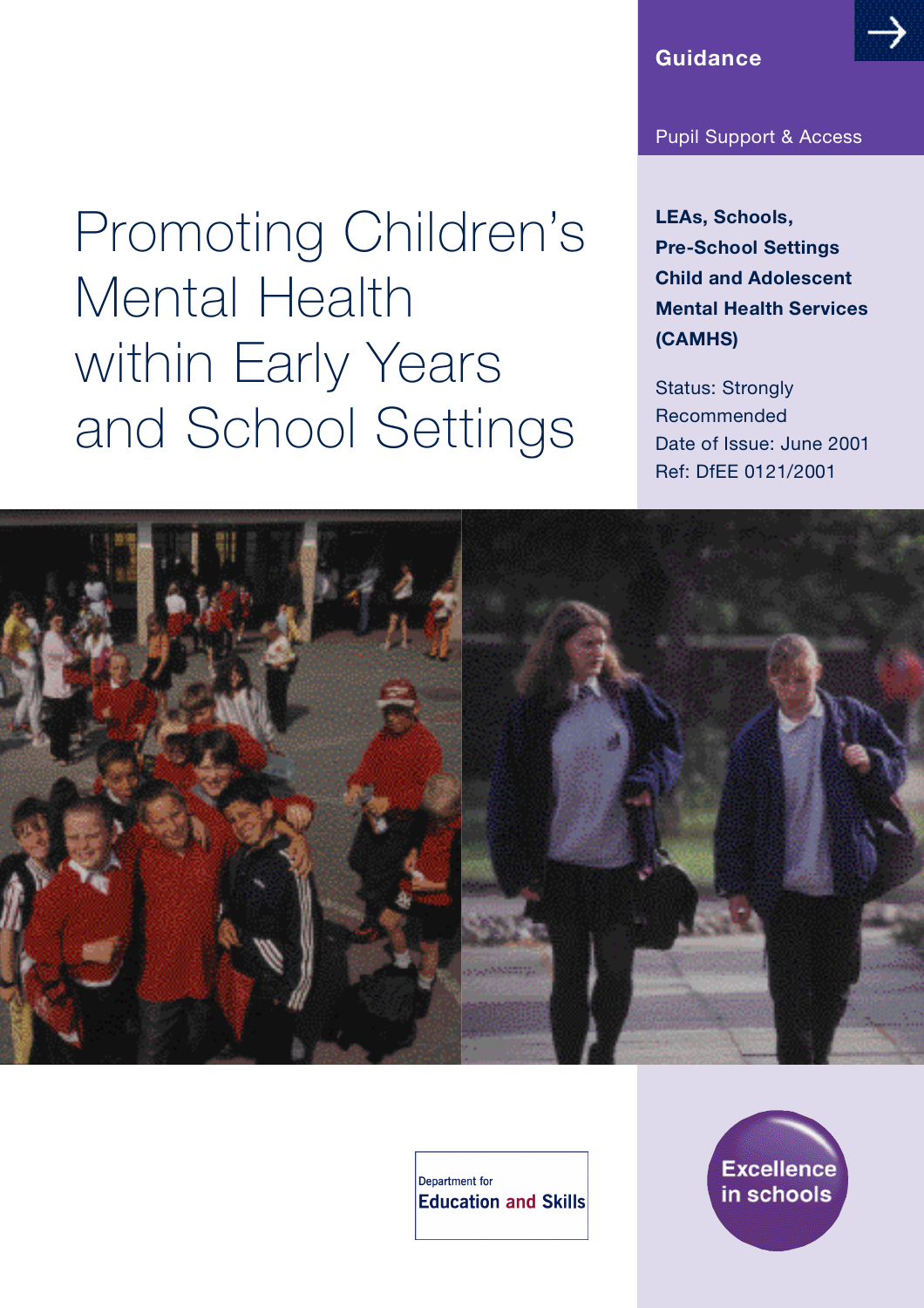## Acknowledgement

The DfEE is extremely grateful to the Mental Health Foundation and all members of the Advisory Group on Emotional and Behavioural Difficulties for their help in preparing this guidance. We are also grafetul to those groups, schools and early years settings who so kindly provided case studies and comments on the guidance.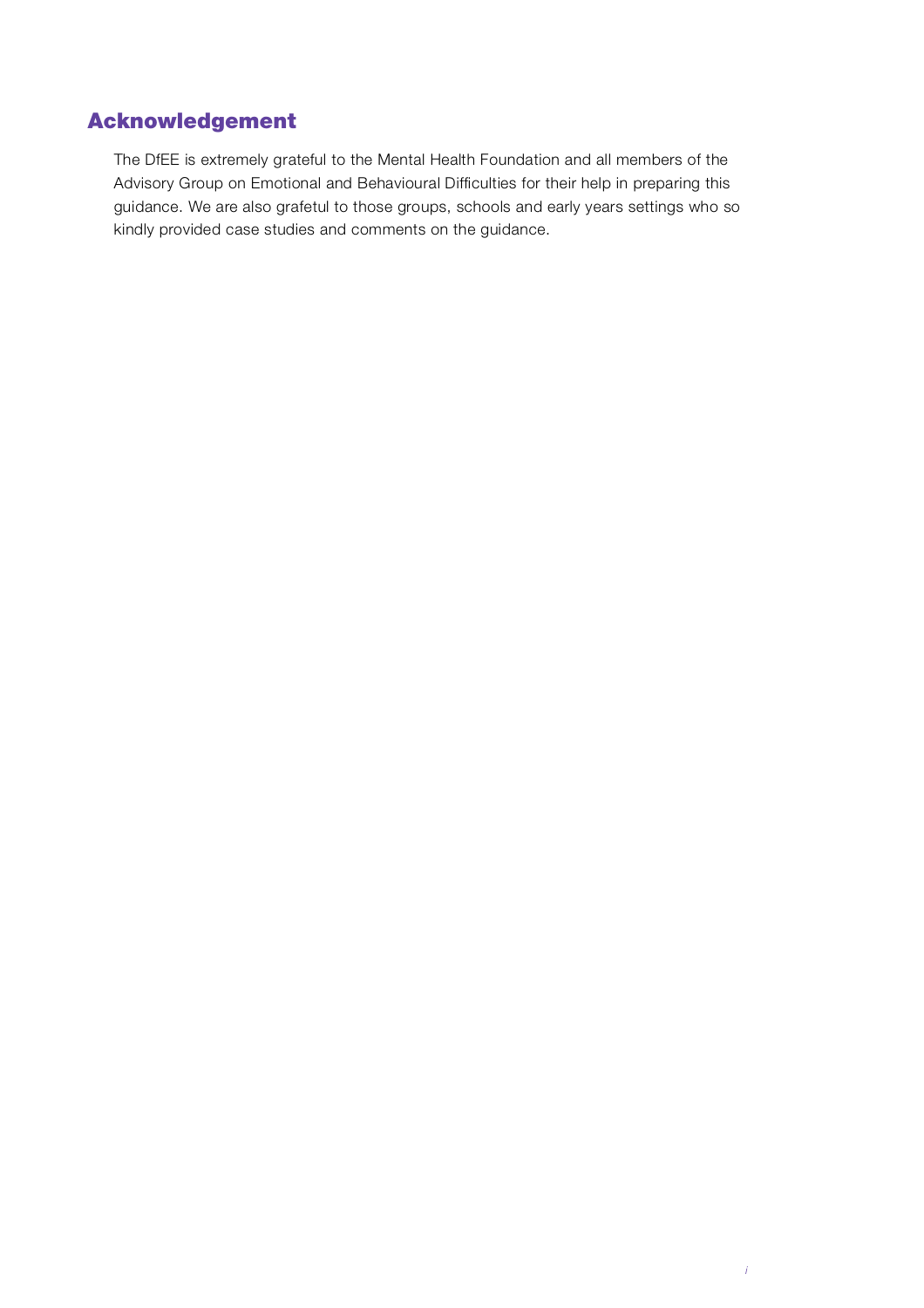# **Contents**

| <b>Foreword</b>     |                                                                                                                                                                                                                                                                                                                                                                                                                                        | iii                                                     |
|---------------------|----------------------------------------------------------------------------------------------------------------------------------------------------------------------------------------------------------------------------------------------------------------------------------------------------------------------------------------------------------------------------------------------------------------------------------------|---------------------------------------------------------|
| Introduction        |                                                                                                                                                                                                                                                                                                                                                                                                                                        | iv                                                      |
|                     | <b>Section 1: Questions about Mental Health</b><br>1.1.<br>What Is Mental Health?<br>1.2.<br>Mental Health or Emotional and Behavioural Difficulty?<br>1.3.<br>What Are the Causes of Mental Health Problems in Children<br>and Young People?                                                                                                                                                                                          | $\mathbf{1}$<br>$\mathbf{1}$<br>$\overline{2}$<br>3     |
|                     | Section 2: Whole School Approaches to Promoting Children's Mental Health<br>2.1.<br>Good Practice in Schools<br><b>Early Years Settings</b><br>2.2.<br>2.3.<br>Primary and Secondary School Settings                                                                                                                                                                                                                                   | $\overline{7}$<br>$\overline{7}$<br>$\overline{7}$<br>8 |
|                     | Section 3: Interventions to Support Individual Children who Are<br><b>Experiencing Difficulties</b><br>3.1.<br>Understanding Individual Children's Needs<br>3.2.<br>Early Intervention in Early Years Settings<br>3.3.<br>Early Intervention in Primary Schools<br>3.4.<br>Early Intervention in Secondary Schools                                                                                                                     | 12<br>12<br>14<br>16<br>20                              |
|                     | Section 4: Specific Mental Health Problems and Useful Approaches<br>that Schools Can Take<br>4.1.<br><b>Conduct Disorders/Problems</b><br>4.2.<br>Attention Deficit/Hyperactivity<br>4.3.<br><b>Emotional Disorders</b><br>4.4.<br><b>Compulsive Obsessive Disorders</b><br>Anorexia Nervosa and Bulimia Nervosa<br>4.5.<br>4.6.<br>Deliberate Self-Harm/Suicidal Behaviour<br>4.7.<br>Asperger's Syndrome/Autistic Spectrum Disorders | 24<br>24<br>27<br>29<br>31<br>32<br>33<br>34            |
|                     | <b>Section 5: Support for Schools</b><br>5.1. Education Staff Working in Schools<br>5.2.<br>Other Professionals Working in Schools<br>5.3.<br>Specialist Educational Support<br>5.4.<br>Health Professionals Working in Schools<br>5.5.<br>Social Services Staff with a Remit to Support Children at Risk<br>5.6.<br>Health Staff Operating outside School<br>5.7.<br>Specialist Mental Health Professionals                           | 37<br>37<br>38<br>38<br>39<br>39<br>40<br>40            |
|                     | <b>Appendix: Case Studies</b>                                                                                                                                                                                                                                                                                                                                                                                                          | 43                                                      |
| <b>Bibliography</b> |                                                                                                                                                                                                                                                                                                                                                                                                                                        | 58                                                      |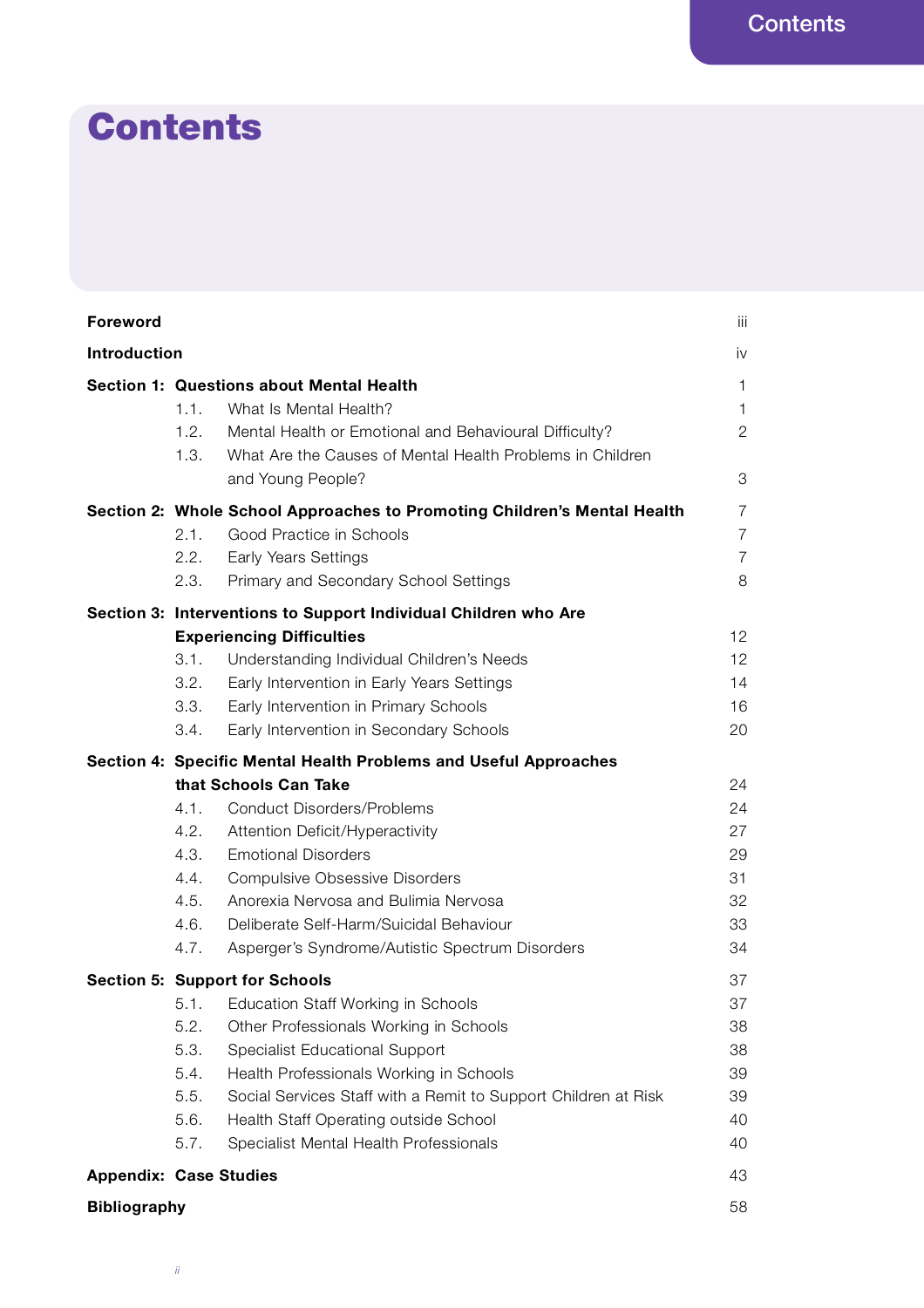## Foreword

## BY THE PARLIAMENTARY UNDER SECRETARY OF STATE FOR EARLY YEARS AND SCHOOL STANDARDS, BARONESS CATHERINE ASHTON

The Government is committed to promoting children's mental health within schools.

A positive school experience – in which children are able to develop a sense of achievement, learn new skills, develop friendships and relationships with significant adults is important for all children. It can also make a real difference to the long-term outcomes for children who are experiencing mental health problems.

There is increasing evidence that schools can promote all children's mental health, and intervene effectively with those children experiencing problems. There is also evidence that strategies to promote mental health impact on individual children's learning and behaviour, staff performance and morale, and the overall ethos and success of the school.

It used to be believed that many children's mental health problems could be left largely to mental health professionals to deal with. However, school-based interventions can offer great potential for helping children. Many children reached through such programmes would not otherwise have obtained help. The school may be better placed to support and maintain progress achieved by children with mental health problems, than may contact with a health professional seen solely for specific problems and for the duration of that problem.

Schools can play a vital part in ensuring that mental health problems are quickly recognised and treated. If mental health problems are not recognised early they can lead to school or home breakdown, or both, with significant costs for education or social services. On the other hand, unrecognised learning difficulties can themselves lead to emotional and conduct problems.

There is often a poor long-term outcome for children who have disruptive behaviour problems if their difficulties go untreated, with a greater likelihood of these children becoming involved in crime, alcohol and drug-related problems and having severe relationship difficulties in adulthood

This guidance provides a useful tool for local education authorities, schools and others who are striving to ensure that the mental health needs of children are met, and that all children enjoy a positive school experience.

Carrier M. Anti-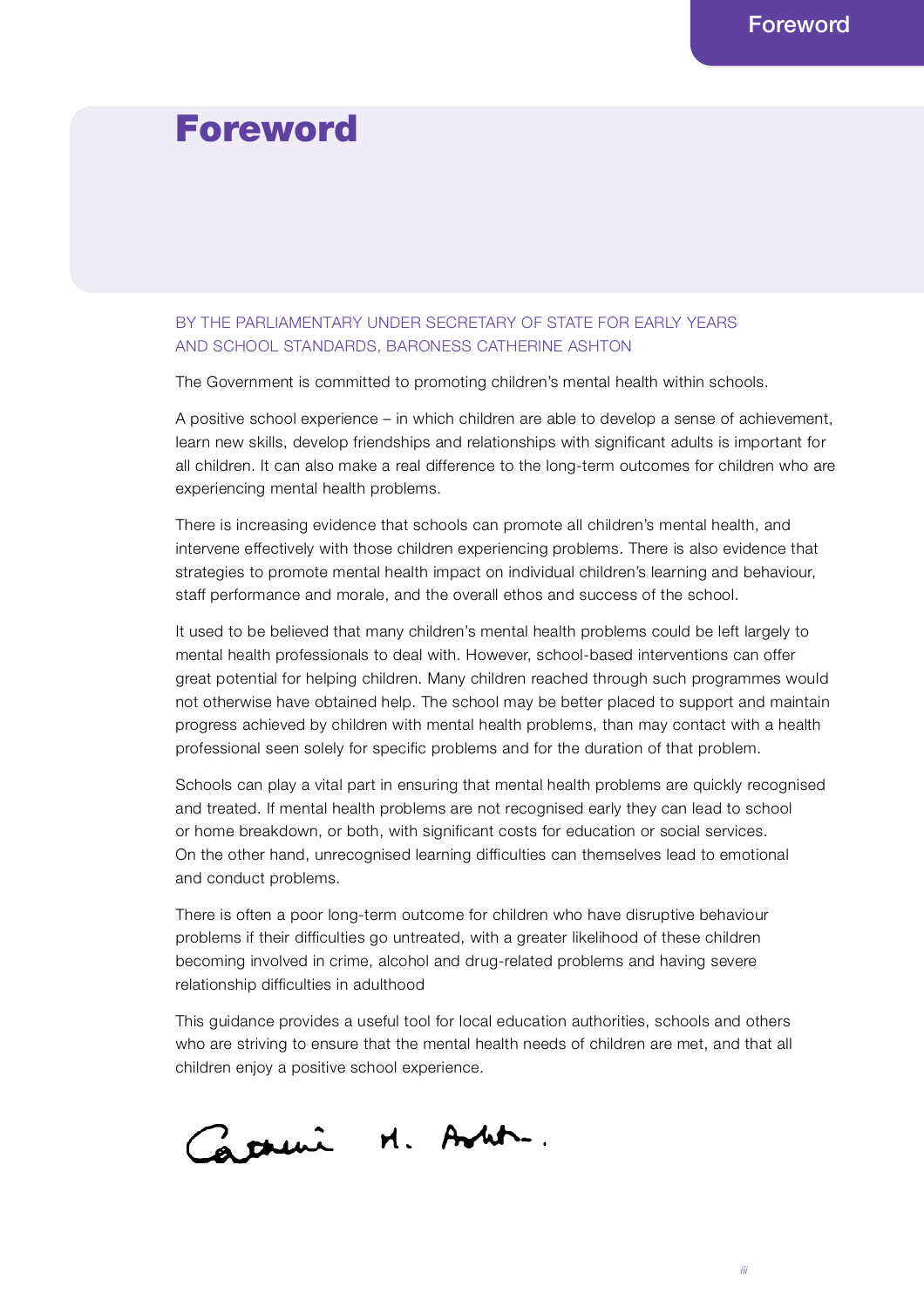## Introduction

This guidance has been written for Local Education Authorities, schools, early years settings and Child and Adolescent Mental Health Services. It has been produced as a result of increasing recognition of the importance of promoting all children's mental health and emotional well-being and the importance of working together to promote this.

Increasing numbers of children are experiencing mental health problems. A recent ONS survey showed that 10% of children aged between 5-15 experience clinically defined mental health problems. This guidance offers pointers and examples of good practice in the area of the early identification and interventions for children and young people experiencing mental health problems in pre-school and school settings.

Mental health is about maintaining a good level of personal and social functioning. For children and young people, this means getting on with others, both peers and adults, participating in educative and other social activities, and having a positive self-esteem. Mental health is about coping and adjusting to the demands of growing up. It does not all happen at one point in time, and appears to result from an interactive process to which we can all contribute, based on the child's environmental, social and cultural context<sup>i</sup>.

This guidance is designed to help teachers and others, working alongside mental health professionals, to promote children's mental health and to intervene effectively with those children experiencing problems. It forms part of a joint approach with the Department of Health to promote health issues in schools and other mainstream settings. It is part of a wider strategy currently being developed through the NHS plan, the Children's Taskforce and the cross-cutting Children and Young People's Unit. This will improve the services to children and young people and their families and ensure that all children have the opportunity to fulfil their potential.

The case studies referred to in the text are taken from interesting examples of work that have come to our attention. Some, but by no means all, of the case studies have been evaluated. Nevertheless, they provide a range of models, which are being developed to address the mental health needs of children within early years and school settings. The examples within the text of individual children who are experiencing difficulties, do not relate to particular children, but are intended as helpful illustrations of the type of difficulties that children may encounter.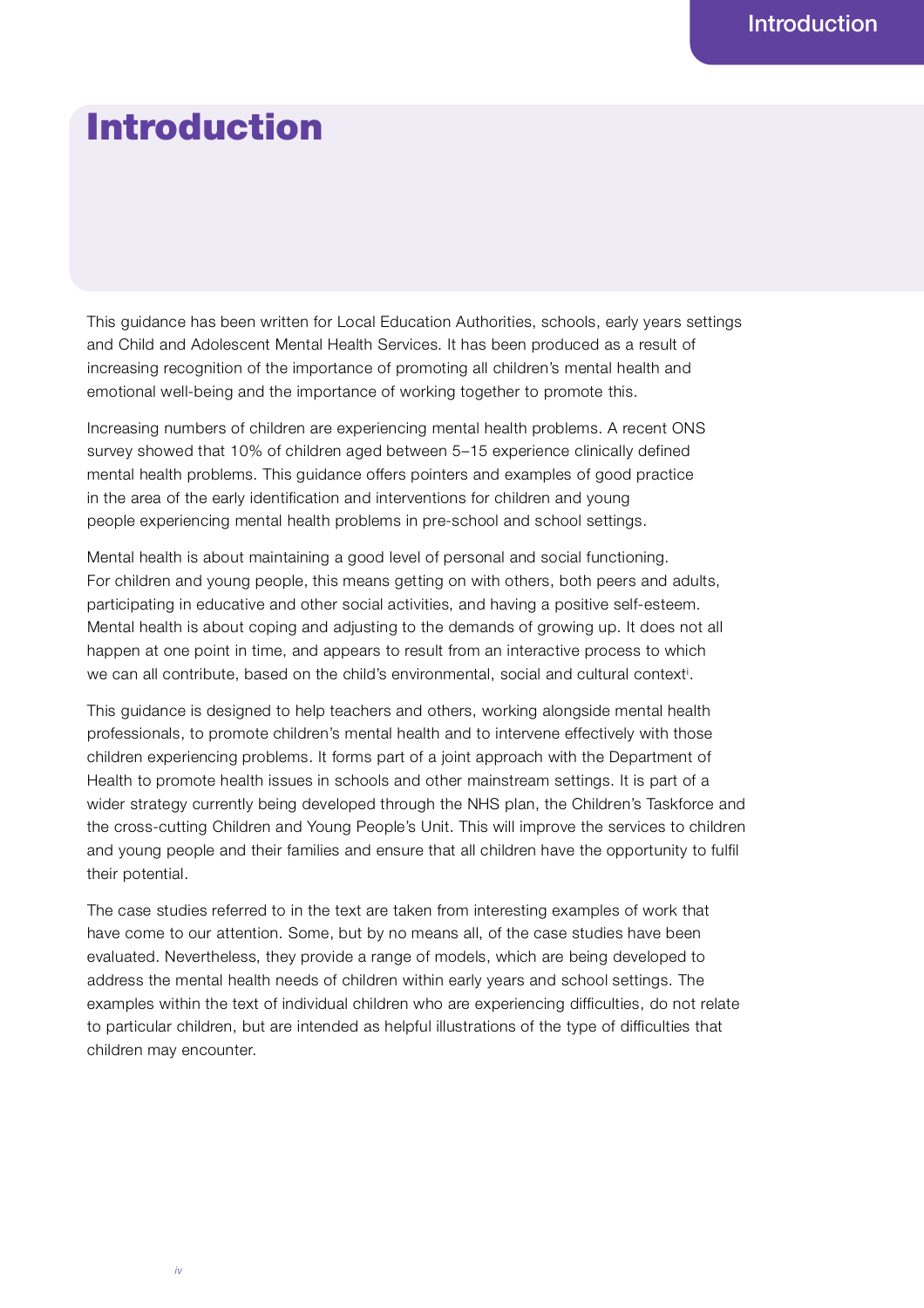# Questions about Mental Health

#### What is Mental Health? 1.1

Children who are mentally healthy have been defined as having the ability to:

- develop psychologically, emotionally, intellectually and spiritually;
- initiate, develop and sustain mutually satisfying personal relationships;
- use and enjoy solitude;
- become aware of others and empathise with them;
- play and learn;
- develop a sense of right and wrong; and
- resolve (face) problems and setbacks and learn from themi''.

Some children experience a range of emotional and behavioural problems that are outside the normal range for their age or gender. These children and young people could be described as experiencing mental health problems or disorders.

Mental health professionals have defined the problems that children and their families can be faced with as follows:

- emotional disorders, e.g. phobias, anxiety states and depression that may be manifested in physical symptoms;
- conduct disorders, e.g. stealing, defiance, fire-setting, aggression and anti-social behaviour;
- hyperkinetic disorders e.g. disturbance of activity and attention;
- developmental disorders e.g. delay in acquiring certain skills such as speech, social ability or bladder control, primarily affecting children with autism and those with pervasive development disorders;
- attachment disorders, e.g. children who are markedly distressed or socially impaired as a result of an extremely abnormal pattern of attachment to parents or major care-givers;
- eating disorders, e.g. pre-school eating problems, anorexia nervosa and bulimia nervosa;
- habit disorders e.g. tics, sleeping problems, soiling;
- post-traumatic stress syndromes: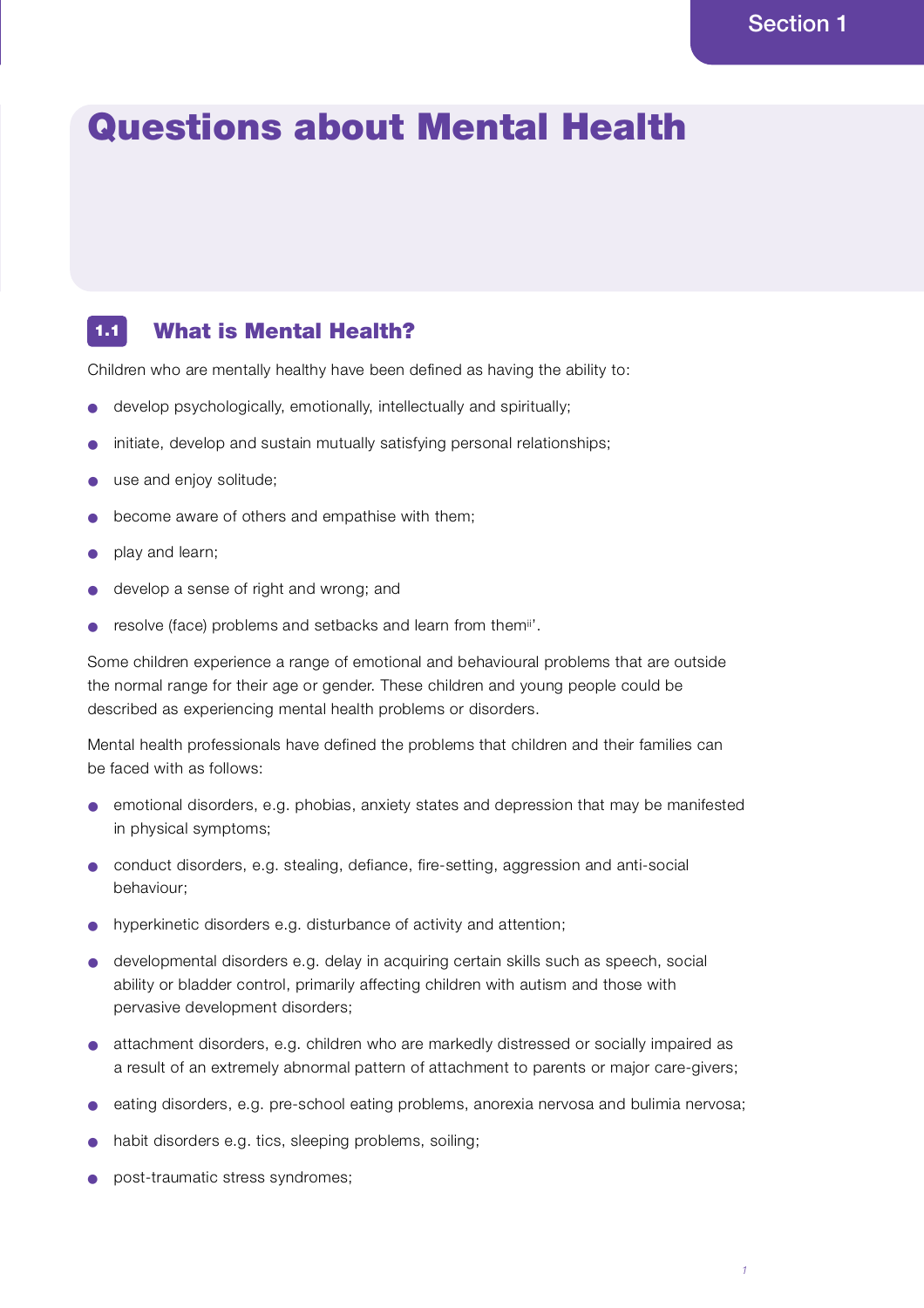- somatic disorders e.g. chronic fatigue syndrome; and
- psychotic disorders e.g. schizophrenia, manic depressive disorder, drug-induced psychosisii. *(For a fuller description of these terms see Section 4)*

Many of these problems will be experienced as being mild and transitory nuisances to the child and their family, whereas others will have serious and longer lasting effects.

When a problem is particularly severe or persistent over time, or when a number of these difficulties are experienced at the same time, children are often described as having mental health disorders.

#### Mental Health or Emotional and Behavioural Difficulty?  $1.2$

The terms mental health problems and mental health difficulties are not precise – with definitions ranging from the highly categorised still employed by some health service p rofessionals, to those based on more descriptive terms which are prevalent in schools and school-support services.

Children experiencing problems (and predominately externalising problems) in schools have tended to be defined as having emotional and behavioural difficulties. EBD is a term to be understood within an educational context, to describe a range of difficulties that children might experience as a result of adverse experiences in the early years, difficult family relationships or ineffective behaviour management or means of engaging children effectively within the school.

Such a definition will include many children who experience or are at risk of experiencing mental health problems; such as those who are so withdrawn and anxious that it is significantly impacting on their ability to learn, or those whose behaviour is so extreme they are not able to sit and concentrate. However, not all children with mental health p roblems will necessarily have special educational needs. Some children, for example those who are extremely anxious and isolated, may be in need of additional help and support within the school in order to help them overcome their difficulties. Other children, for example a child with an eating disorder, may be in need of support outside school, but which the school with an effective pastoral and/or counselling service can help the child access.

For other children however, their behavioural difficulties, which often have a significant emotional element to them, may be so intertwined with their inability to concentrate, to learn and to get on with their peers, that an approach which does not include attention to the educational alongside their emotional, social and behavioural needs will fail to provide the range of support that they need. Such children may be defined as having an emotional and behavioural problem when seen within an educational context. By a medical practitioner, however, the same child may be defined as having a conduct disorder, a mental health term used to describe children with overly oppositional or defiant behaviour.

The challenge is to find ways in which the different approaches and frameworks and p rofessionals can operate effectively together. In many pre-schools and schools there is currently a great deal of positive practice in developing such work – this is often not without difficulties and compromises amongst all those involved - often requiring the development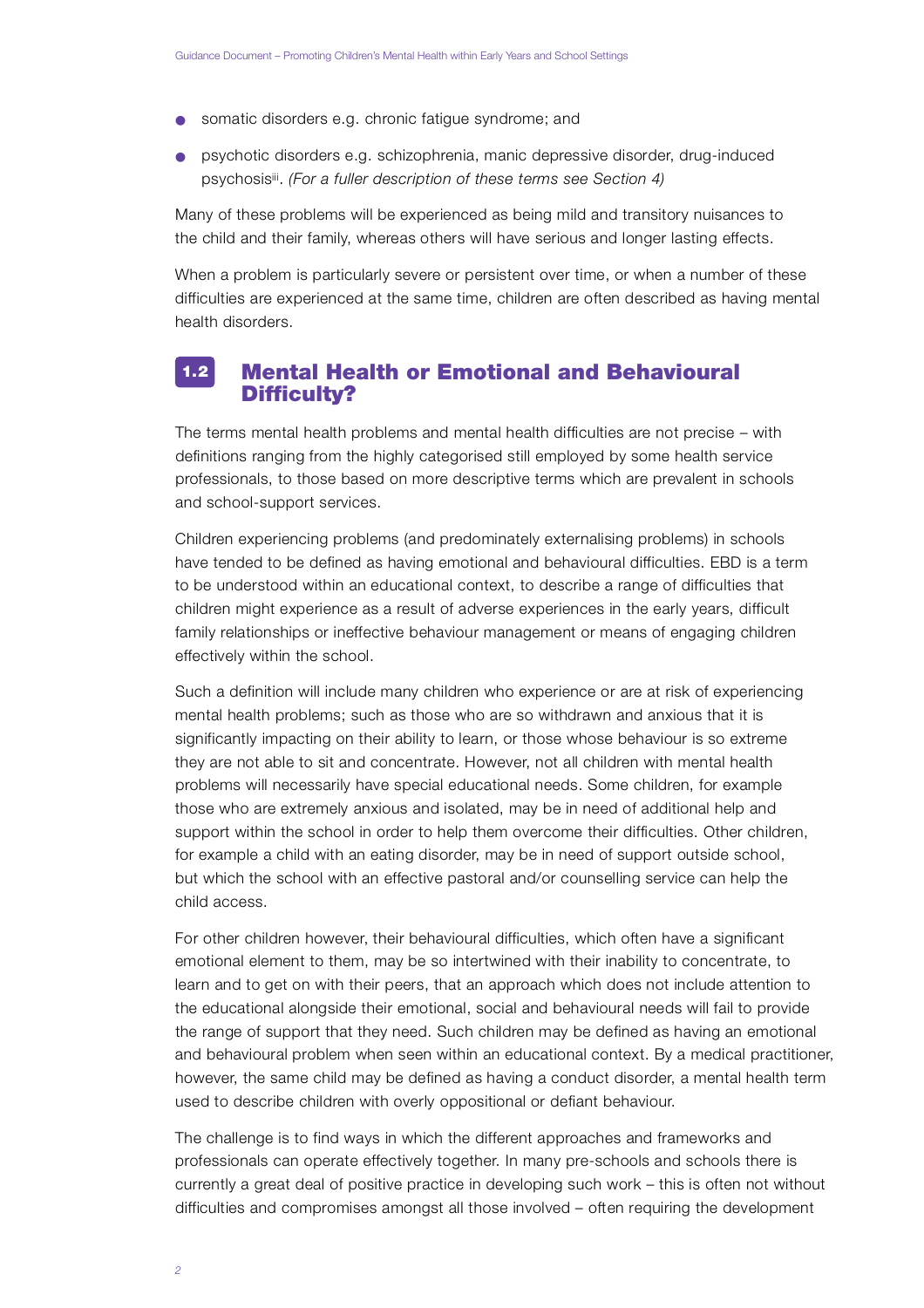of new understandings and ways of working between the different professionals. The gains for all, however – those children experiencing problems, their peers, teachers and other school staff, often the school as a whole – ultimately outweigh the difficulties in initially developing this work.

#### What are the Causes of Mental Health Problems in Children and Young People? 1.3

Evidence has shown that it is possible to identify the factors that have an impact on children's mental health. Certain individuals and groups are more at risk of developing mental health problems than others, and these risks are located in a number of areas – risks specific to the child, to their family, their environment and life events. There are a range of factors in children's and young people's lives which can result in them being at increased risk of developing mental health difficulties:

- loss or separation resulting from death, parental separation, divorce, hospitalisation, loss of friendships especially in adolescence, family breakdown that results in the child having to live elsewhere;
- life changes, e.g. birth of a sibling, moving house, changing schools; and
- traumatic events abuse, violence, accidents, injuries, war or natural disaster.

Other children, against all the odds, develop into competent, confident and caring adults. An important key to promoting children's mental health is therefore an understanding of the protective factors that enable children to be resilient.

#### **RISK FACTORS**

Risk factors are those which increase the *probability* of a child developing a mental health p roblem. There is a complex interplay between the range of risk factors in the child's life, their relationship with each other and more positive resilience factors. Risk factors are cumulative. If a child has only one risk factor in their life, their probability of developing a mental health problem has been defined as being 1–2%. However, with three risk factors it is thought that the likelihood increases to around 8%; and with four or more risk factors in their life this increases to 20%.

We know therefore that the greater the number of risks, and the more severe the risks, the greater the likelihood of the child developing a mental health problem.

### RISK FACTORS IN THE CHILD

Certain children have particular vulnerabilities, which have to be understood in relation to their 'assets' – their resiliences. For example, children who have a 'difficult temperament' and who are less likely to be able to adapt themselves to new social situations are more at risk of developing mental health problems than their peers.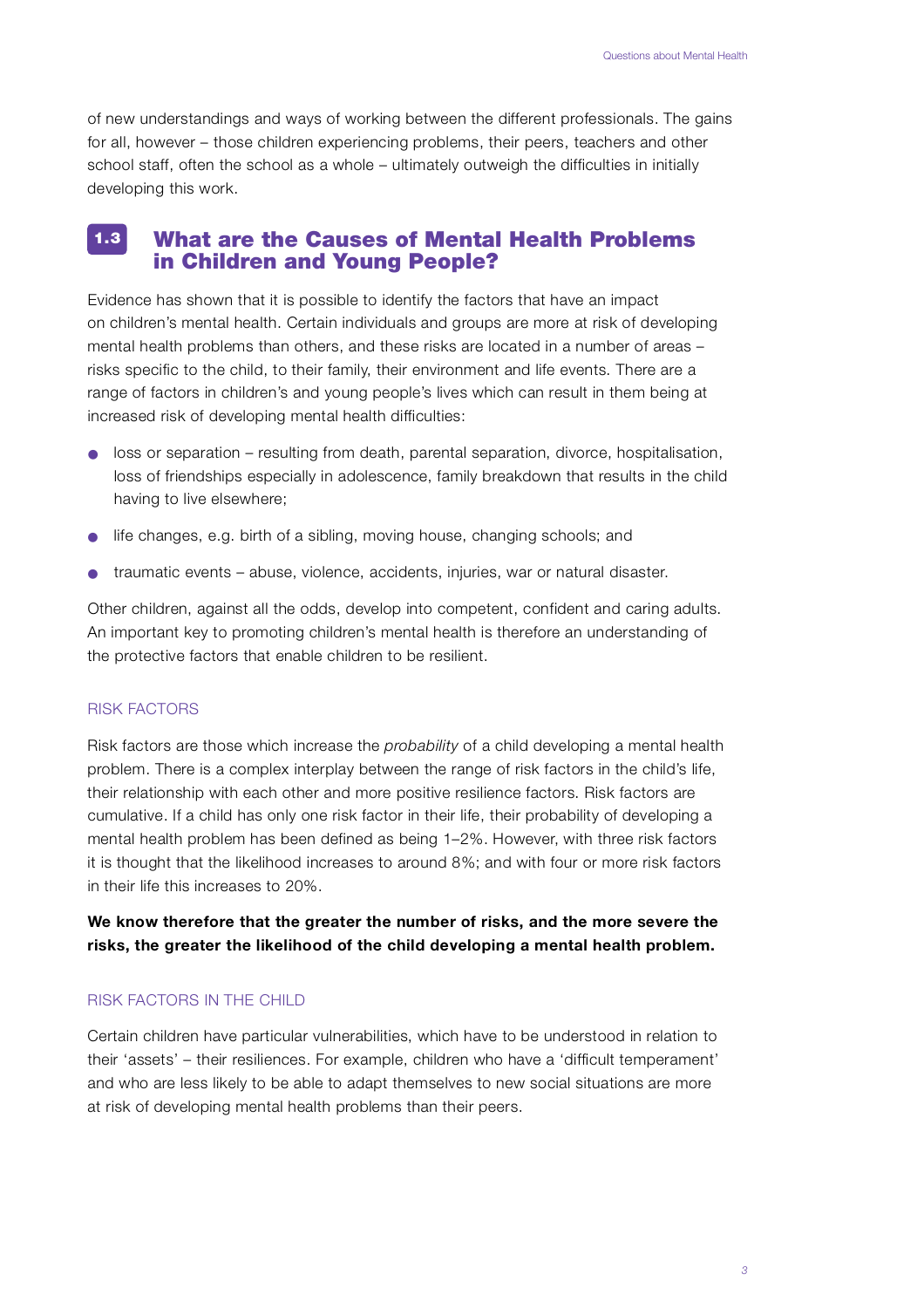## Risk Factors in the Child:

- $\blacksquare$  Specific learning difficulties
- $\blacksquare$  Communication difficulties
- Specific developmental delay
- Genetic influence
- Difficult temperament
- Physical illness especially if chronic and/or neurological
- Academic failure
- **Low self-esteem**

## Risk Factors in the Family:

- Overt parental conflict
- Family breakdown
- Inconsistent or unclear discipline
- $\blacksquare$  Hostile or rejecting relationships
- Failure to adapt to a child's changing needs
- Physical, sexual or emotional abuse
- Parental psychiatric illness
- Parental criminality, alcoholism or personality disorder
- Death and loss including loss of friendship

## Risk Factors in the Community:

- Socio-economic disadvantage
- Homelessness
- Disaster
- Discrimination
- Other significant life events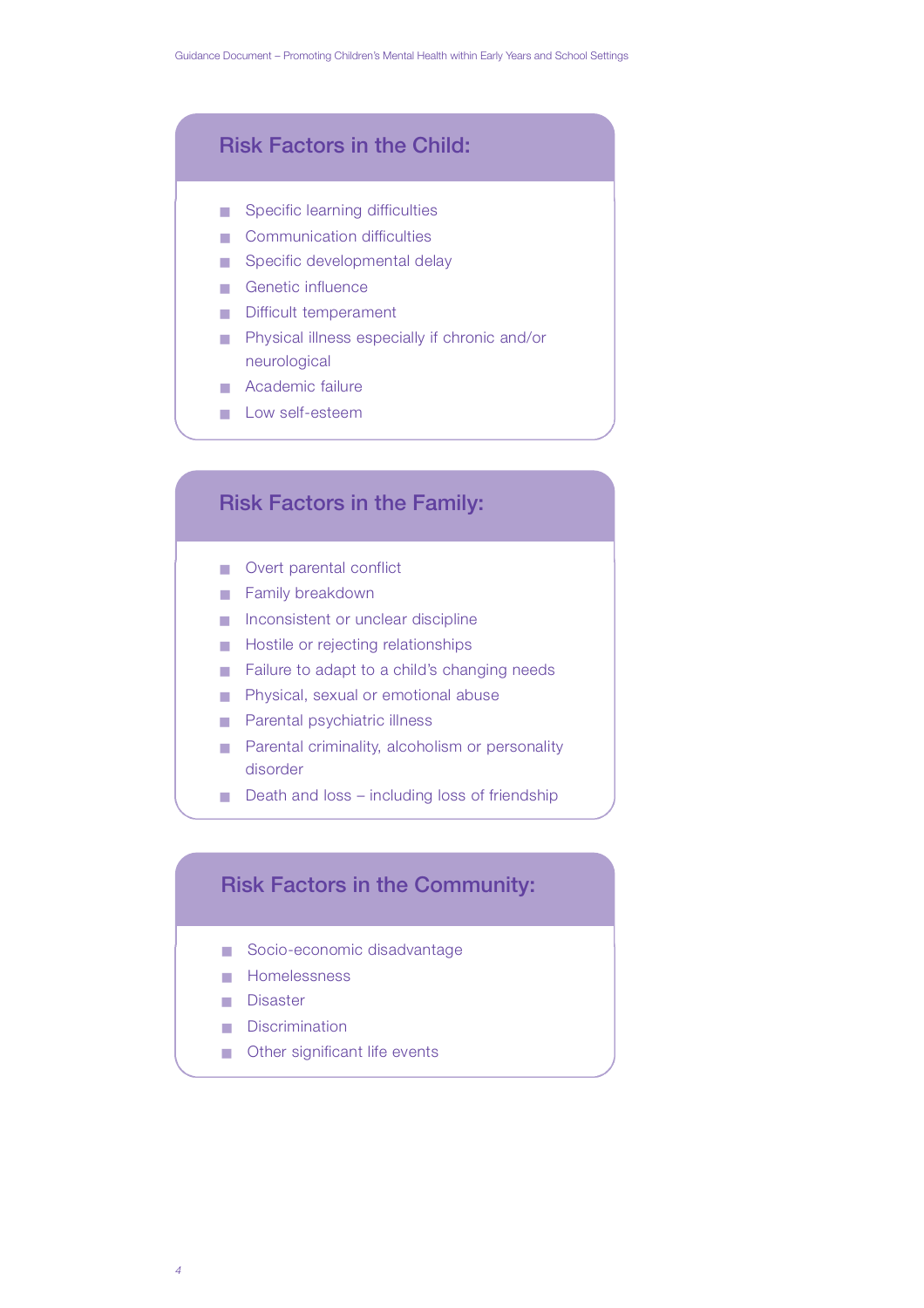#### RESILIENCE FACTORS

*'Resilience seems to involve several related elements. Firstly, a sense of self-esteem and confidence; secondly a belief in one's own self-efficacy and ability to deal with change and adaptation; and thirdly, a repertoire of social problem solving* approaches'.iv

Research suggests that there is a complex interplay between risk factors in children's lives, and promoting their resilience, and that as disadvantage and the number of stressful life events accumulate for children or young people, more protective factors are needed to act as a counterbalance.

As with risk factors, those features that serve to reduce the impact of risk or promote resilience relate to characteristics within the child, family or wider community and can include any combination of these factors.

## RESILIENCE FACTORS IN THE CHILD

Children who are able to establish a secure attachment to their parents in the first year of life are better able to manage stressful events later in life. Also those children who have e ffective communication skills, can problem-solve and have the ability to reflect tend to be more resilient.

## Resilience Factors in the Child:

- Secure early relationships
- Being female
- Higher intelligence
- Easy temperament when an infant
- Positive attitude, problem-solving approach
- Good communication skills
- Planner, belief in control
- Humour
- Religious faith
- Capacity to reflect

## Resilience Factors in the Family

- $\blacksquare$  At least one good parent–child relationship
- Affection
- Clear, firm and consistent discipline
- Support for education
- Supportive long-term relationship/absence of severe discord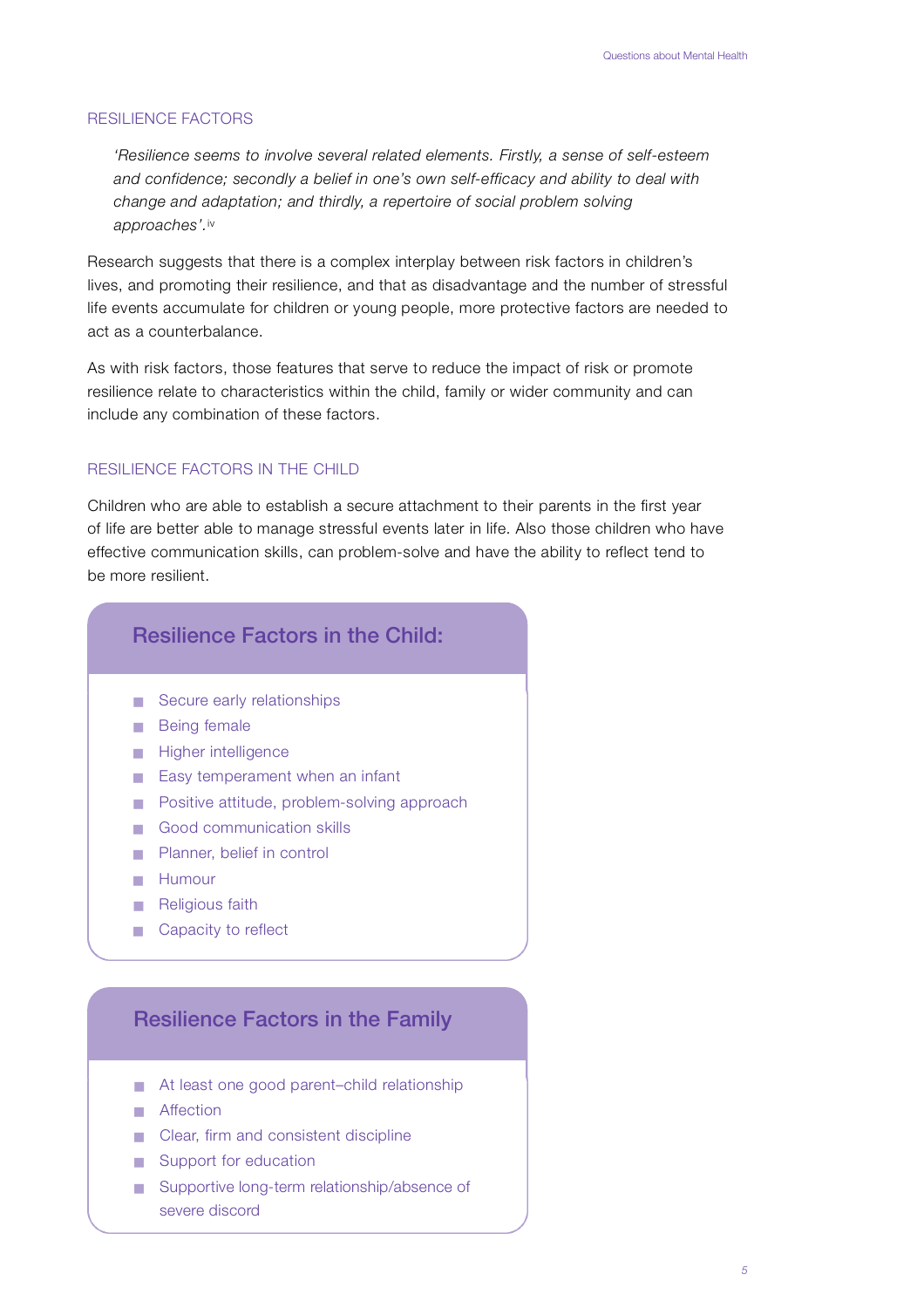## RESILIENCE FACTORS IN THE COMMUNITY

Support outside the family, e.g. close friendships or having access to a network of kin and neighbours, peers and elders for counsel and support, is an important factor in promoting resilience. Alongside this, schools that have a positive ethos, high morale and which support pupil's academic and non-academic achievement play an important role in promoting resilience.

## Resilience Factors in the Community:

- Wider supportive network
- Good housing
- High standard of living
- High morale school with positive policies for behaviour, attitudes and anti-bullying
- Schools with strong academic and nonacademic opportunities
- Range of positive sport/leisure activities

As disadvantage and the number of stressful life events increases, more protective factors are needed as a counter-balance. Individuals are often able to cope, so long as the balance among risks, stressful life events and protective factors is manageable. But when risk factors and stressful life events outweigh the protective factors, even the most resilient individual can develop problems.

What is important is that protective processes are put in place for all children and young people. These include:

- reducing the likelihood of negative chain reactions arising from the risk;
- promoting self-esteem and self-efficacy through the availability of secure and supportive personal relationships, or success in achieving tasks; and
- opening up new and positive opportunities and offering turning points, where a risk path may be rerouted<sup>v</sup>.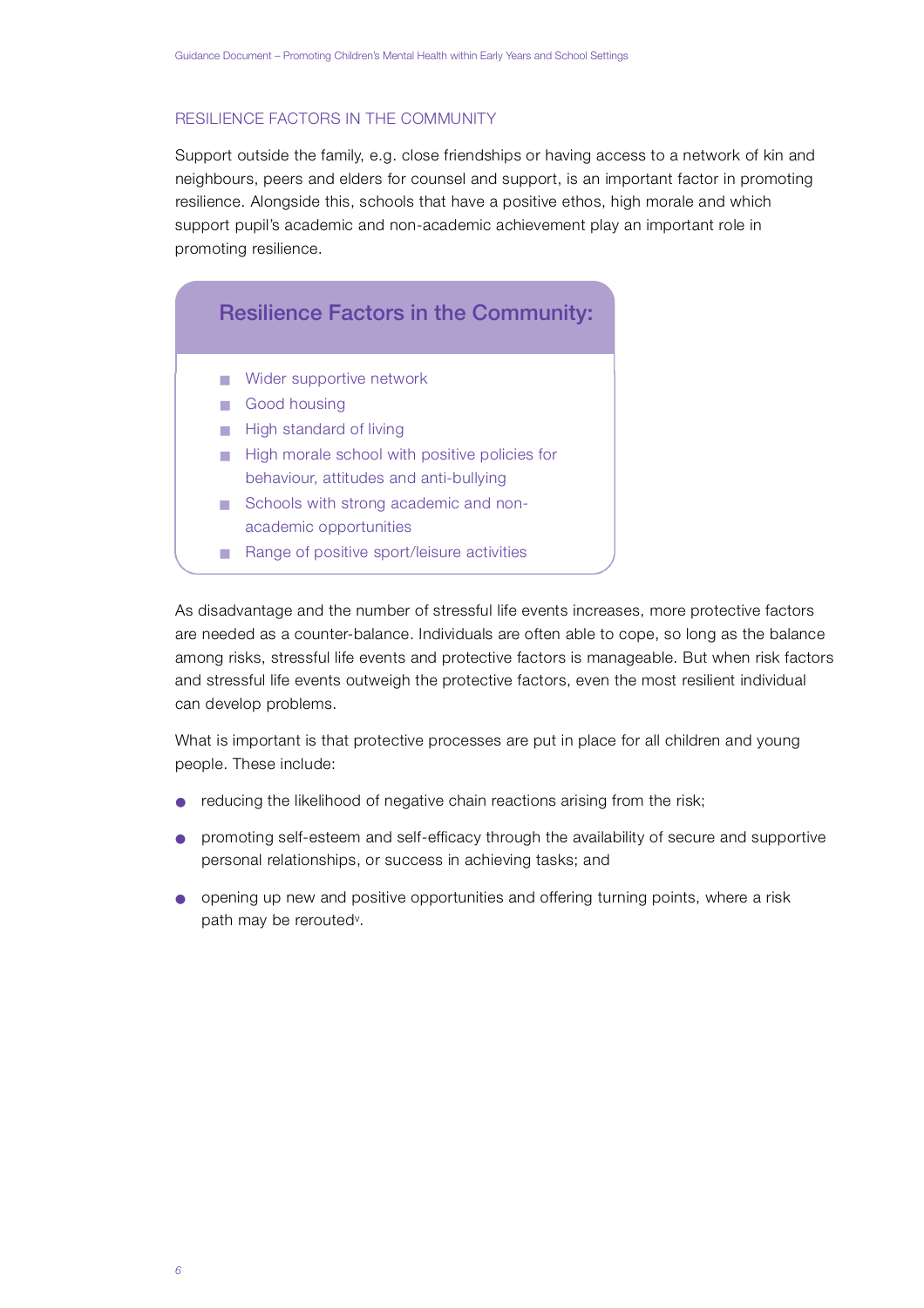# Whole School Approaches to Promoting Children's Mental Health

#### Good Practice in Schools 2 .1

Promoting children's mental health within schools has important educational payoffs. A number of studies have been carried out on the impact of social and emotional learning for children. In addition to the positive impact of these schemes – children having better conflict resolution skills and being more co-operative – such programmes also improve children's academic achievement scores and school performance.

#### Early Years Settings  $2.2$

*Early childhood education may be viewed as an innovative mental health strategy that* affects many risk and protective factors<sup>vi</sup>

There are important characteristics shared by Early Years Settings that actively promote the emotional well being of children. These include:

- stable childcare arrangements so that children interact with just a few primary care givers in any one day;
- low staff turnover so that children are cared for by the same individuals over several years;
- good staff training in child development;
- adequate staff to child ratios; and
- **•** positive behaviour management.

Alongside this is the importance of the delivery of an effective pre-school curriculum for children. An effective pre-school curriculum must do more than instil a few facts or simple cognitive skills.

In the much praised High Scope curriculum, 'children learn to be self-critical, without shame, to set high goals while seeking objective feedback...Its programme aims to help children acquire resources for dealing with the stress of failure and the belief that achievement is not God-given but achieved through effort.' vii

The DfEE and Qualifications and Curriculum Authority publication *Curriculum guidance* for the foundation stage helps practitioners plan activities which will contribute to most children achieving early learning goals by the end of the school reception.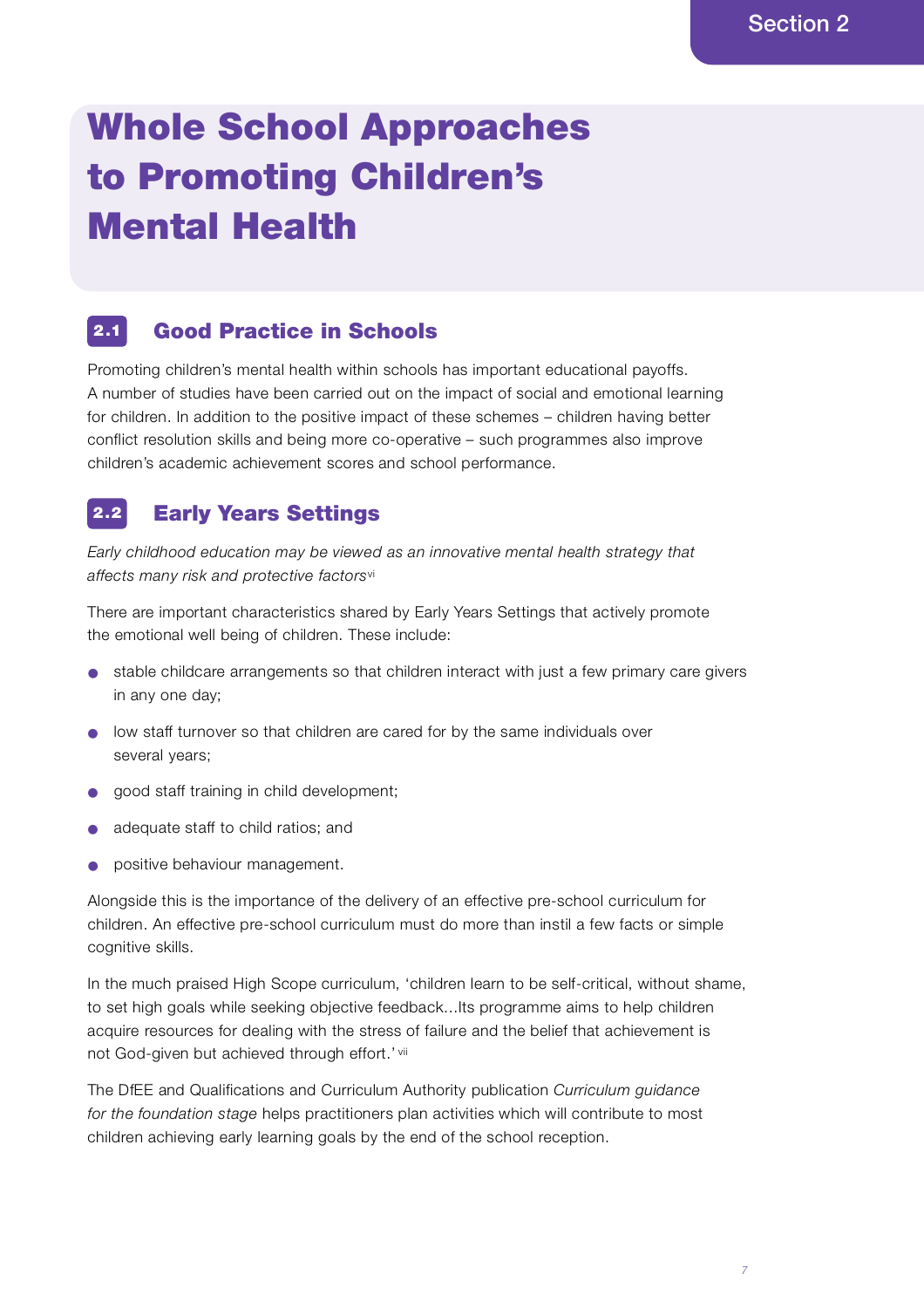It states that practitioners should work closely with parents and carers to build on children's previous experiences, knowledge, understanding and skill, and provide opportunities to develop:

- personal, social and emotional development;
- communication, language and literacy;
- mathematical development;
- knowledge and understanding of the world;
- physical development; and
- **•** creative development.

It also sets out what most children will have achieved in each of these areas by the time they enter Year 1 of primary education. The Curriculum Guidance for the Foundation Stage has set out key principles for early years practitioners in relation to children's personal, social and emotional development.

Amongst other important issues, these include that practitioners should give special attention to:

- establishing constructive relationships with children, with other practitioners, between practitioners and children, with parents and with workers from other agencies, that take account of differences and different needs and expectations;
- planning activities that promote emotional, moral, spiritual and social development alongside intellectual development; and
- providing support and a structured approach to achieve the successful social and emotional development of vulnerable children and those with particular behavioural and communication difficulties

The Rebecca Cheetham Nursery Centre is an early years excellence centre based in Stratford, East London. The Centre actively promotes the emotional and social well being of the pupils and their parents through a range of policies and practice. It actively engages with parents through running groups, drop-ins and parenting courses, and works towards promoting the emotional, social and cognitive development of all the children through all aspects of its work. *(For a fuller description see Case Study 1)*

#### Primary and Secondary School Settings  $2.3$

There are key characteristics which schools that promote their children's and young people's mental health share:

● a committed senior management team, creating a culture within the school in which the importance of trust, integrity, democracy, equality of opportunity and each child being valued regardless of their ability is seen as being vital;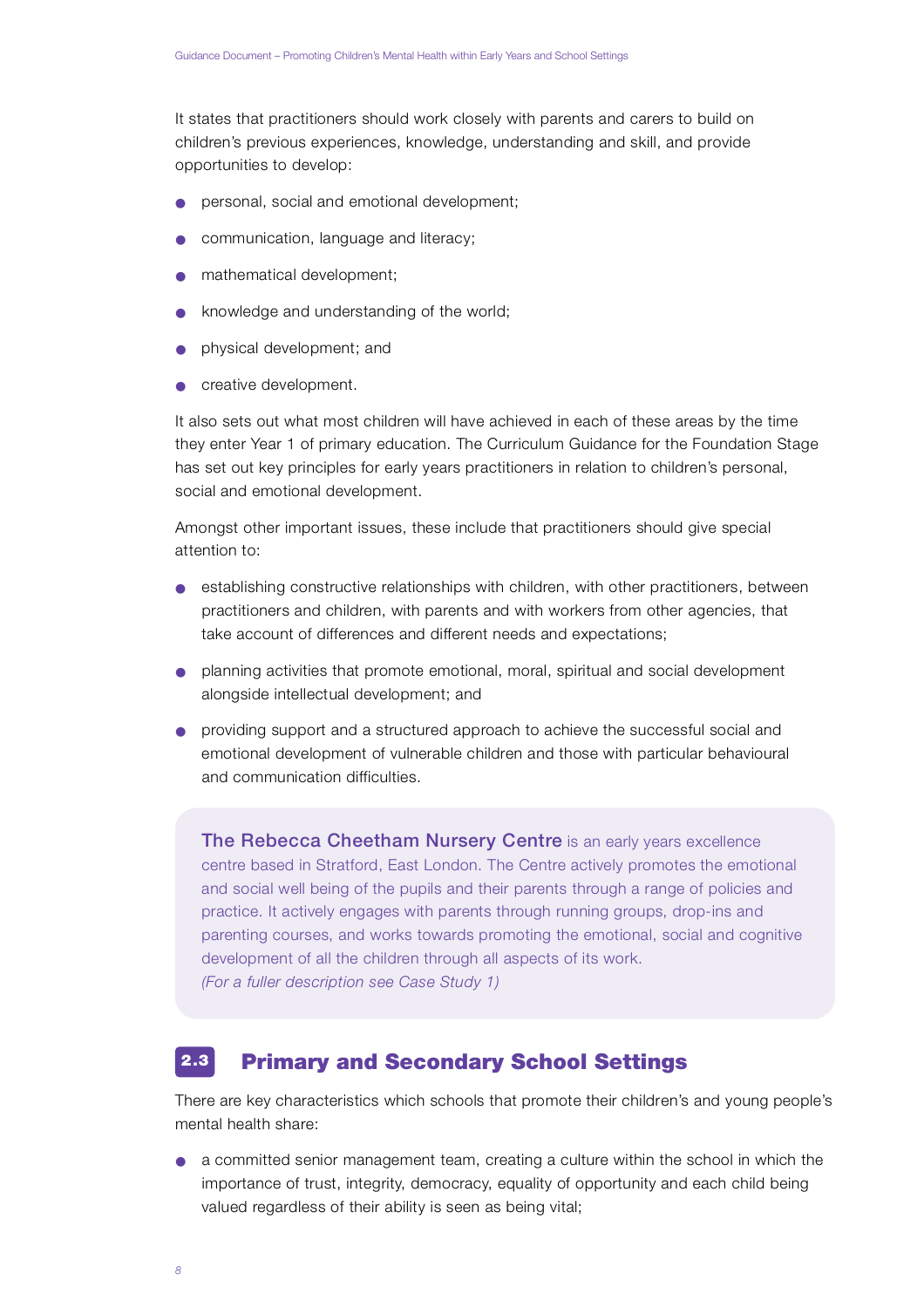- a culture within the school which values teachers, lunchtime supervisors, and all those engaged in the care and supervision of children;
- $\bullet$  clear policies regarding such vital issues as behaviour and bullying 'whole school behaviour' policies which set out the range of acceptable behaviour for children, what is and what is not acceptable;
- the range of sanctions that will result and the acceptance and implementation of the policies throughout the school;
- $\bullet$  high professional standards (efficient planning, setting, marking, punctuality);
- skilful teaching which arouses pupil interest and motivates; and
- $\bullet$  proactive work with parents.

The importance of a value system within the school, which embraces all children, is particularly important. Such schools, particularly primary schools are often also engaged in a whole range of work to actively promote emotional and social learning amongst the staff, parents and pupils; from emotional literacy programmes, parenting programmes, circle time and specific initiatives for vulnerable children. Examples of such schools are Thurnby Lodge Primary School in Leicester and St. Marylebone School for Girls in Westminster.

**Thurnby Lodge Primary School in Leicester** works to actively promote the school as a 'caring environment' through a range of ways of involving and supporting school staff, parents and children in all aspects of the school's life. *(For a fuller description see Case Study 2)*

## St Marylebone School for Girls in Westminster

St Marylebone School is an all girls comprehensive school in central London. The school actively promotes the mental health of its pupils through a number of initiatives, including a commitment to including the promotion of self-esteem, confidence, independence and responsibility throughout the PSHE curriculum, and where relevant in all aspects of the school life. *(For a fuller description see Case Study 3)* 

The National Healthy School Standard takes a whole school approach to supporting schools become healthier schools, since this is likely to have a greater impact on pupils' health, learning opportunities, experience and achievements. The Standard emphasises the importance of ensuring that school activities reflect pupils' needs, including those with special educational needs and specific health conditions, as well as disaffected pupils, young carers and teenage parents. For further information on this, visit the Wired for Health Website at www.wiredforhealth.gov.uk.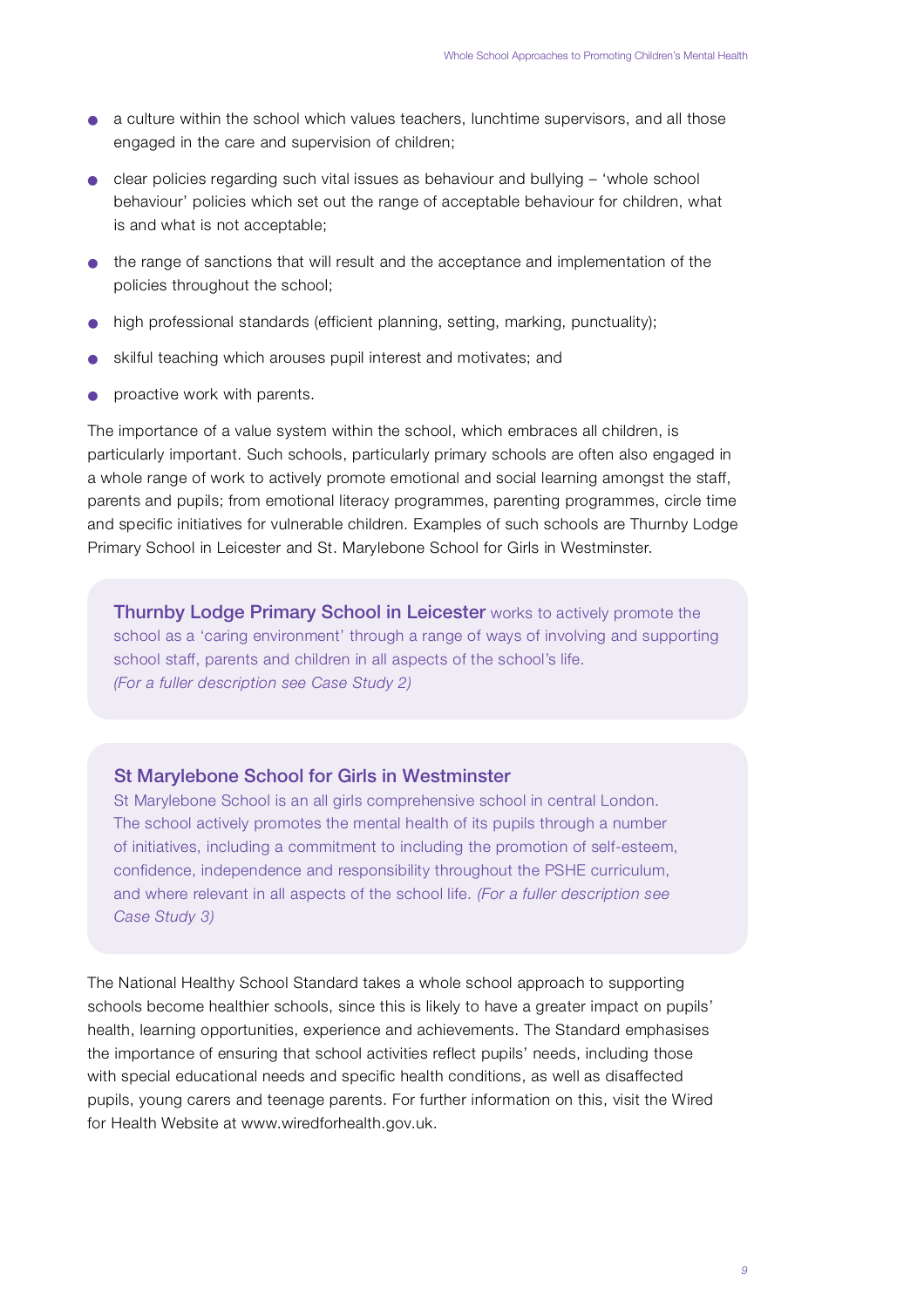There is a whole range of specific initiatives that schools can become involved in to promote children's mental health. Whilst this area has not yet been comprehensively evaluated, as a result of a number of studies which have been carried out internationally, we are able to pull out important information about the types of interventions in schools which are more likely to be successful in promoting children's mental health, particularly for those children who are more vulnerable than their peers.

## WHAT DO WE KNOW?

- $\bullet$  The importance of work in schools that is positively aimed at promoting the mental health of all children, rather than an approach which is solely focused on work with those children already displaying difficulties. Such an approach has been shown to have very real pay-offs for those children who are most at risk of developing problems.
- Work in schools can promote 'caring school environments' for all children and parents and school staff. A number of schools are currently working with external facilitators to help them address issues of the broader school culture and classroom management. This can include such issues as: the stability of class groups, students relationships with their class teachers, helping teachers devise behaviour management techniques, and helping schools develop community-based projects for students and social activities.
- Programmes through the curriculum can promote mental health. In particular, the use by schools of curriculum materials which promote examples of positive behaviour (being concerned for and trying to understand other people's feelings), and the use of role-play, games and stories to enhance students' understanding of others. Important characteristics of such programmes include those that enable children to correctly identify and regulate one's feelings e.g. understanding how anger is different from sadness and developing positive attitudes and values that guide behaviour. A whole class approach to teaching these skills through the curriculum which has been effectively evaluated is the PATHS curriculum.

The PATHs curriculum has 50 lessons on different emotions, teaching the most basic, such as happiness and anger, and touching on more complicated feelings such as jealousy, pride and guilt. Emotional-awareness lessons within the curriculum include how to monitor what they and those around them are feeling, and how to recognise when someone is actually hostile as opposed to when the attribution of hostility comes from oneself. *(For a fuller description see Case Study 4)*

● Schools that actively teach children the use of pro-social resolution strategies, which they can practise both within the classroom and throughout all aspects of their school life. Examples of effective programmes in this area, which operate at either a whole class or a whole school level, and which have been evaluated are the Interpersonal Cognitive Problem-Solving programme and the Seattle Social Development Project.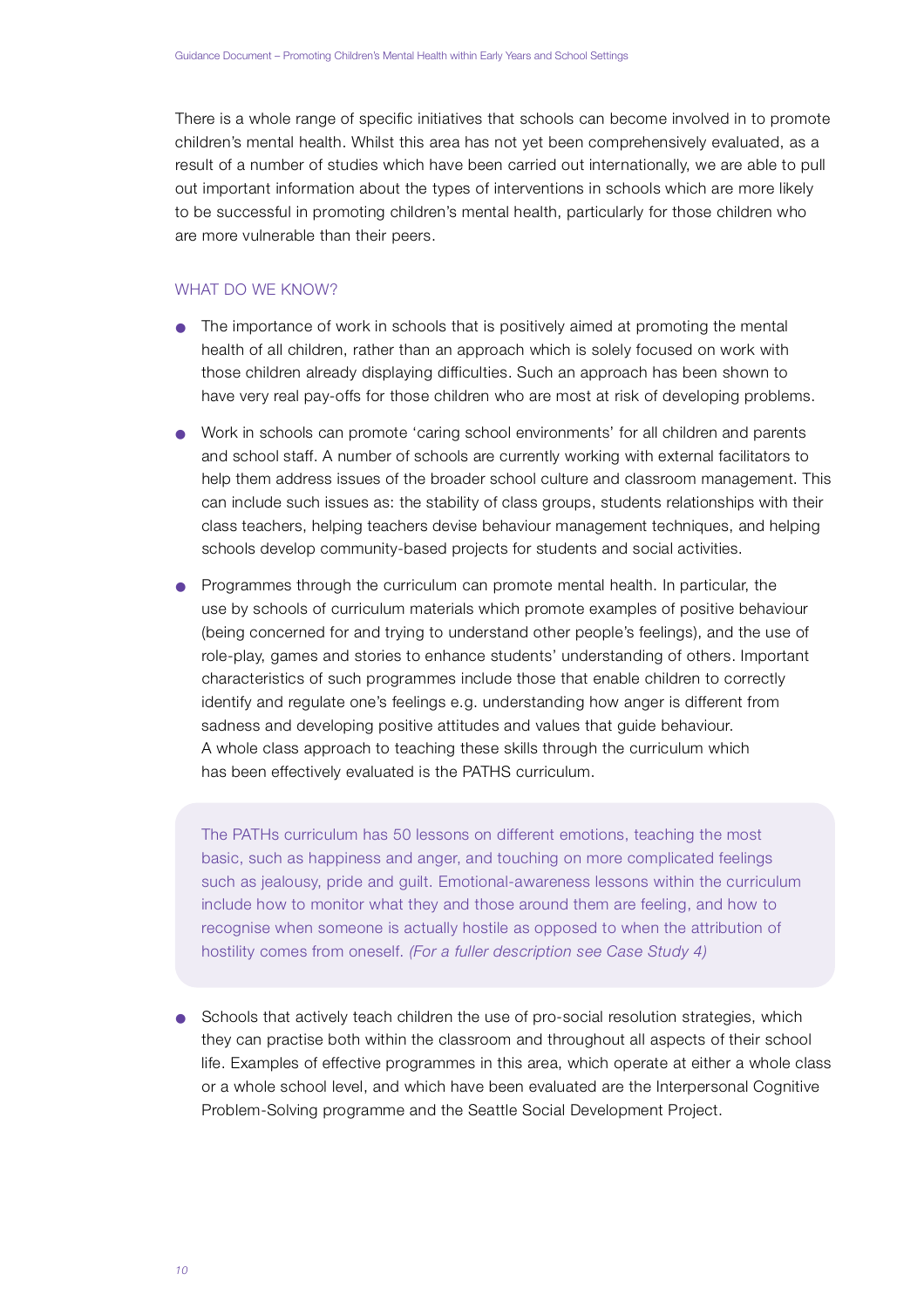## Seattle Social Development Project

This is a comprehensive universal prevention programme that addresses multiple risk and protective factors within the child, school and family. The programme has a strong emphasis on creating and maintaining strong school and family bonds, with its combination of helping teachers to manage the behaviour of children within the class and training for parents in children's behaviour through a 6-year intervention period. An evaluation of the programme revealed that students who had taken part in the full programme reported greater attachment to school, improved self-reported achievement and less involvement in school misbehaviour. *(For a fuller description* of this example and the ICPS programme see Case Studies 5 and 6)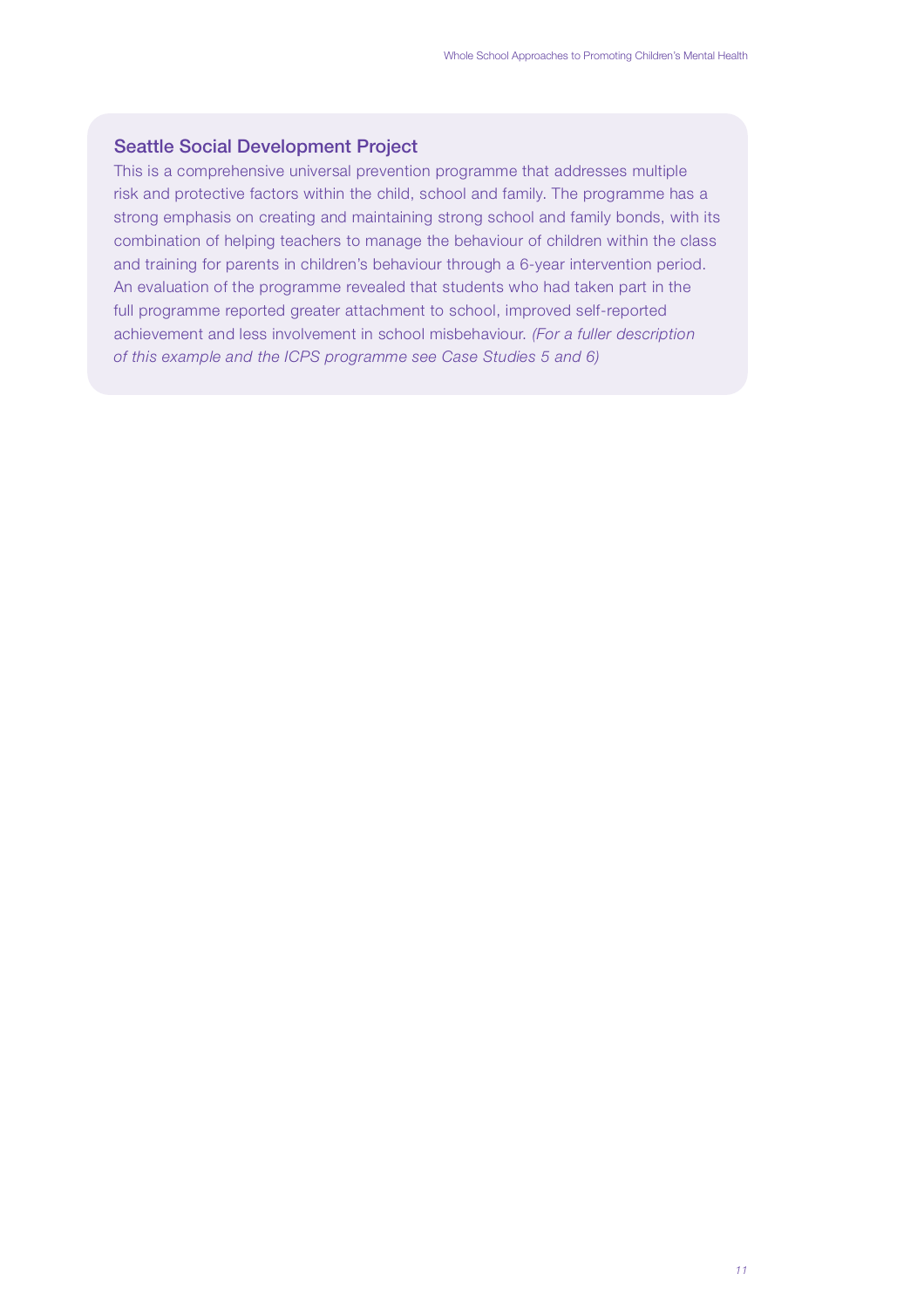# Interventions to Support Individual Children who Are Experiencing Difficulties

#### Understanding Individual Children's Needs 3.1

Understanding an individual child's needs is essential in helping school staff to decide what help and support might be most useful for the child.

Ahmed is a quiet boy and does not make friends easily. He is a poor attendee at school, and often appears to be very anxious about starting new projects or learning new subjects. He has a slight stutter. He is an academically able child, yet the quality of his schoolwork has recently begun to deteriorate slightly. His class teacher, being concerned about his attendance and his academic progress, invited Ahmed's parents into school to discuss her concerns with them. They reported that Ahmed often experiences stomach problems in the morning – and that he has told them that children in the class are teasing him.

Michelle is 8 and has recently started at a new primary school. Her mother has started a relationship with a new boyfriend, and has moved into the area with Michelle and her four stepbrothers and sisters in order to live with him. He has two children by a previous relationship, who occasionally visit at weekends. Michelle initially appears to be a quiet, shy and anxious child. She is very small for her age. However she is quick to lose her temper, and can on occasion be very aggressive with other children in the class. Michelle has problems with reading and writing, which are not helped by the difficulties that she has in concentrating for any length of time. Michelle's attendance at school is erratic, as is that of her stepbrothers and sisters, two of whom are at the same school. After being at the school for a term, it is clear that Michelle's behaviour is deteriorating. Her attendance is more erratic than ever – and she is increasingly isolated from other children in the class. She regularly gets into fights with other children – and is occasionally rude to school staff. Her behaviour is causing great concern for her class teacher.

Schools can play an important role in helping children such as Ahmed and Michelle access and manage the help and support that they need, whether this is support from other professionals within school or for children with more severe problems, alongside work within the school, help in more specialist settings. What is important is that pre-schools and schools are able to assess whether children require help and support, and what form this might most usefully take.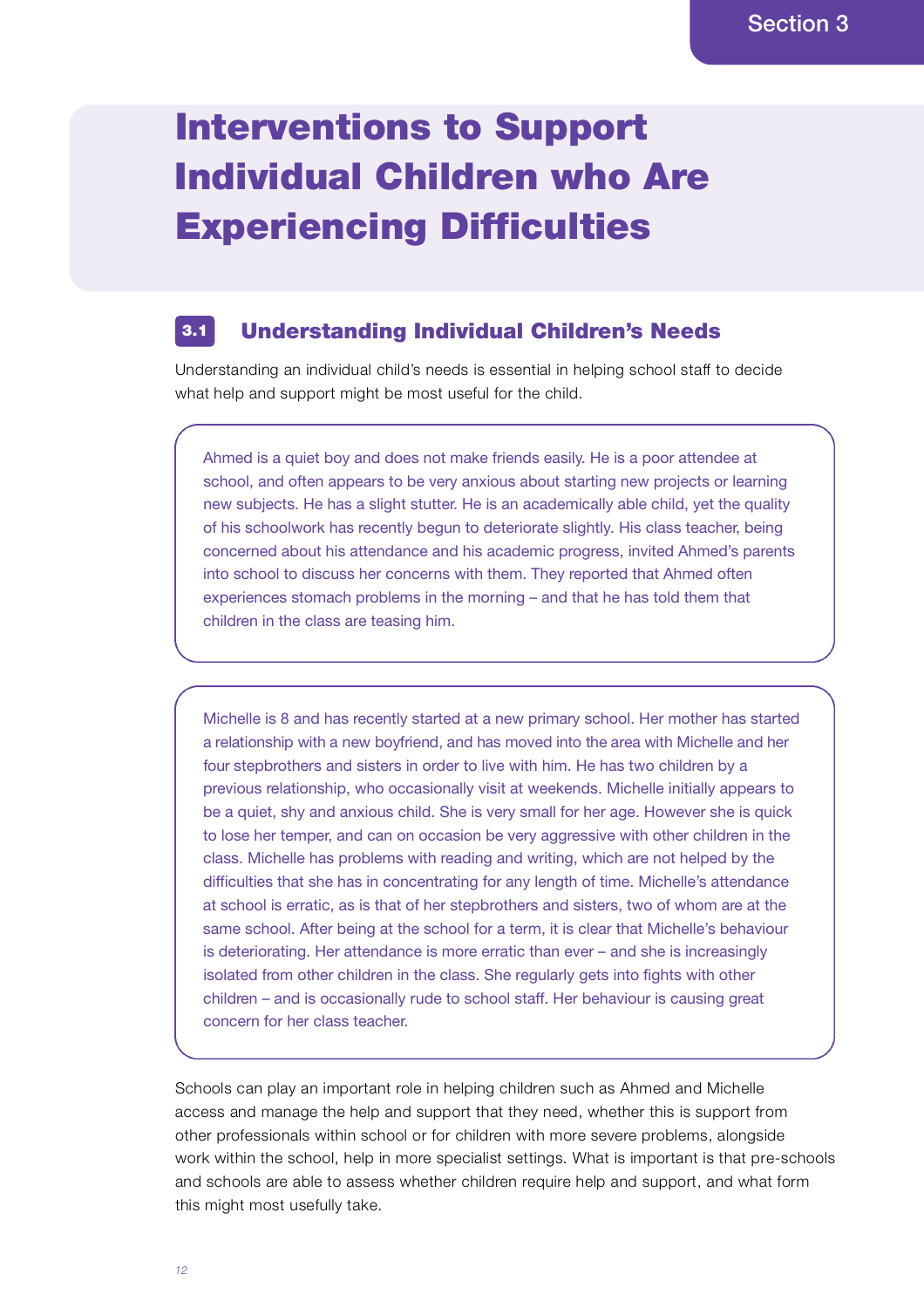There are a series of questions that are useful to consider when thinking about the help that children and young people might need. These include:

- **What sort of problem is the child presenting with?** The difficulties experienced by many children with mental health problems, can sometimes be seen as being naughtiness or wilful disruptiveness. However, if close attention is given to the child's behaviour, it may be possible to assess the underlying causes of their problems and develop appropriate ways of supporting them to develop emotionally, behaviourally and academically.
- **What is the impact of the child's problem?** In order to develop a range of strategies to support children, it is important to consider how much distress the child's problems are causing for them and for those around them. It would not be valuable to develop a y ear's programme of support for a child who is showing signs of anxiety over a number of weeks, but who is soon able to respond positively to all aspects of school life. However, a child who displays difficult and challenging behaviour consistently over time, may well be in need of additional help and support, as described below.
- **Risks. What factors have initiated and maintained the problem?** As we have seen, there is a range of risk factors in relation to children's mental health. It is important in thinking about the causes of children's difficulties, and any possible solutions, to consider all those aspects of the child's life which may have contributed to the child's difficulties; whether within the child, school, home or wider community.
- **Strengths. What assets are there to work with?** All children and their families have strengths, which can be worked with in order to promote the education of the child. For example, a strong-willed child who displays defiant and disruptive behaviour in school may show a great determination to succeed in the face of adversity – if their energy can be effectively harnessed.
- **Are there wider perspectives?** Many parents and professionals define children's problems differently, dependent on their cultural and professional backgrounds. It is therefore important in considering the causes of and approaches to supporting children experiencing problems in schools, to share your understanding and approach with others involved in the child's life.

Schools will already be involved in a great deal of practice in relation to these issues. The Code of Practice for Special Educational Needs sets out clear guidance for meeting children's needs, particularly in relation to those children who have emotional and behavioural difficulties. This includes children with mental health problems. The Code sets out a clear assessment process for children who may require additional support as a result of a range of difficulties. In many schools, it will be the SENCO who takes lead responsibility for this, in co-ordination with the class, form or year tutor.

For the majority of children who experience mental health problems, it will be appropriate for the extra support that they need to be met within the school setting, often with support from more specialist professionals such as educational psychologists or other child and adolescent mental health professionals. For some children, particularly children experiencing such problems as Autism, Asperger's Syndrome, Obsessive Compulsive Disorder and in some cases ADHD and severe conduct disorder, in addition to this, it may be appropriate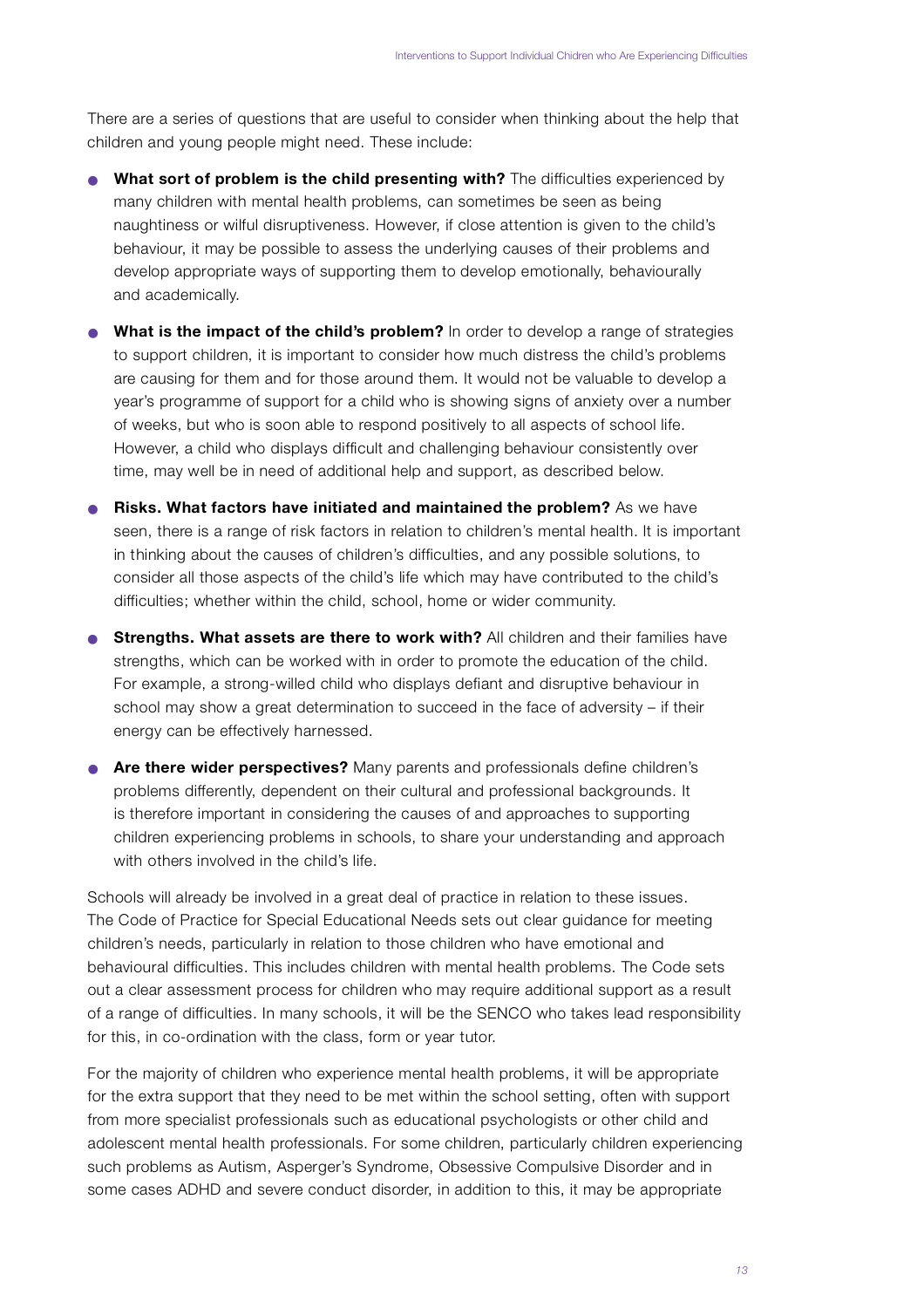for the child to have a statutory assessment of their special educational needs, in order to ensure that a full range of specialist support is available within the school for as long as the child requires it.

The SEN Code of Practice sets out the procedure for carrying out statutory assessments. For children who are experiencing severe mental health problems, it is important that these assessments are where possible, multi-agency in nature. It is also important to ensure that strategies to support these children and their families, both within school and that provided outside school, are fully co-ordinated across the professionals involved.

In their contribution to the assessment of children's needs under the Children Act, schools should also be working with the Framework for the Assessment of Children in Need and their Families. This Framework sets out important principles to consider in assessing children's needs, along with clear guidance and tools in order to assist professionals in assessing need. The questionnaires and scales, designed to assist social services staff in this area of their work, may also be useful for schools. Copies of the Framework and questionnaires are available on website www.doh.gov.uk

#### Early Interventions in Early Years Settings 3.2

Certain practice within early years settings is particularly important for children, like Nathan and Gemma, who are at risk of developing emotional and behaviour problems.

Nathan is 3, and has been attending his local nursery class for the last three months. He is an active child, and seems keen to please those adults who are working with him. Yet his enthusiasm often boils over into frustration and tears, if he begins something that he cannot immediately grasp. He is unable to concentrate on any activity for periods of time, even sitting in front of his favourite video at the end of the day. He is easily distracted and is often very aggressive with other children, who tend to avoid him if possible. Nathan has been asked to leave a previous child-minder, who found Nathan too demanding and his behaviour extremely difficult to deal with. She reported that he had on occasions bitten and hit the other children that she was looking after, and that he expressed no remorse or understanding of what he had done. This behaviour has also been observed within the nursery. Nathan's parents have expressed their concerns to the nursery about his behaviour, saying that they do not know what to do. They do not understand why he is behaving in this way, as his older sister's behaviour is fine and they have brought them up in the same way.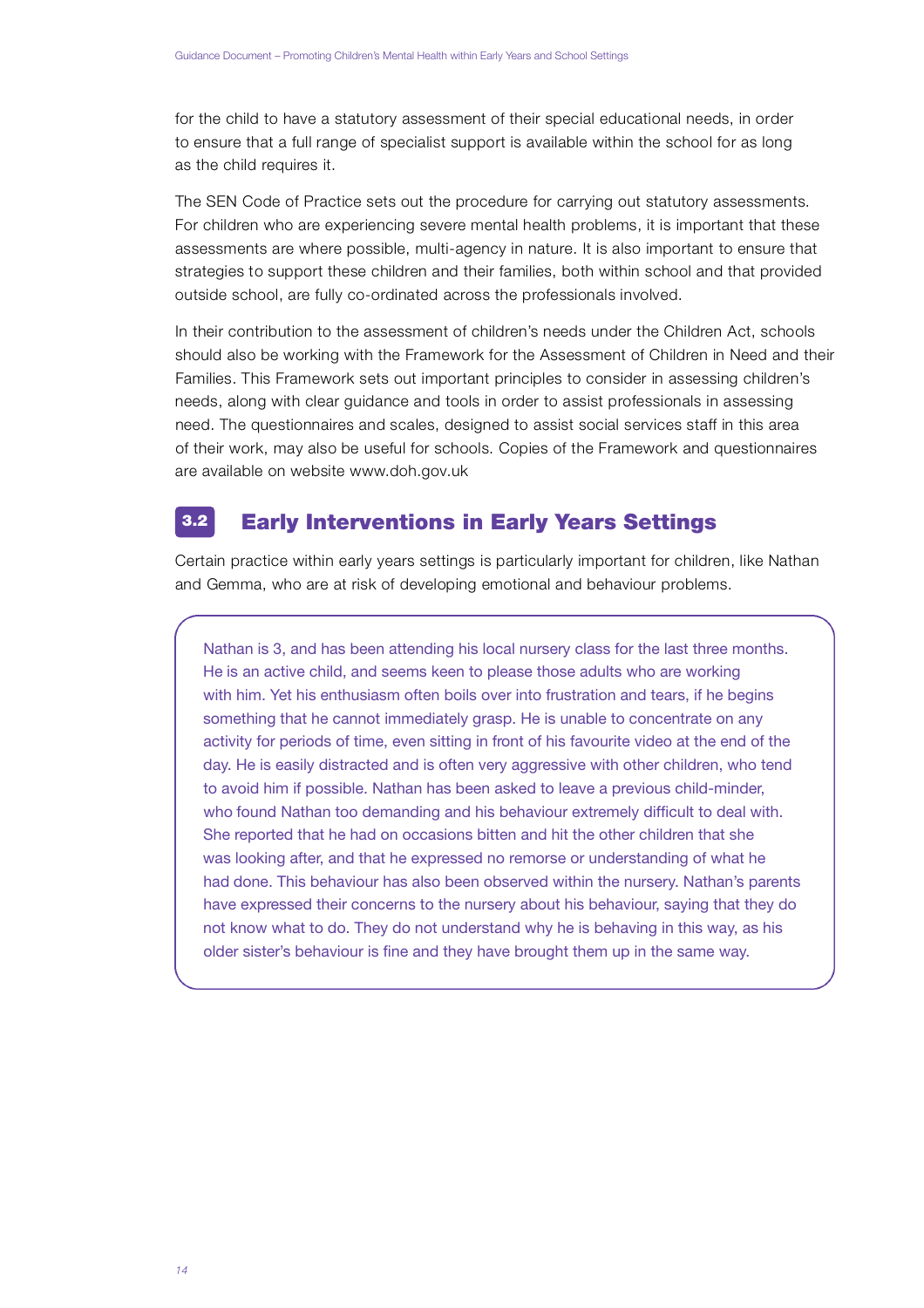Gemma is 3<sup>1</sup> ⁄2, and attends her local Early Excellence Centre. She is an extremely anxious child, who clings to her mother when brought to the Centre every morning. Gemma is very quiet, and often appears quite fearful of expressing her needs. Gemma spends a great deal of time playing alone – even when warmly encouraged to join in activities with other children. She is easily distressed in these situations. Gemma's mother lives with a new partner, and has recently had another child. She often appears to be harassed when she brings Gemma to the Centre, and has said that she doesn't have the time to join a new parenting class that has been set up at the Centre. A couple of weeks ago, she arrived at the Centre with a bruised face, but said that she had fallen down when one of the nursery staff expressed concern. She has said that she doesn't want anyone 'messing about in her business'.

Effective engagement with parents and children, especially those parents who are particularly hard to reach and who may be experiencing mental health problems themselves, could be developed through:

- home visiting, parent 'drop ins', courses run for parents in such areas as literacy and computing skills;
- parenting classes which enable parents to build on their strengths and learn new ways of engaging with their children:
- work with small groups of vulnerable children or vulnerable children individually around strategies to promote positive behaviour, social development and self-esteem;
- the teaching of interpersonal problem-solving skills to young children; and
- compensatory nurturing experiences for vulnerable children.

An area of great concern for many mental health practitioners however, is the low take-up of support services by parents with young children experiencing emotional and behavioural problems. This may be the result of a number of factors:

- parents not recognising that their child is experiencing problems;
- parent's belief that it is inappropriate to seek help for young children's emotional or behavioural problems - that they should be able to manage by themselves; or
- $\bullet$  lack of knowledge about where to go for help, who to ask alongside the stigma and fear associated with revealing family difficulties to professionals.

Research has shown the important role that early years practitioners can play in assisting parents to recognise when their child may be experiencing difficulties outside of the norm, to help them and the child address some of the problems they may be experiencing and where appropriate refer them on to more specialist help.

For some very young children, the difficulties that they experience are such that even with input from skilled early years practitioners, they and their parents may still require additional help to maximise their emotional and social development. It is important if practitioners are concerned about a child's behaviour, to contact their local support service (whether this is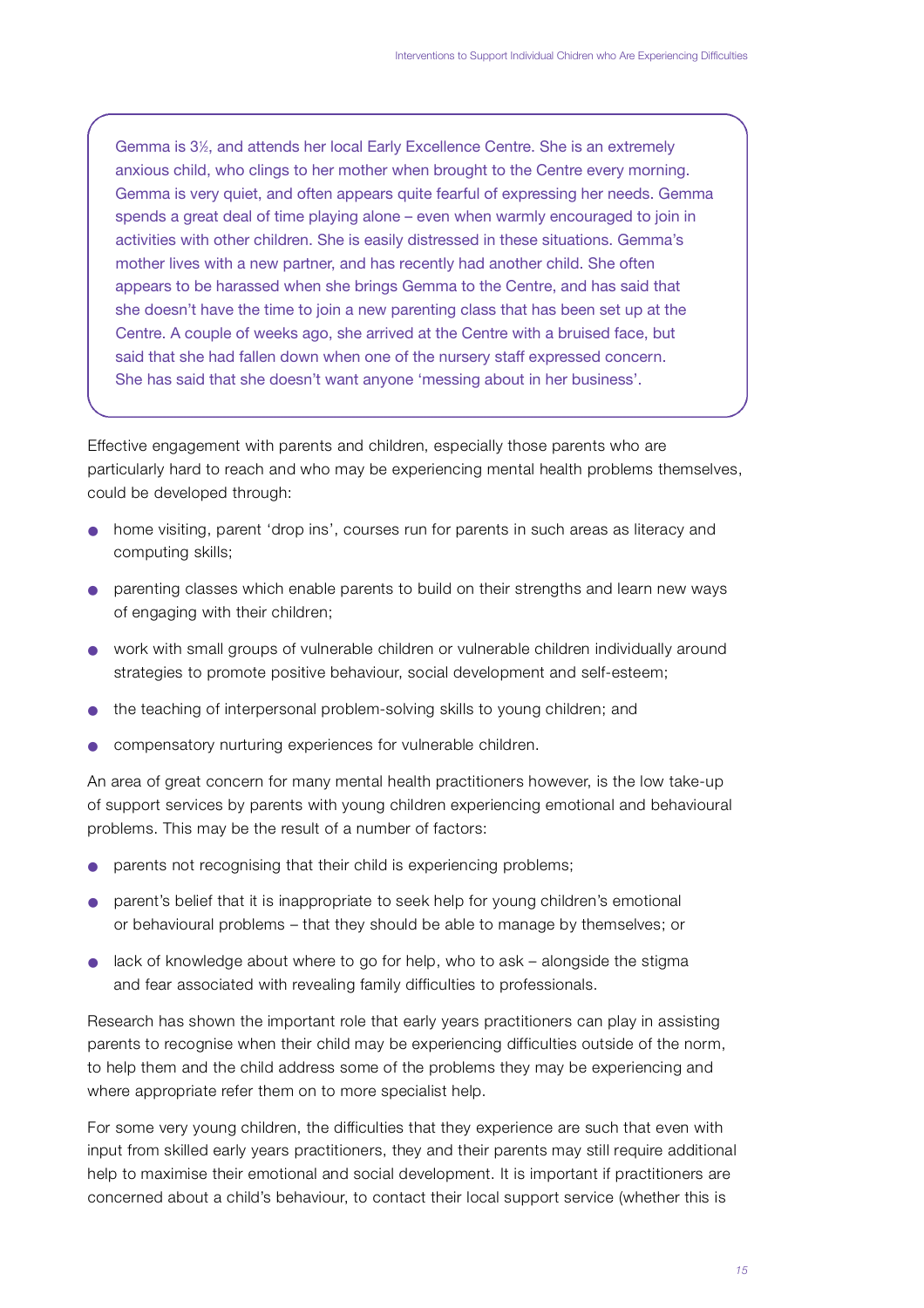within the LEA or the local CAMHS) in order to gain the support that they need. Such action can be part of the statementing process under the Code of Practice for SEN, or outside, dependent on the child's needs.

An exciting way of gaining this support is through the provision of a specialist service within an early years centre, which can also be accessed by other local parents. An example of a service offering parents and their children such specialist help within mainstream early years provision is the Nippers Project.

## The Nippers Project – Nursery Intervention for Parents and Education Related Services

The Nippers project was set up as a response to the high rate of emotional and behavioural problems presented by young children in the boroughs of Camden and Islington. The project, run by the local Clinical Psychology Team is run in three Early Years Settings. Its aims are to engage with parents in ways and settings that they find appropriate; developing parenting classes for all parents, drop-in clinics within the settings for parents who may be experiencing problems and work with children to promote their emotional well-being. As a result of the non-stigmatising approach of the service, there is a 96% take-up rate by parents of the services. *(For a fuller description see Case Study 7)*

Another model for the provision of support and advice to pre-school settings, parents and children is that provided by LEA Early Intervention Teams.

Camden Early Years Intervention Team offers a multi-disciplinary resource for the Borough, providing support and advice to all providers of nursery education in Camden other than maintained schools. *(For a fuller description see Case Study 8)* 

#### Early Intervention in Primary Schools 3.3

As with Early Years Settings, there are a number of simple but important strategies that all teachers can implement in order to support children, such as Sasha (described overleaf), who may be experiencing mental health problems.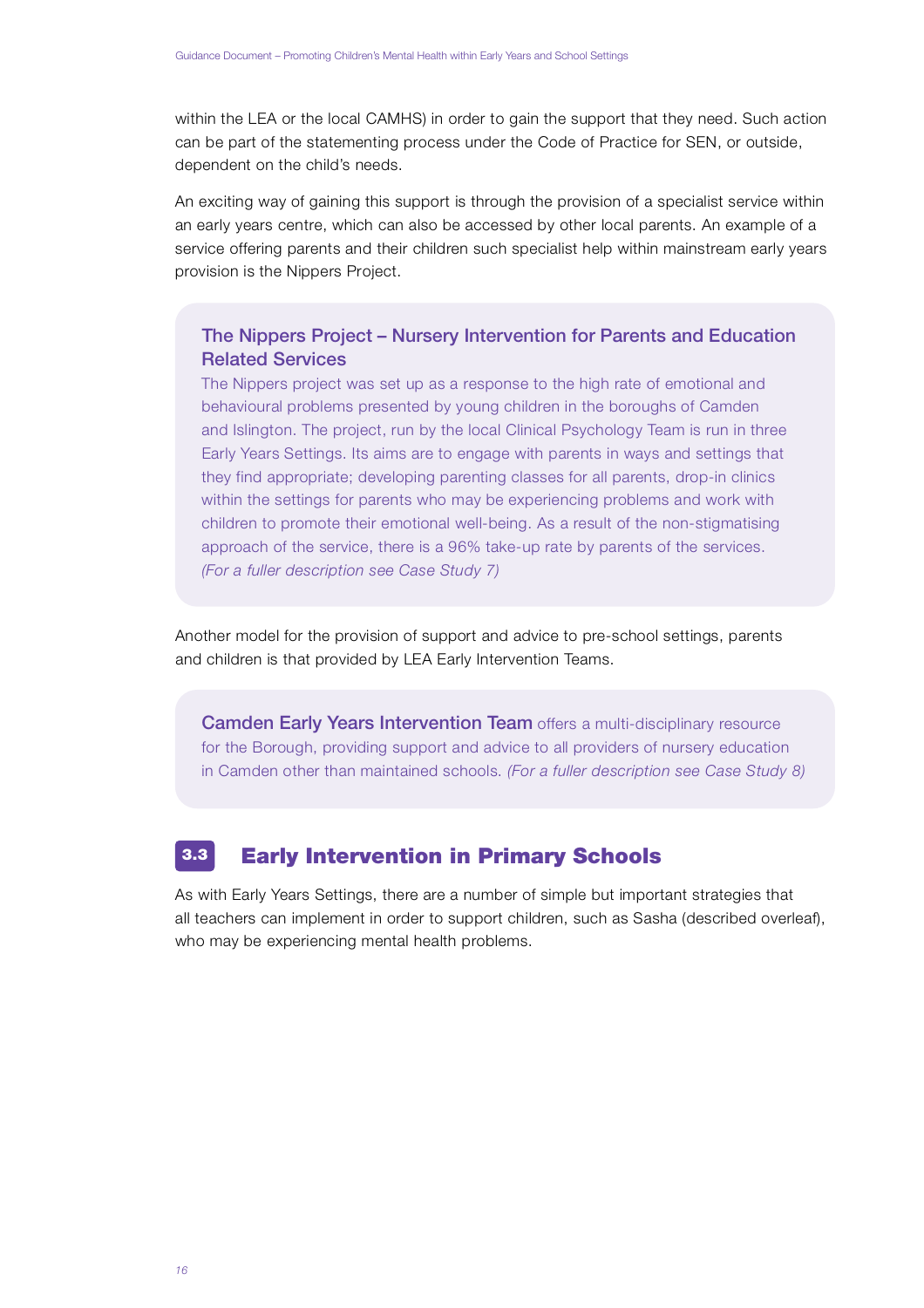Sasha is 6, and has been described by her parents as being a difficult child 'from the word go'. She attended her local nursery school, between the ages of 3 to 5, but did not appear to thrive well within it. On a number of occasions, she was sent home from nursery for biting and hitting other children, behaviour which has improved slightly as she has got older – but she is still prone to losing her temper easily. She does not find it easy to play with other children, and can be extremely defiant with school staff. Her behavioural problems are causing problems for her teacher – who feels that Sasha takes up a great deal of her time. Sasha's behaviour is having an impact on her learning, and on her ability to make friends. She often appears to be unhappy.

### WITHIN THE CLASSROOM

Useful strategies that can be implemented within the classroom include:

- first, to assess what Sasha's difficulties may be. In particular, does the child have learning problems and if so how can these be addressed? (see Section 3.1. on understanding individual children's needs);
- $\bullet$  set short, achievable targets and give immediate rewards when the child completes a task:
- keep classroom rules clear and simple;
- encourage children to verbalise what needs to be done first to the teacher and then silently to themselves; and
- use teacher attention and praise to reward positive behaviour.

#### WITHIN THE PLAYGROUND

Many children with emotional and behavioural problems experience difficulties engaging with other children at playtimes. There are a range of interventions that schools can implement – Circle of Friends, Play Assistants, Pyramid Trust type schemes to assist such children at these potentially difficult times.

**Stoke Primary School in Coventry**, is an example of a school which is working hard at promoting the well being of all the children in its care. Alongside developing whole school policies and programmes to promote mental health, the school has been involved in developing a range of projects for children who are vulnerable and at risk of developing mental health problems. *(For a fuller description see Case Study 9)*

## FFFECTIVE LINKS WITH PARENTS

Many children with behavioural or emotional problems, experience problems at home as well as at school. Evidence is demonstrating that if parents can also be supported to better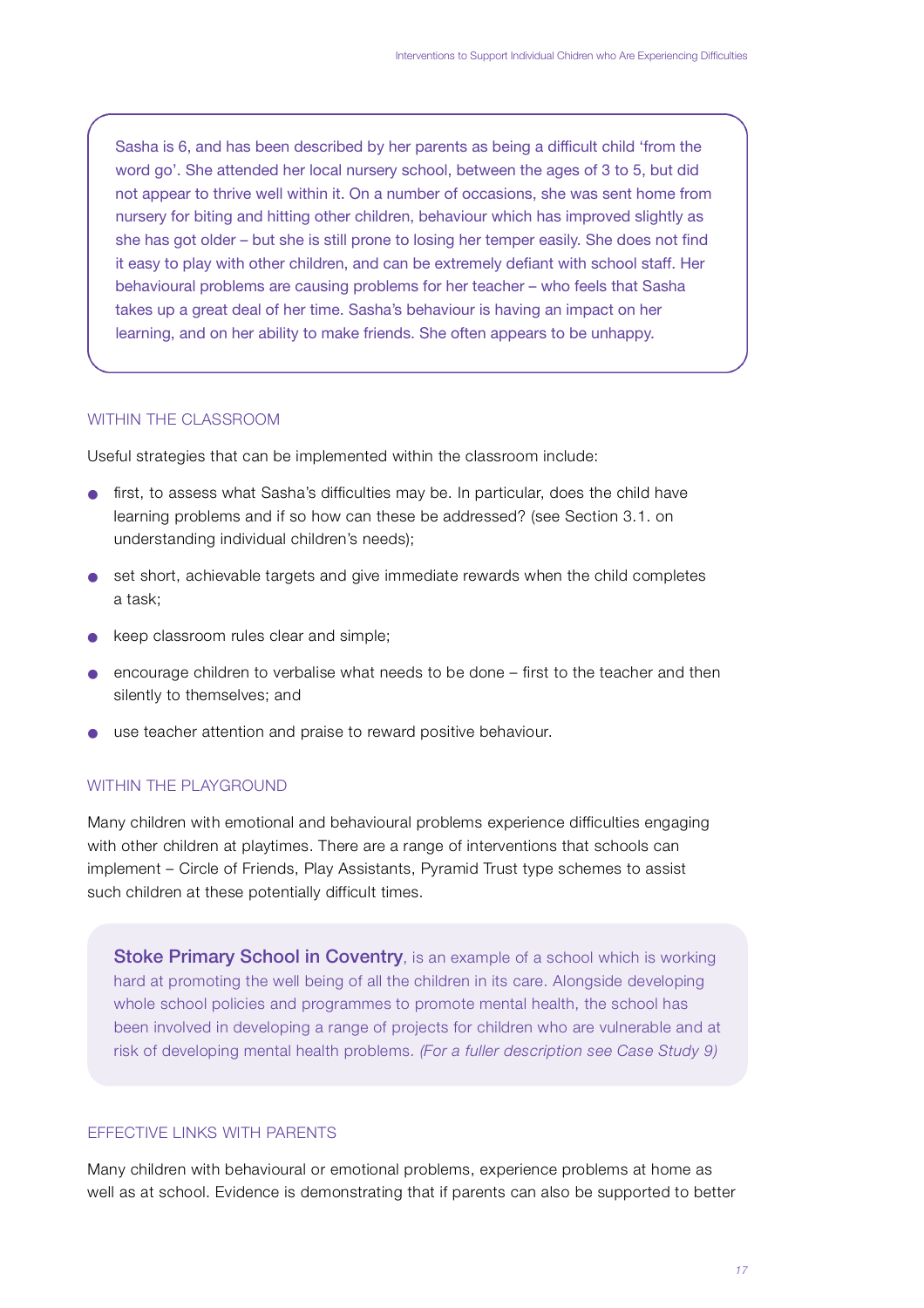manage their children's behaviour, alongside work being carried out with the child at school – there is a much greater likelihood of success in reducing the child's problems, and in supporting their academic and emotional development.

For children, such as Sasha therefore, there is a range of important early interventions that schools themselves can implement. Often, these interventions are carried out with input from a range of external agencies: LEA Psychological support services, Behaviour Support Teams, voluntary agencies with expertise in developing particular schemes e.g. National Pyramid Trust, The Place to Be and in some areas the local Child and Adolescent Mental Health Service. Such interventions can include Circle Time, Circle of Friends, Nurture Groups, and Social Skills Groups etc. *(For a further discussion of these, see Intervening Early, How primary schools can help children get the best from school. DfEE In press)* 

Hexthorpe Primary School in Doncaster is located in a multiethnic, mainly working class area of high unemployment, and caters for over 400 pupils aged between 4 to 11. In the school, an increasing number of pupils with emotional and behavioural problems seemed to be struggling to cope with confusion in their personal lives. The school developed an integrated whole school policy based on a multi-agency approach in order to respond more effectively to the needs of these pupils. *(For a fuller description see Case Study 10)*

For some children, on assessing their needs, it is clear that they and their families require much more help and support, inside and outside of school, than the school alone is able to provide. Children such as Ewan, described below, may require a fuller assessment of their needs from educational psychologists, or other child and adolescent mental health specialists, often working in partnership with other professionals such as social workers who may be involved with the child and their family.

Ewan is 10, and has been described as being difficult for most of his school life. He is academically a very able child, yet he does not appear to understand basic classroom rules. Teachers often describe his behaviour as being 'wilfully naughty', especially when he fails to respond to their requests, and carries on completing his own projects or games when expressly told not to. He can become very distressed in these situations. He sometimes appears to have a slight nervous tick, finds it difficult to maintain eye contact with teaching staff and always prefers to work alone – being shunned by and shunning others when requested to become involved in joint project work. Ewan always seems to play alone at break times – and spends hours playing complex computer games in the school library. His parents have visited the school on a number of occasions and expressed concern about Ewan's difficult behaviour at home and at school. They say that they have run out of ways of trying to discipline Ewan – and are keen to find new ways of trying to improve his behaviour. They are concerned that Ewan often appears to be unhappy – and that his isolation at school often causes him real distress.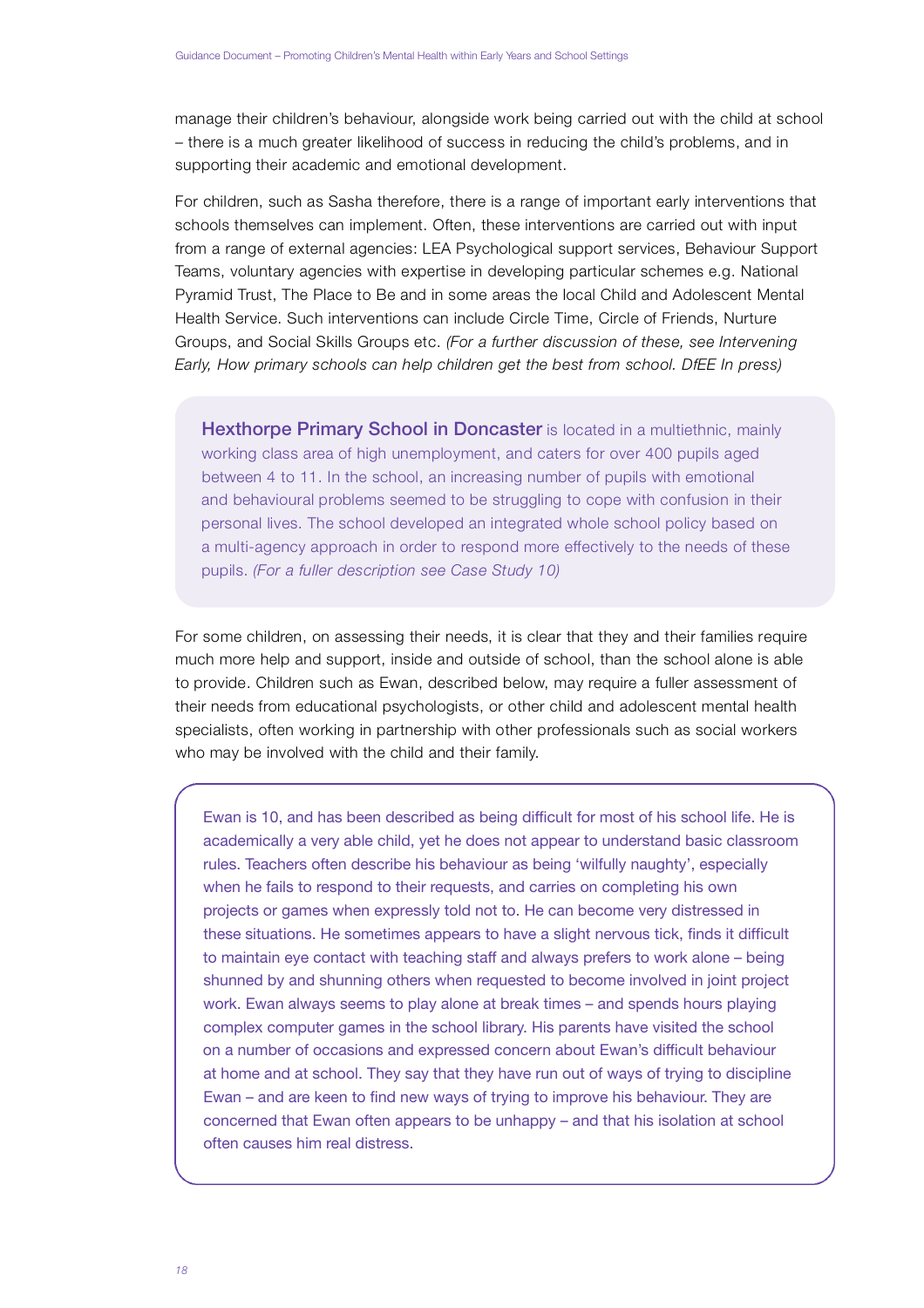An effective approach to supporting Ewan might be to:

- implement a range of classroom management techniques as outlined in Section 4;
- ensure that a full assessment of his needs is carried out:
- work with other professionals to ensure that a strategy to support Ewan, both within and outside school is in place. This might include:
	- support to Ewan's teacher, to help them manage Ewan's behaviour within the classroom, taking into account the needs of the whole class;
	- **–** additional educational one-to-one support for Ewan to help him cope better within the classroom:
	- **–** one-to-one therapeutic work with Ewan, delivered by mental health specialists outside or sometimes inside school. This may take the form of cognitive behavioural therapy, behaviour modification or counselling approaches. See Section 4 for a further description of these;
	- **–** the use of medication might be considered appropriate by mental health professionals. It is important that schools are aware of the medication that children are taking; and
	- **–** family support and/or therapy could also be considered by mental health p rofessionals – to help Ewan and his family better understand and manage his behaviour.

Many Child and Adolescent Mental Health Services (described in Section 5.7) are currently working with schools, to support them in assessing children's needs and providing support for those children, their families and the school who require it.

## CHILD BEHAVIOUR INTERVENTION INITIATIVE IN LEICESTER, LEICESTERSHIRE AND **RUTLAND**

**The Child Behaviour Intervention Initiative** is an innovative multi-agency initiative in Leicester, Leicestershire and Rutland. The work includes supporting schools to develop programmes to promote psychological well-being, supporting them to identify children at risk of developing problems, and holding drop-ins within schools for parents who are concerned about their children's behaviour or emotional well-being. *(For a fuller description see Case Study 11)*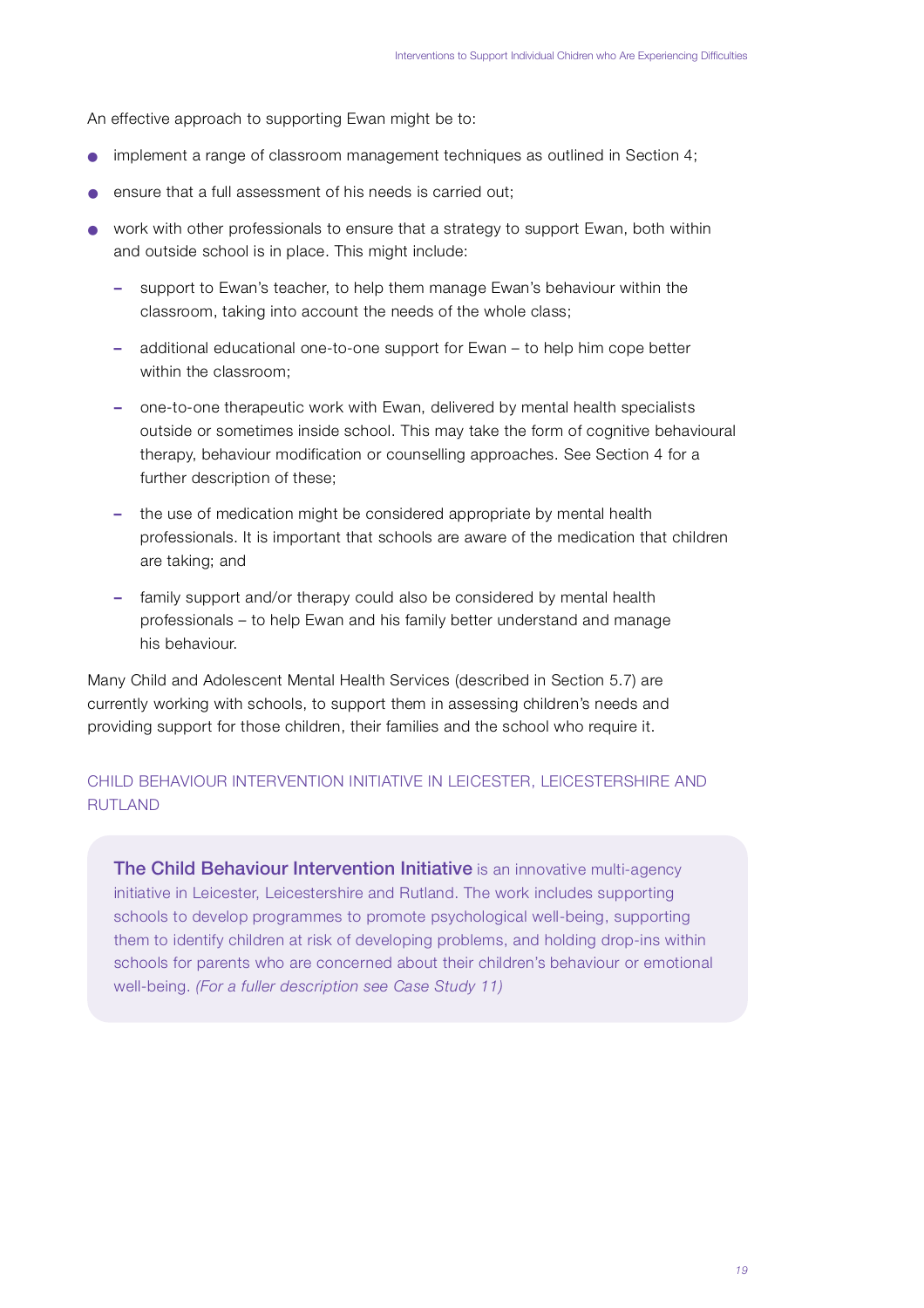#### Another interesting project is the Rochdale Excluded Children's Project

The aim of the project in Rochdale was to develop a multi-agency team to intervene with children under 12 at risk of and experiencing school exclusion. The team is based within the Child and Adolescent Mental Health Services in Rochdale – and comprises a team leader, practice nurse, family support worker and educational psychologist. The project's main focus is to work with the child and family, outside the school environment – offering a range of behavioural and therapeutic interventions. The team also works with the school, helping them further develop their skills and practices in relation to working with the excluded child. *(For a fuller description see Case Study 12)*

#### Early Intervention in Secondary Schools 3.4

Natalie is 14 and attends her local comprehensive school. Natalie has always appeared to be a popular child, however recently she has become isolated from her peers within her form group, and has been mixing with much older girls. Her form teacher has noticed that Natalie is sometimes aggressive with her peers, and is very quick to lose her temper. At other times, she appears to be withdrawn and anxious. Her attendance at school is becoming increasingly erratic, and the standard of her work is noticeably deterioriating. Natalie has a number of cuts on her arm, but on questioned about these insists that 'they are nothing'. Natalie's parents have recently separated, and she is currently living with her mother and visiting her father at weekends.

The majority of children within secondary schools manage to cope with the increasing stresses placed upon them, which, for example, include earlier puberty, family break down and reformations and the increasing demands for academic success. However, an increasing minority of young people, like Natalie, are experiencing psychological problems, which have a significant impact on their lives: on their ability to make and sustain friendships, on their family relationships and on their ability to learn. There are a range of psychosocial disorders which tend to rise or peak during the teenage years; suicide and suicidal/self-harming behaviour, depression, eating disorders (anorexia nervosa and bulimia) and abuse of alcohol and psychoactive drugs.

## ASSESSING YOUNG PEOPLE'S NEEDS

Just as with children, in working with young people like Natalie who are at risk of developing mental health problems, it is important to be able to build up a full picture of the young person's life, and their particular strengths and vulnerabilities in relation to these. Often such work is carried out within school by the form tutor, Year Head or other pastoral staff. However, sometimes access to an 'external agency'; non-teaching staff, based within the school, who have the time to listen and offer support within the school setting can be particularly important. Adults who are able to build up trusting, supportive relationships using counselling skills or approaches can enable young people to discuss issues, which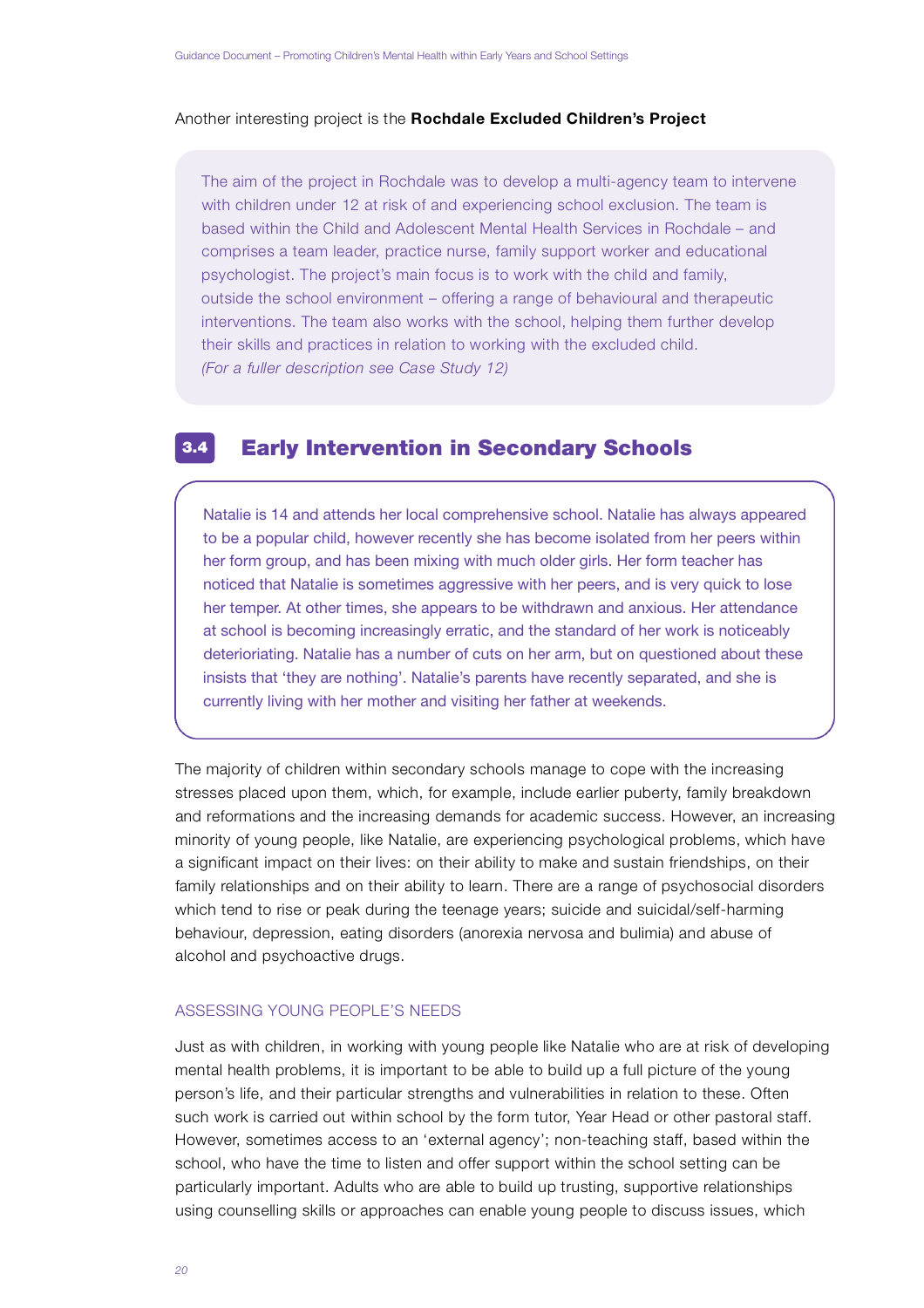may be of concern in confidence. These could comprise a mentor, counsellor, youth worker, school nurse, or a personal adviser.

An effective approach to supporting Natalie, after holding initial discussion with Natalie and her parents regarding her behaviour, attendance and issues that may be affecting these might be to:

- persuade Natalie to attend a social skills group, which is currently being run at the school, in order to help her develop her self-esteem and confidence;
- support Natalie within school and enable her to discuss any worries that she may have in confidence, through the use of a mentor, personal adviser, or if the school employs them, a school-based counsellor;
- develop an Individual Education Plan for Natalie, in order to help her improve her attendance and academic work; and
- for Natalie and her parents to contact their local GP, with regard to Natalie's self-harming behaviour. As a result of this, Natalie is referred to her local Child and Adolescent Mental Health Service as an out-patient, and is referred for cognitive behavioural therapy.

**Dudley Local Education Authority** runs a counselling service in primary and secondary schools in the Dudley area. A team of professional counsellors, all with teaching qualifications, work with around 160 secondary aged pupils and 30 primary pupils at any given time. *(For a fuller description see Case Study 13)*

Another way of enabling young people to express their worries confidentially to health p rofessionals working within schools, has been developed in Huddersfield.

## Nurse-led Project in Huddersfield

In Huddersfield NHS Trust, school nurses have developed, with the help of the CAMHS team, an effective method of screening Year 9 pupils' health needs in school. This looks at the young people's general health needs and pays specific attention to emotional and psychological well being. *(For a fuller description see Case Study 14)* 

## SUPPORTING YOUNG PEOPLE IN SECONDARY SCHOOL

There are a range of initiatives that secondary schools can implement in order to assess and support young people who are at risk of developing mental health problems. As part of a wider strategy to support young people, many schools are developing peer support projects. Peer support can take a number of forms.

As well as being effective for young people who are anxious and isolated, peer support projects can be extremely effective for children or young people who have disruptive behaviour problems. In such schemes, young people can act as pro-social models for the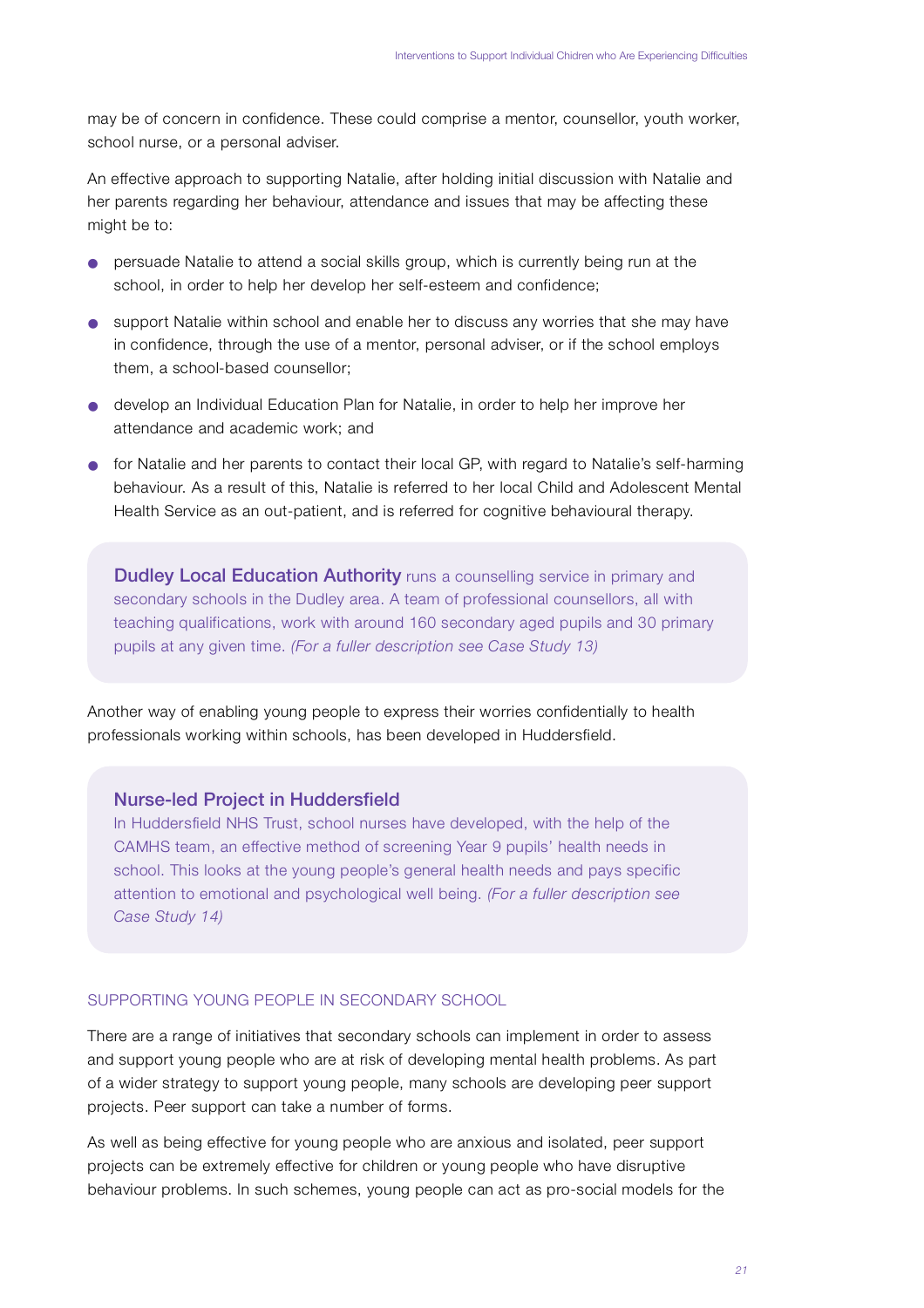young person experiencing problems, and as a way of providing the young person with opportunities to practice new skills in actual social interactions. It can also counter the alienation experienced by many young people with extreme behaviour problems that makes them vulnerable to the influence of more disreputable peers.

## PFFR COPING SKILLS TRAINING

In such projects, groups of young people who are coping well and young people experiencing behaviour problems are set up. The teams progress through different skills and levels of difficulty, with new skills being introduced when the group has demonstrated mastery over the previous skill. This format encourages and reinforces peer support. An evaluation of the scheme showed that young people who took part in these schemes were rated by teachers as being less aggressive, and significant improvements were also noted in the young person's pro-social coping and teacherrated social skills. *(For a fuller description see Case Study 15)*

Some schemes within schools, such as counselling services, school nurse services, pastoral systems, can provide effective supports for young people who are experiencing emotional problems, but other young people experiencing more pronounced mental health problems will require input from more specialist services either within the school setting or to be referred on to more specialist agencies.

An example of a project which has developed a range of responsive ways of working with young people on mental health issues has been developed within a **Secondary School in York**.

A multi-agency initiative to support vulnerable pupils within a secondary school has been developed in the City of York. Whole school approaches to promoting the young people's mental health are being developed through the PSHE curriculum and a peer support programme. *(For a fuller description see Case Study 16)* 

Many young people in secondary schools will present with largely externalising behavioural p roblems, underlying which they may be extremely anxious, depressed or experiencing a range of other difficulties. For many of these young people, Local Education Authorities in some areas are developing a more 'holistic' approach to supporting the range of needs they may be presenting with through their Behaviour Support Services, which include attention to and support around the young person's mental health.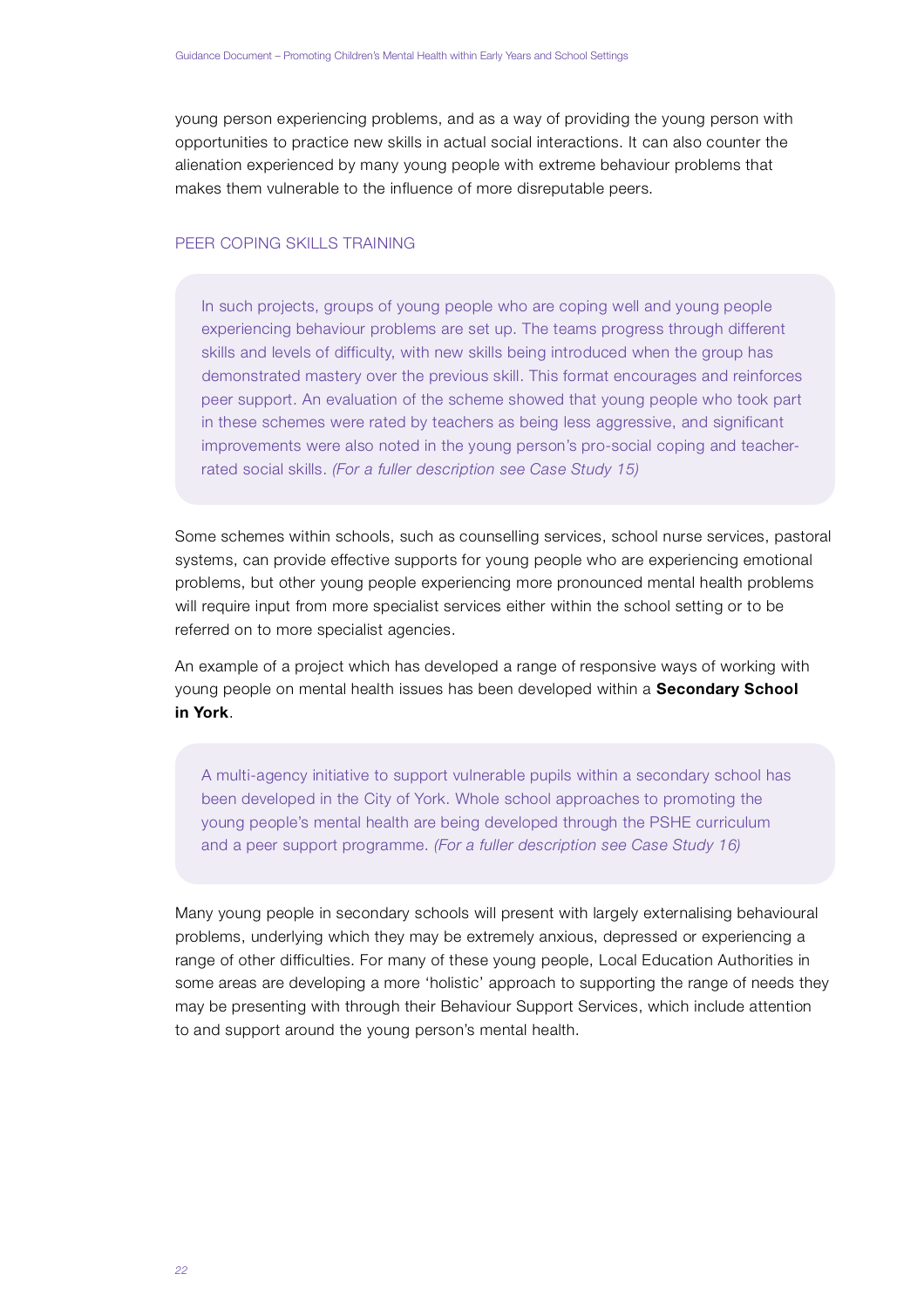### YOUNG PEOPLE WITH MORE SEVERE MENTAL HEALTH PROBLEMS.

Mohammed is thirteen, and has always been a slightly anxious child. On entering a large comprehensive school, he seemed to withdraw totally into himself, finding it increasingly difficult to communicate with other children and with teaching staff. His parents have visited the school on numerous occasions to discuss their worries about Mohammed with his form teacher and Year Head, and a range of strategies have been put in place in order to support Mohammed in school. These have included peer support schemes, a social skills programme and a mentoring programme to help Mohammed develop confidence within school and attend after-school activities. Yet, Mohammed is increasingly reluctant to attend school, preferring to remain alone within his room. He is withdrawn and unable to communicate to anyone what is worrying him. On occasions, he can be extremely aggressive.

For some children like Mohammed, their mental health problems will be such that may require intensive support in the community or periods of in-patient treatment. These may be young people experiencing, for example, long term and severe anxiety, depression, severe eating disorders or early onset of psychotic illness. For these young people it is important that they are able to continue their education or when appropriate to be supported in their reintegration. Academic achievement is an important source of self-esteem and resilience for all children and particularly so for those with mental health problems. Effective liaison between the different agencies working with children experiencing such problems is the key to meeting the needs of these children.

**Middlesbrough LEA's Hospital Teaching Service** is an established service, which offers support to children and young people experiencing the full range of clinically defined mental health problems. Within the service the LEA works collaboratively with the local CAMHS to provide education support for both inpatients and community day-patients (out-patients) of the Tees and North-East Yorkshire NHS Trust. *(For a fuller description see Case Study 17)*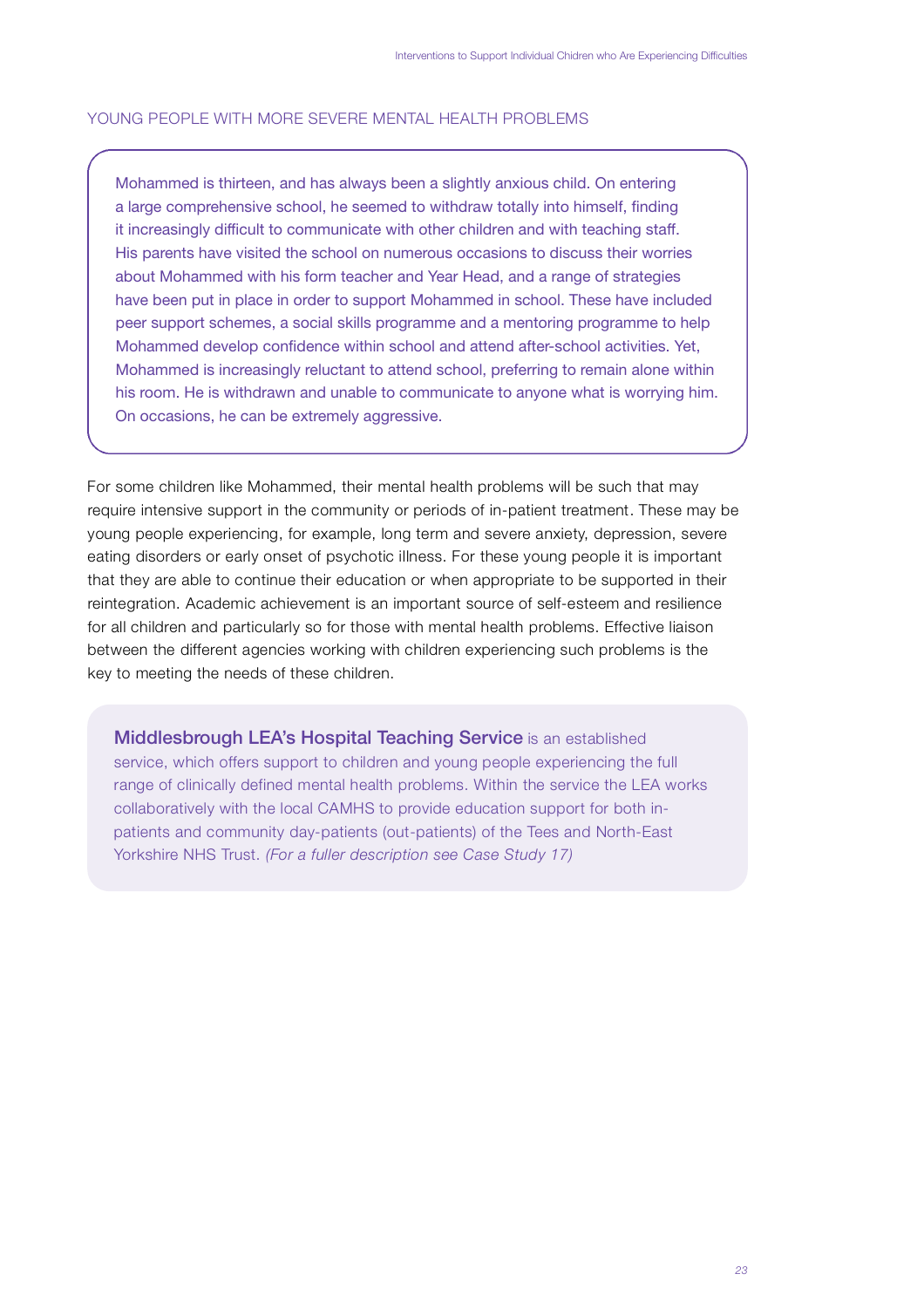# Specific Mental Health Problems and Useful Approaches that Schools Can Implement

Below is a section which outlines some of the more common mental health problems amongst children and young people, the terms that mental health professionals use to describe the problems, and useful approaches that schools can implement to support children and young people who may be experiencing such difficulties.

#### Conduct/Anti-social Disorders 4.1

Conduct disorder is a term used by mental health specialists to describe a syndrome of core symptoms, which are characterised by *the persistent failure to control behaviour* appropriately within socially defined rules.

Conduct problems involve three overlapping domains of behaviour: *defiance* of the will of someone in authority; *aggressiveness;* and *anti-social behaviour* that violates other people's rights, property or person. None of these are in themselves abnormal – and many children as part of the process of developing and maturing engage in disobedient, destructive and challenging behaviour. However, for some children, the variety and severity of their conduct problems *can significantly impact on their lives*.

## WHAT ARE THE ISSUES, AND CAN DESCRIBING CHILDREN'S EMOTIONAL AND BEHAVIOURAL PROBLEMS IN THIS WAY BE USEFUL?

The majority of children will display some form of oppositional, defiant or challenging behaviour at various points in their lives. However, for some children, the regularity and persistence of their behaviour along with the range of emotional and academic problems that they often experience alongside their behavioural problems – result in their life chances and experiences being at risk of being severely reduced. Such children are :

- often rejected and unpopular with their peers;
- often have poor social skills, and many experience significant emotional problems, most commonly unhappiness and misery; and
- a third of children assessed as having conduct disorder have specific reading difficulties, which because of their behaviour can often go undetected.

Some people consider that use of the term 'conduct disorder' implies that behavioural p roblems in children are being 'medicalised': the focus on diagnosis and classification somehow linking such problems to disease and illness. This is not what the term implies and so should not be used as a reason for denying children help that may be of benefit to them.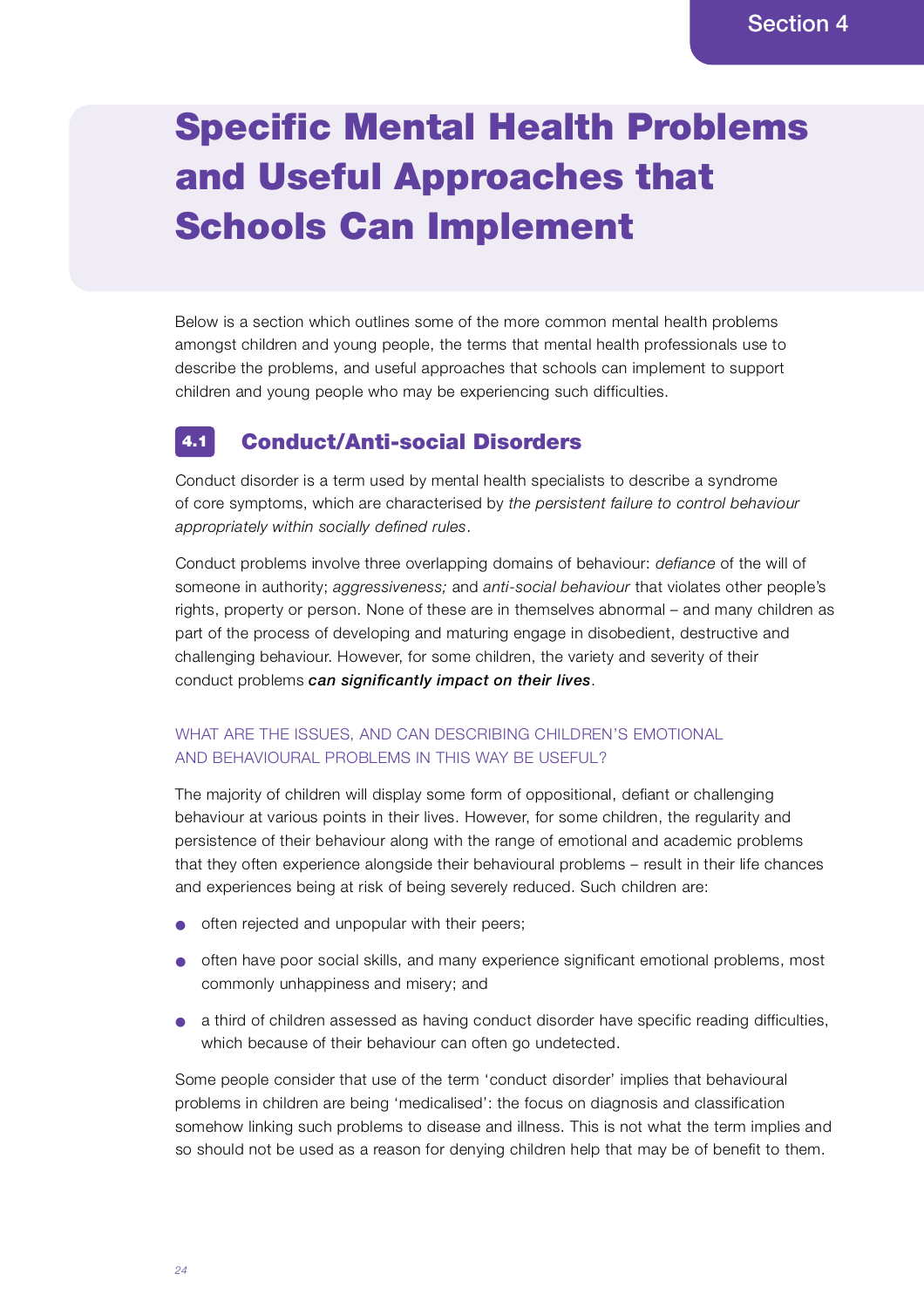- A number of children with conduct disorders have additional problems such as hyperactivity or depression and would benefit from referral to and input from mental health professionals.
- Many disruptive children lack social skills. Not only do they show physical and verbal aggression, but they also show less pro-social behaviour than other children. Work in schools that can assist children in learning such behaviours can be particularly effective.
- Many disruptive children also have difficulties reading the behaviour of other children and adults around them – with a tendency to believe, often wrongly, that this is hostile or negative, and responding accordingly. Work in schools which enables children to examine those situations involving conflict or frustration, and to understand how to read the signals of people around them and respond in a more positive manner has been shown to have long-term preventive effects for such children.
- $\bullet$  It is important that learning problems which could benefit from referral to specialist educational services are recognised as soon as possible.

Issues for teachers to consider in determining whether children might require additional support, or a fuller assessment of their needs include:

- $\bullet$  the severity and frequency of defiant, aggressive and antisocial acts in the last month;
- the child's ability to concentrate and sit still, especially as hyperactivity is a common and easily overlooked accompaniment of conduct problems;
- whether the child has any positive peer relationships;
- $\bullet$  whether the child might be experiencing emotional difficulties;
- whether the child is also experiencing difficulties within their home setting; and
- $\bullet$  academic attainments including test results there are times when children's troublesome behaviour in class can take up so much of the teacher's time that significant reading difficulties can be overlooked or simply regarded as a consequence of the bad behaviour.

## APPROACHES TO WORKING WITH CHILDREN WITH CONDUCT PROBLEMS

Structural causes (i.e. socio-economic factors such as poor housing, inner-city deprivation and alienation) are important in the development of conduct disorders and cannot be ignored. However, there are important interventions at different levels, which can be useful. At a classroom level:

- $\bullet$  the importance of proactive classroom management methods, which are important for all children, but particularly for those children who experience conduct problems/behavioural difficulties;
- the teaching of social and problem-solving skills to all children. An example of such work in schools is the PATHS curriculum. The PATHS curriculum has 50 lessons on different emotions, teaching the most basic, such as happiness and anger, and touching on more complicated feelings such as jealousy, pride and guilt. Emotional-awareness lessons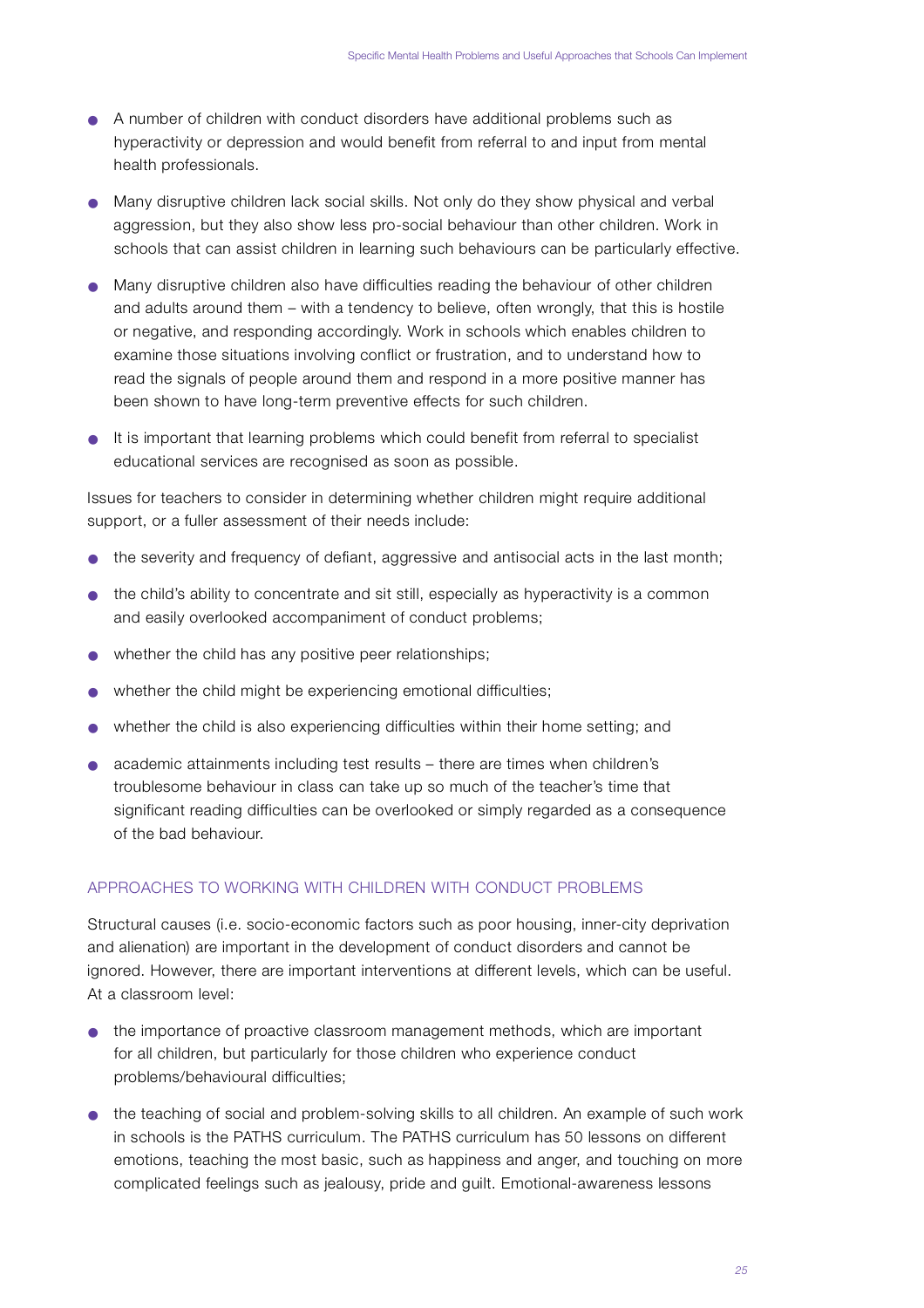within the curriculum include how to monitor what they and those around them are feeling, and how to recognise when someone is actually hostile as opposed to when the attribution of hostility comes from oneself. [See Leicester model for another example of such work]

For children who have behavioural problems which are significantly impacting on them and other children around them, the first step is for the class teacher to provide special teaching arrangements and materials. For example, they might rearrange the classroom to ensure that the child is sitting nearer to them, being mindful, however, of not isolating the child or of placing them in too extreme a position, which has been shown to encourage negative teacher responses to the child.

Other strategies, which are useful for children with conduct problems, are :

- to set short, achievable targets and give immediate rewards when the child completes the task;
- keep classroom rules clear and simple;
- use teacher attention and praise to reward positive behaviour;
- give the pupil special responsibilities so that they and other children can see them in a positive light;
- set up within the school small structured training groups for children experiencing such p roblems, which focus on improving self-monitoring and self-control through using cognitive behavioural techniques. An example of such work is the Webster-Stratton 'Dinosaur Games', which has been shown to be effective in reducing aggression and anti-social behaviour amongst children experiencing such problems; and
- implement within schools anger-management workshops for aggressive children/young people, in order to help children/young people control their impulsive behaviour, generate alternative solutions in social situations and learn to use problem-solving techniques when angry.

Parent training programmes can also be very effective in improving outcomes for children with conduct problems, especially when these are carried out alongside work in school. A number of projects are currently working with parents to support their children's learning alongside their behaviour, and may show particularly fruitful results.

Medication is not usually used for children with conduct problems, except where ADHD might be present. *(See section on ADHD)* 

For many children who experience conduct problems, their needs can be adequately met within the school, however, for some children their needs will be such that they will require additional help within the school, and may require a referral for a statutory assessment under the Code of Practice for SEN (see section 3.1).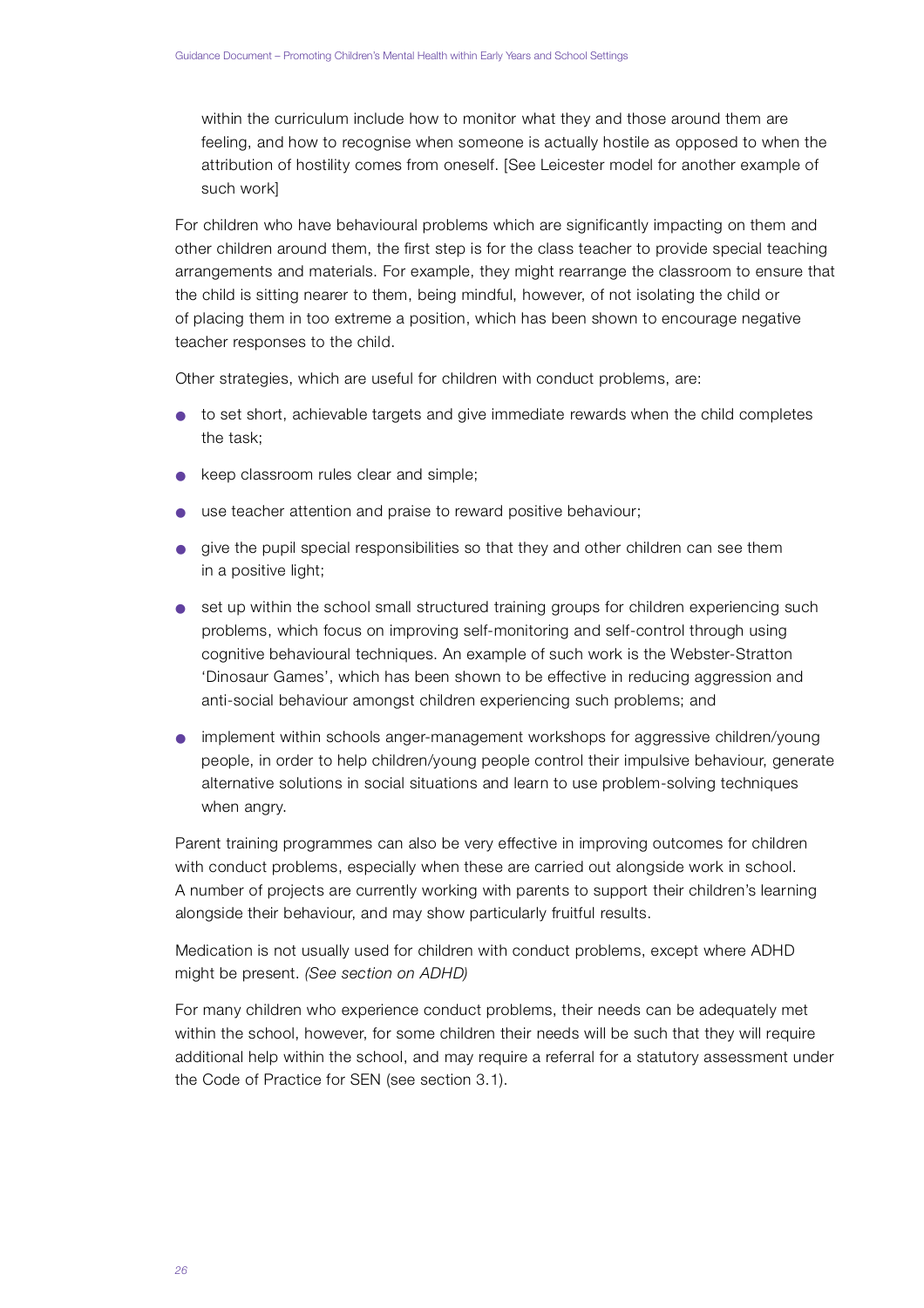#### Attention Deficit/Hyperactivity 4.2

ADHD stands for Attention Deficit Hyperactivity Disorder. It is normally used to describe children who have three main kinds of problems.

- overactive behaviour (hyperactivity);
- impulsive behaviour;
- difficulty in paying attention and distractibility.

Some children have significant problems in concentration and attention, but they are not necessarily overactive or impulsive. These children are sometimes described as having Attention Deficit Disorder (ADD) rather than ADHD. Children with ADHD have a short attention span. They find it hard to concentrate and therefore to learn new skills, both academic and practical. Research from the USA suggests that 90% of children with ADHD underachieve at school and 20% have reading difficulties.

Children with ADHD are also often rejected and disliked by their peers, because they disrupt their play or damage their possessions. In the UK, the diagnosis of children having ADHD is based on quite a narrow set of symptoms. And about 0.5–1% of children are thought to have attention or hyperactivity problems. About 5 times more boys than girls are diagnosed with ADHD – this may be because of the particular ways in which boys and girls express their difficulties. Boys and girls both have attention problems, but boys are more likely to be overactive and difficult to manage.

Diagnosis of children with ADHD can be difficult because:

- there is no clinical test for ADHD:
- $\bullet$  there are other disorders which can present a similar profile of behaviours, e.g. anxiety states, attachment disorders;
- all children have problems with self-control, and it can be hard to decide where to draw the line and give a diagnosis of ADHD; and
- other problems can result in behaviour similar to ADHD, for example language or hearing difficulties, dyslexia, major disruptions in a child's life. Over half of the children with ADHD will have other areas of difficulty, such as these, in addition to ADHD.

The kinds of symptoms professionals look for in diagnosing ADHD:

- difficulty following instructions or completing tasks;
- difficulty 'sticking to' an activity;
- easily distracted and forgetful:
- often doesn't listen when spoken to;
- fidgets, is restless and can't sit still in class;
- can't stop talking, interrupts others;
- runs about when it is inappropriate;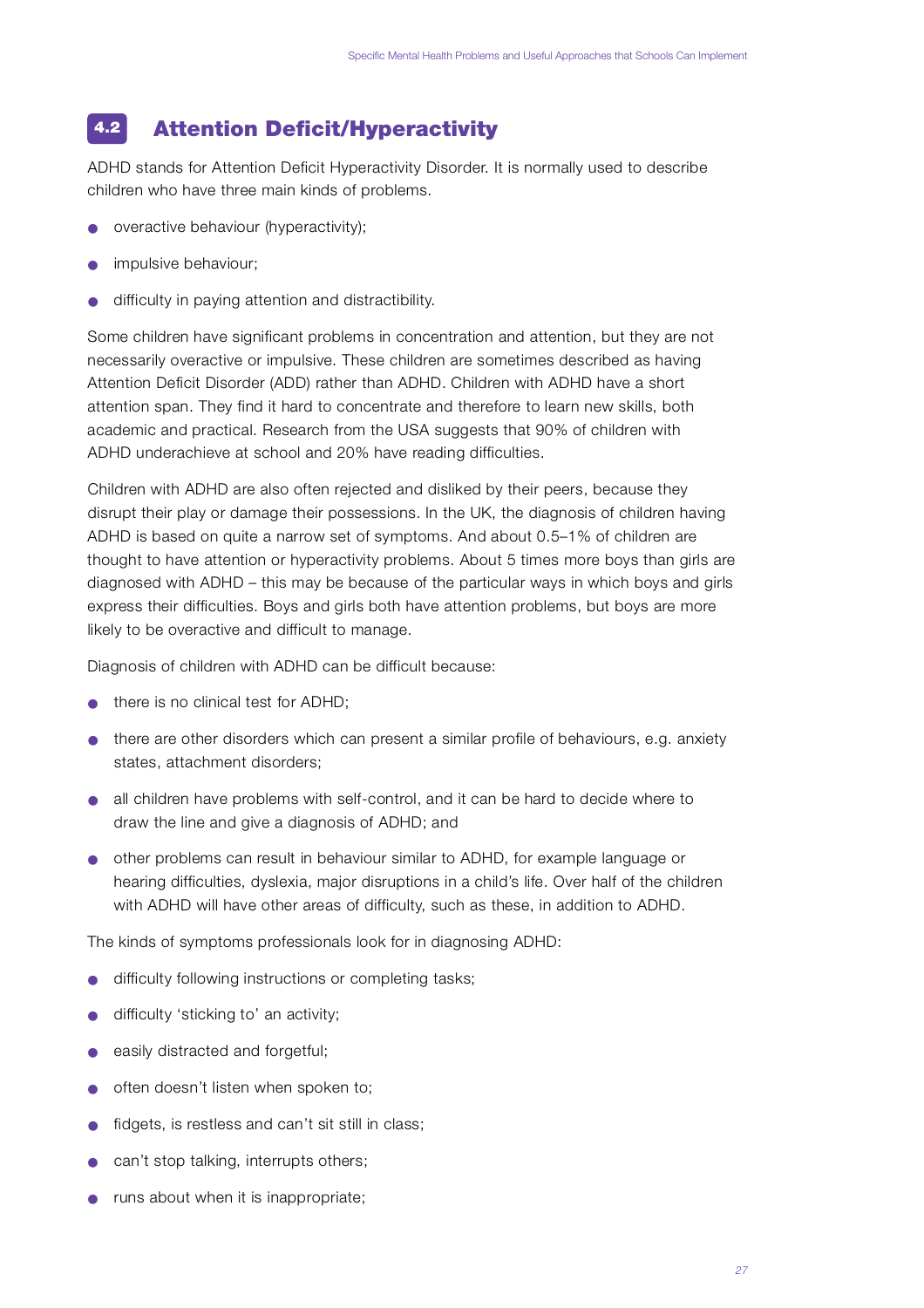- blurts out answers without waiting for the question to be finished; and
- $\bullet$  difficulty in waiting or taking turns.

In order for a child to be diagnosed with ADHD some of these problems would have been apparent before the age of 6 or 7 years. These behaviours must also normally have occurred in more than one setting (for example, at home as well as at school) for ADHD to be diagnosed.

As a result of being overactive and impulsive, children with ADHD often find it very hard to fit in at school. They may also have problems getting on with other children. These difficulties can continue as they grow up.

As with children experiencing conduct problems, when a school has identified that a child has behavioural problems, the first step is for the class teacher to provide special teaching arrangements and materials. For example, they might re-arrange the classroom to ensure that the child is sitting nearer to them and away from distractions such as the window.

Other strategies that teachers could implement are :

- to set short, achievable targets and give immediate rewards when the child completes the task;
- use large type, and provide only one or two examples per page. Avoid illustrations which are not directly relevant to the task;
- use checklists for each subject, outlining the tasks to be completed, and individual homework assignment charts;
- keep classroom rules clear and simple;
- encourage the pupil to verbalise what needs to be done first to the teacher and then silently to themselves;
- use teacher attention and praise to reward positive behaviour; and
- give the pupil special responsibilities so that other children can see them in a positive light.

## *(Adapted from Hampshire County Council, ADHD: Information and guidance for s c h o o l s ( 1 9 9 6 ) )*

If this is not sufficient, the SENCO within the school should carry out a more detailed assessment and draw up an Individual Education Plan. Many children with ADHD may require a referral for a *statutory* assessment.

Many children with ADHD are prescribed medication, such as Ritalin or Dexedrine. It is important to work out exactly how this will be taken during school hours. Teachers are not obliged to administer medication, but if they agree to do so, they must have clear in structions from the doctor who has prescribed it. Teachers can play an important role in monitoring the effects of medication and looking out for any side effects.<sup>viii</sup>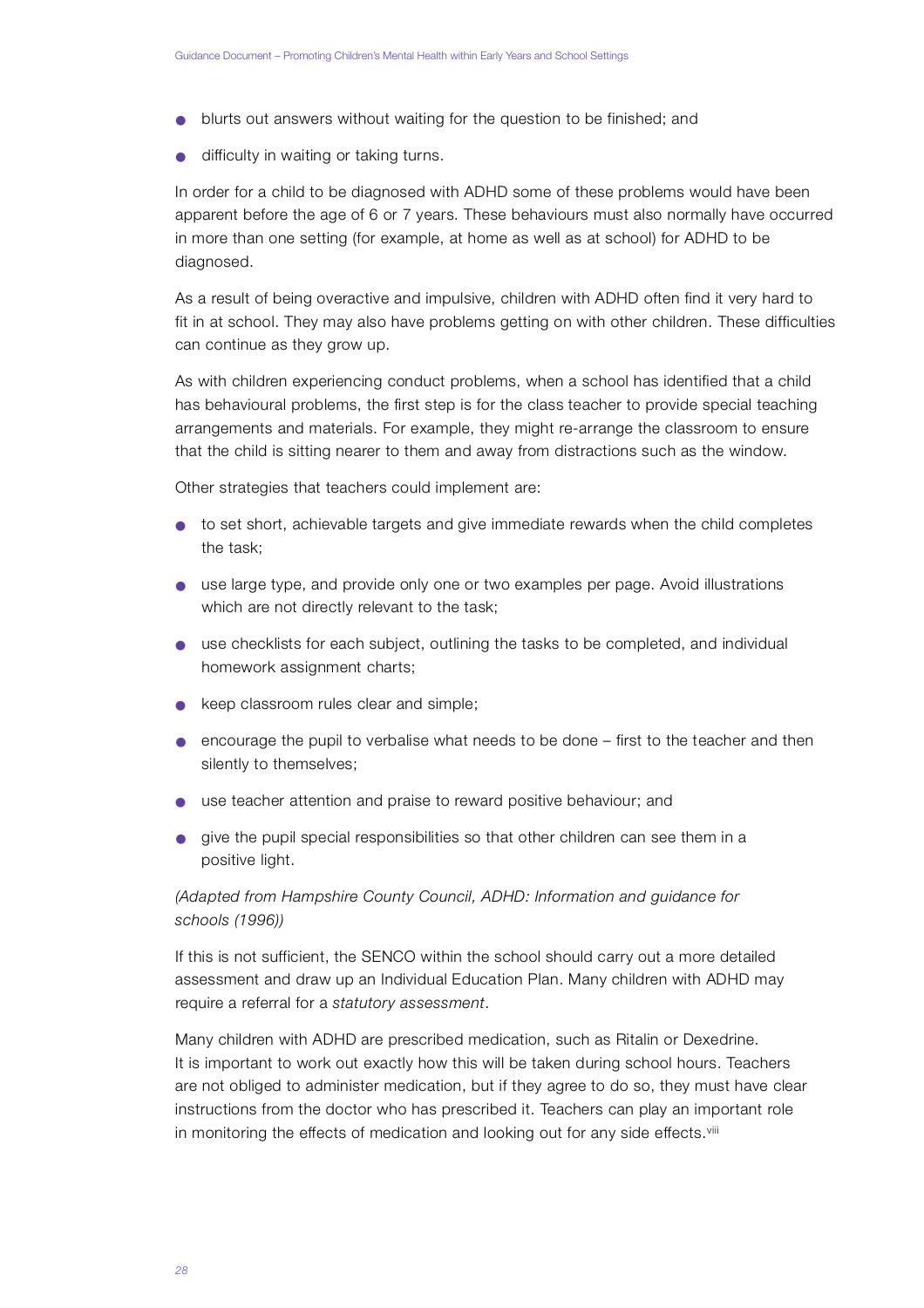#### Emotional Disorders 4.3

Emotional disorders refer to the whole range of emotional problems that are experienced by children. The majority of children are miserable on occasions, and the ability to understand and resolve minor setbacks or difficulties is a central part of a child's psychological development.

However, for some children, their experience of depression or anxiety can significantly impact on their ability to develop, to learn or to maintain and sustain friendships. Many children who experience other mental health problems, those with conduct problems for example, are also often miserable and anxious.

In children, depression can impact on cognitive development, socialisation, family relationships and behaviour. Associated symptoms include: reduction or loss of ability to experience pleasure; low self-esteem, guilt, helplessness, hopelessness, suicidal thoughts and acts; loss of energy; poor concentration; restlessness; and changes in appetite, weight and sleep.

In childhood the range of depressive symptoms may include refusal or reluctance to attend school, irritability, abdominal pain and headache. Children who are depressed often present with non-specific symptoms such as physical complaints, irritability, withdrawal, or they may express feeling unhappy or miserable.

In adolescence, young people who are depressed may appear to:

- be overly irritable;
- have insomnia or sleep excessively;
- lose their appetite or have a noticeably increased appetite;
- have a noticeable weight change, usually loss;
- experience suicidal thoughts or self-harming behaviour;
- have poor concentration and loss of interest in previously enjoyed activities;
- experience fatigue and negative thoughts of being useless, inadequate, ugly, guilty and hopeless about the future;
- be aggressive; and
- show a marked decline in educational performance.

Such feelings may affect the young person in that they will:

- have difficulties in getting on with friends or family;
- experience a loss in confidence and difficulty in making decisions;
- $\bullet$  be unable to study or perform such tasks such as taking exams; and
- experience difficulty in getting up each morning and facing the day.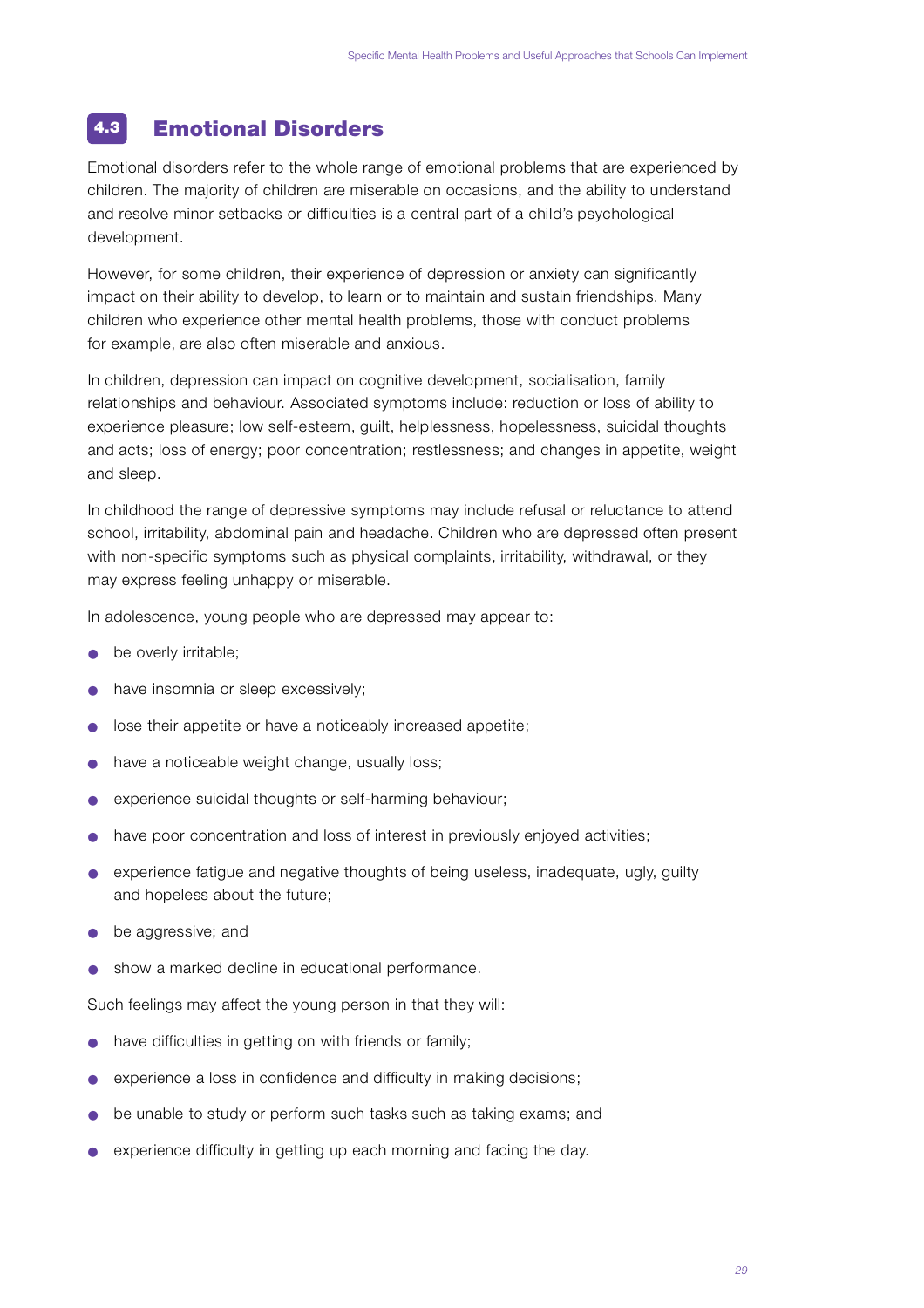Those factors which make children and young people vulnerable to depression include: family breakdown, death or loss of a loved one, neglect, abuse, bullying and other adverse life events.

## HOW CAN SCHOOLS IDENTIFY CHILDREN WHO ARE DEPRESSED OR ANXIOUS?

Being able to ascertain whether a child is depressed or anxious is an area that is quite complex – and many mental health practitioners are currently working towards developing effective instruments in order to be able to do so themselves.

However, there are ways in which teachers and schools can play an important role in assessing whether children might require initial or more specialist help and support.

Anxiety and depression in children and young people is often missed. This may be due to a number of factors:

- a belief that children do not experience anxiety or depression and a consequent lack of awareness of the symptoms that the child is presenting with;
- symptoms that may alert us to depression can be dismissed as being 'part of adolescence'. Irritability can be mistaken for 'difficult behaviour';
- sometimes professionals judge the child or young person's presentation as understandable under the circumstances, for example, if a child has been bereaved or abused:
- $\bullet$  the belief that if the stressful situation is relieved, the problems will subside;
- if the child or young person is displaying somatic problems, the focus may be fully focused on the physical rather than the emotional signs or symptoms; or
- professionals may not be sure of what to do next, and consequently do not ask relevant questions for fear of upsetting the young person.

It is therefore important that teachers and schools are able to initially assess whether a child or young person is experiencing emotional problems which are severely impacting on them.

## CAN SCHOOLS HELP CHILDREN WHO ARE DEPRESSED OR ANXIOUS?

The following approaches are effective in working with children and young people who are depressed:

• working with the child/young person to help manage any underlying school problems. Many children and young people may become anxious or depressed as a result of bullying within school, or due to worries about school work or exams, for example. Schools which have strong policies to prevent bullying, and strong pastoral systems where children can discuss any worries that they may have and which can be acted upon promptly, can be particularly effective in helping prevent long-term problems from developing.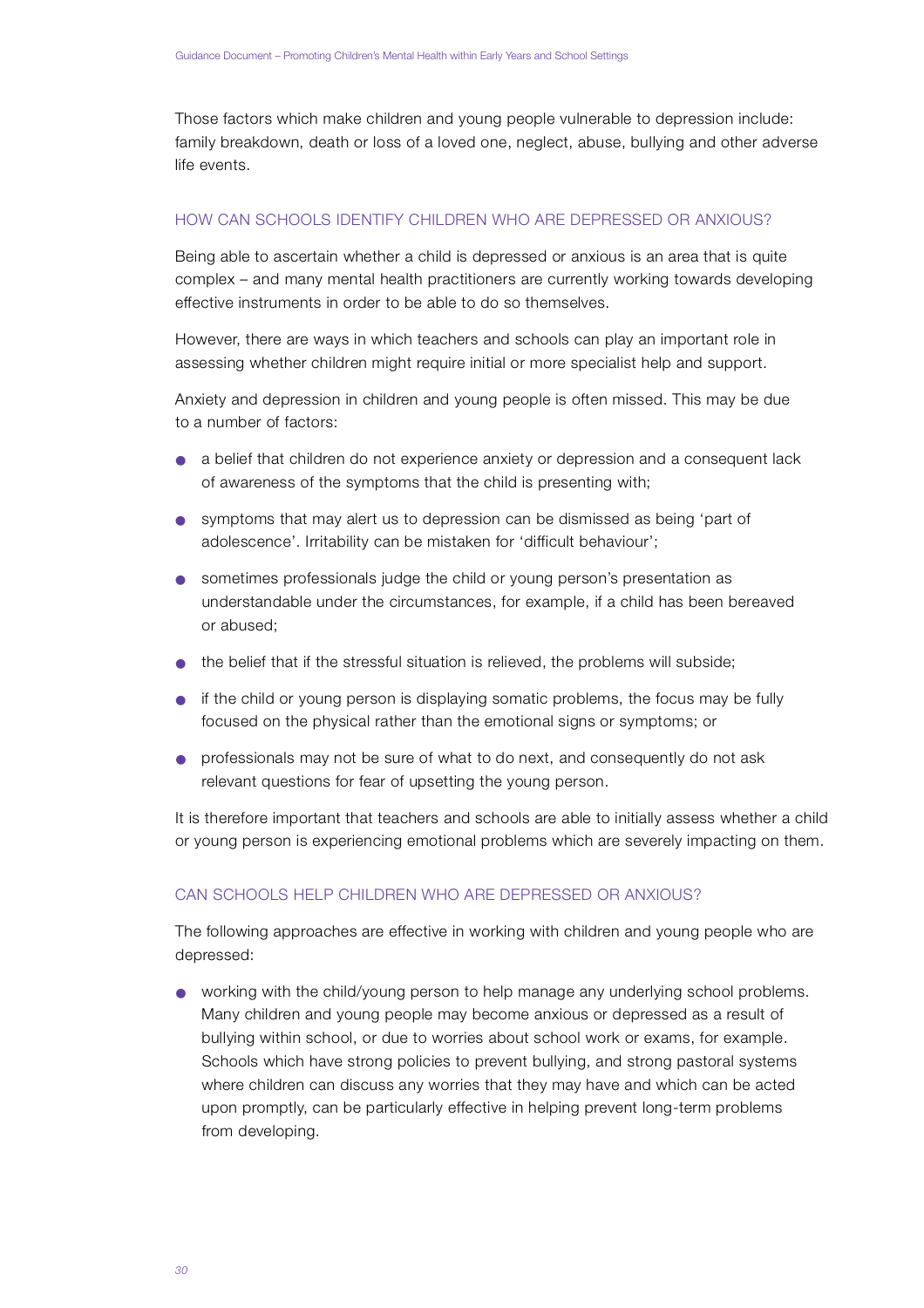- Schools can implement social skills training for pupils, which can improve self-esteem and interpersonal relationships. Such work is particularly important for building resilience amongst those children and young people more at risk of experiencing anxiety and depression than their peers.
- Counselling approaches to working with children and young people. Many schools currently offer counselling type services for children and young people. These are held to be particularly important for those children who are anxious or depressed. Whilst research has failed to show the long-term benefits of counselling type approaches for children and young people who are depressed, many children and young people themselves have reported the benefits of such approaches. What appears to be important for many young people is having someone to talk to, being properly listened to and having their difficulties taken seriously.
- $\bullet$  For many children and young people who are depressed, short-term cognitive behavioural therapy (CBT) can be effective. Mental health professionals, such as child psychiatrists, or psychologists often outside school, can deliver such an approach. This approach helps the child/young person in the following way  $-$  the cognitive component is designed to alter negative thoughts, improve-self esteem and enhance coping skills, whilst the behavioural aspect of the therapy is designed to increase the child or young person's involvement in normal and rewarding activities. Often such treatment may be undertaken during school hours, and schools can play an important role in destigmatising help of this kind.
- The use of medication for children and young people experiencing depression is controversial. There has been generally negative evidence on the effectiveness of drug therapy for children and young people.

#### Obsessive Compulsive Disorder 4.4

Obsessive compulsive disorder in children has been described as 'troublesome and distressing rituals and ruminations' outside the criteria of 'normal' childhood rituals. For example, most 2 year olds develop rituals around bedtime, which rarely last beyond the age of 8; rule-bound play increases from 5 years and around 7 years old children often start collecting. OCD has some resemblance to these normal rituals; however there is no age trend to OCD rituals, and 'symptoms interfere with, rather than enhance, socialisation and the growth of independence'.ix

## **TREATMENT**

- Behaviour therapy in conjunction with medication can be effective in children.
- Behaviour therapy for children with OCD involves keeping a diary, with the child drawing up a hierarchy of compulsions, and, starting with the easiest to tackle, being encouraged to try to avoid carrying out the compulsion.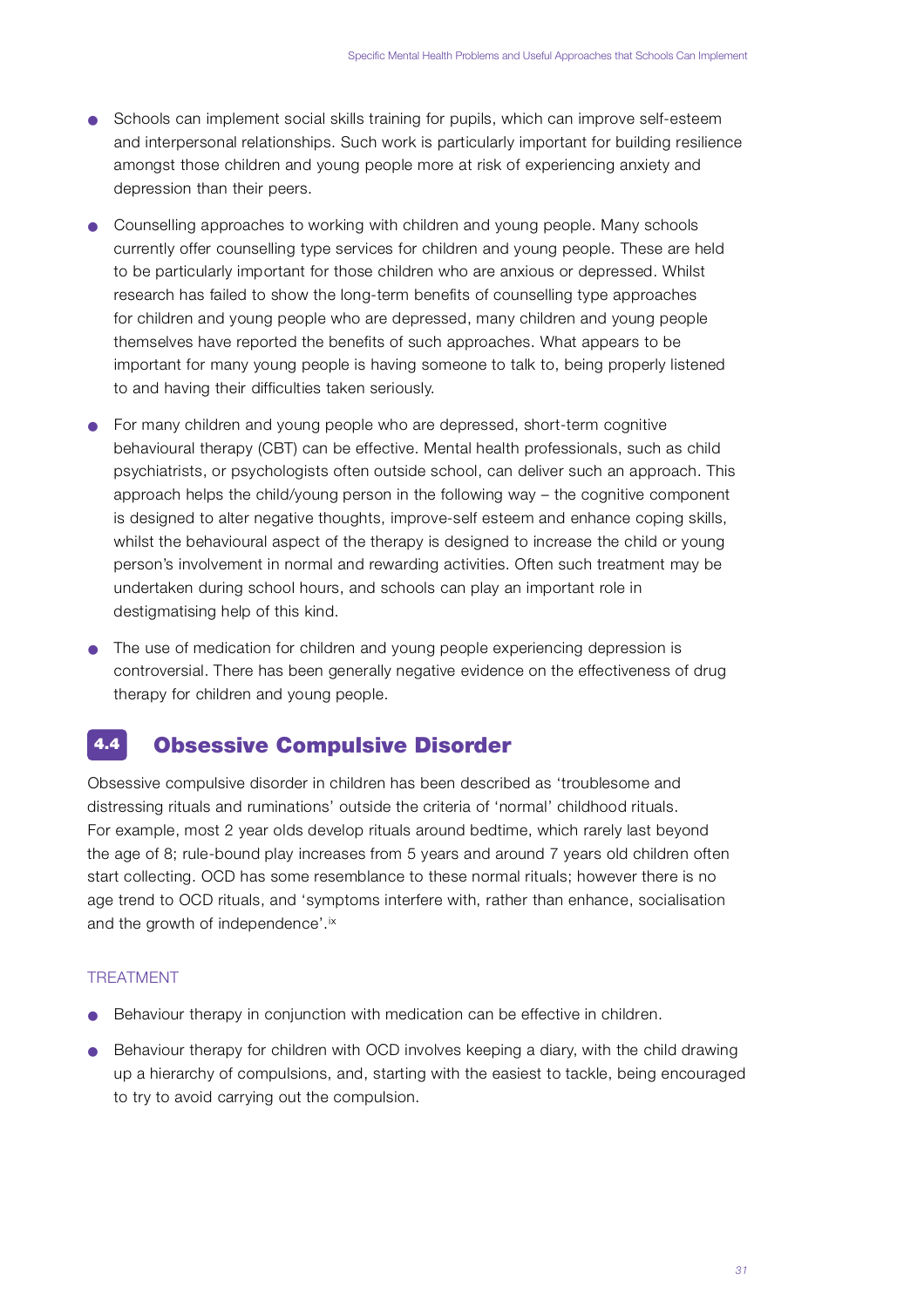#### Anorexia Nervosa and Bulimia Nervosa 4.5

Anorexia has a peak age of onset in the mid teens and a male/female ratio of about 1:10. The prevalence is around  $0.1\%$  in 11–15 year old girls and 1% in 16–18 year olds.

The core features of anorexia are :

- self-induced starvation and weight loss;
- a strong desire to be thinner, with a marked fear of weight gain;
- a distorted body image;
- determined food avoidance:
- weight loss or failure to gain weight in the absence of physical or other mental health p roblems; and
- a pattern of eating that is designed to avoid weight gain. This includes: avoidance of fatty foods, self-induced vomiting, self-induced purgation, over-activity in order to lose weight, and excessive use of laxatives.

#### **BULIMIA NERVOSA**

Bulimia consists of periodic bouts of 'binge-eating' over a brief period. These are followed by self-induced vomiting, purging, periods of starvation or other means. Body weight is usually close to normal, but concern about body weight is heightened. The peak age for bulimia is usually a few years later than anorexia, but there is the same over-preponderance of females to males.

#### **TREATMENT**

The severity of the conditions will vary widely amongst children and young people. For some children with severe difficulties, they will require specialised intervention and even in-patient treatment. For these children and young people, an important issue is that of their continuing education in the various in-patient settings where they may be placed, and their transition to and support within mainstream school if and when they are well enough to return. Most children and young people will however present with mild and transient eating problems, and will remain within the school setting during the course of their treatment.

## GENERAL PRINCIPLES IN WORKING WITH CHILDREN/YOUNG PEOPLE EXPERIENCING EATING DISORDERS

- Schools can play an important role in helping young people develop confidence and selfesteem, all vital elements in helping young people with eating disorders manage the way in which they think about themselves. (See example of the PATHS curriculum)
- It is important that children/young people are encouraged to eat regular meals. Schools can play an important role in helping to ensure that the young person does not skip meal times.
- It is important where there is rapid weight loss, for the young person to be referred for a medical assessment. Schools can liaise with parents in relation to this.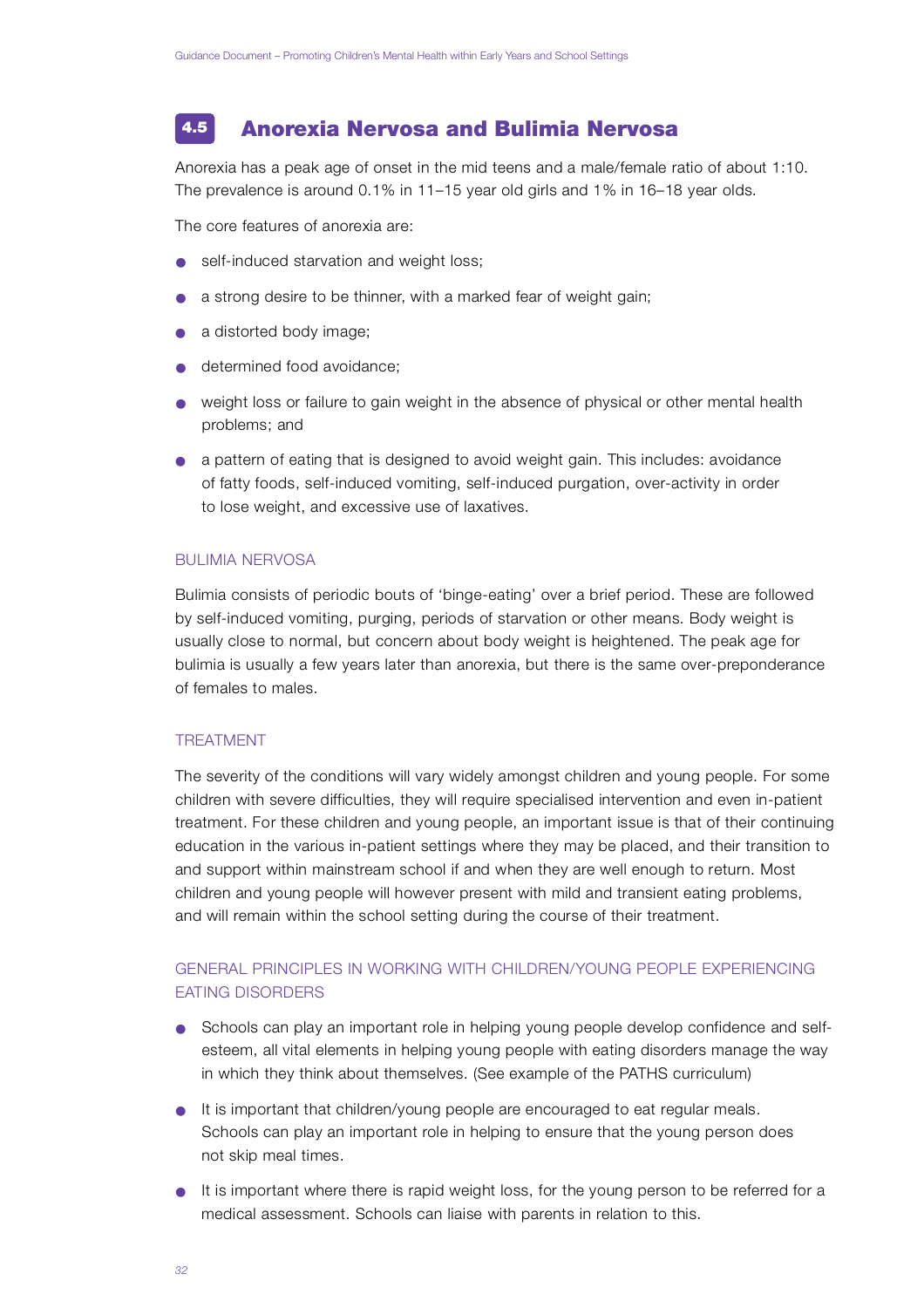#### Deliberate Self-harm/Suicidal Behaviour 4.6

Both attempted suicide and completed suicide are rare in children under 12 years old. However, girls outnumber boys by 4:1 in those attempting suicide, with the number of boys attempting suicide gradually increasing after the age of 14. Many young people who deliberately self-harm – who overdose on analgesics, anti-depressants or other medication, or who cut themselves or inflict other lacerations – do so after arguments with family, friends or partners.

Many young people's self-harm is associated with other mental health problems such as depression, alcohol or drug misuse. However, other self-harm episodes are not related to mental health problems.

It has been stated that young people may self-harm because:

- they feel sad and lonely:
- they feel that no-one really understands or likes them;
- they feel that they are a failure;
- they feel trapped and want to escape from the situation;
- they are angry but are unable to say so, leaving them feeling hopeless about the future;
- of difficult social/environmental circumstances; or
- it is a way of coping.

For many young people the decision to attempt suicide may be taken quickly and without warning. The young person may soon regret their action, but any attempt must be taken seriously. There is a high risk of eventual suicide in up to 10% of young people who attempt suicide and they are likely to have further suicidal attempts.

## MANAGEMENT ISSUES

In working with young people who are self-harming, the following strategies have been put forward as being useful:

- the importance of taking a non-judgmental attitude towards the young person, if not the act. Many teachers and other professionals who work with young people find the reality of young people self-harming very difficult; however, it is important that the young person does not feel rejected as a result of the adults around them finding their behaviour unsettling or bizarre .
- $\bullet$  It is important that the young person feels that they are listened to effectively. Evidence shows that teenagers are most likely to make a repeat suicide attempt when no one has really listened, or when no help has been offered. (Trust for the Study of Adolescents leaflet in press).
- It is important that all attempts of suicide or deliberate self-harm are taken seriously. All mention of suicidal thoughts should be noticed and the young person listened to carefully and if appropriate referred for more specialist help.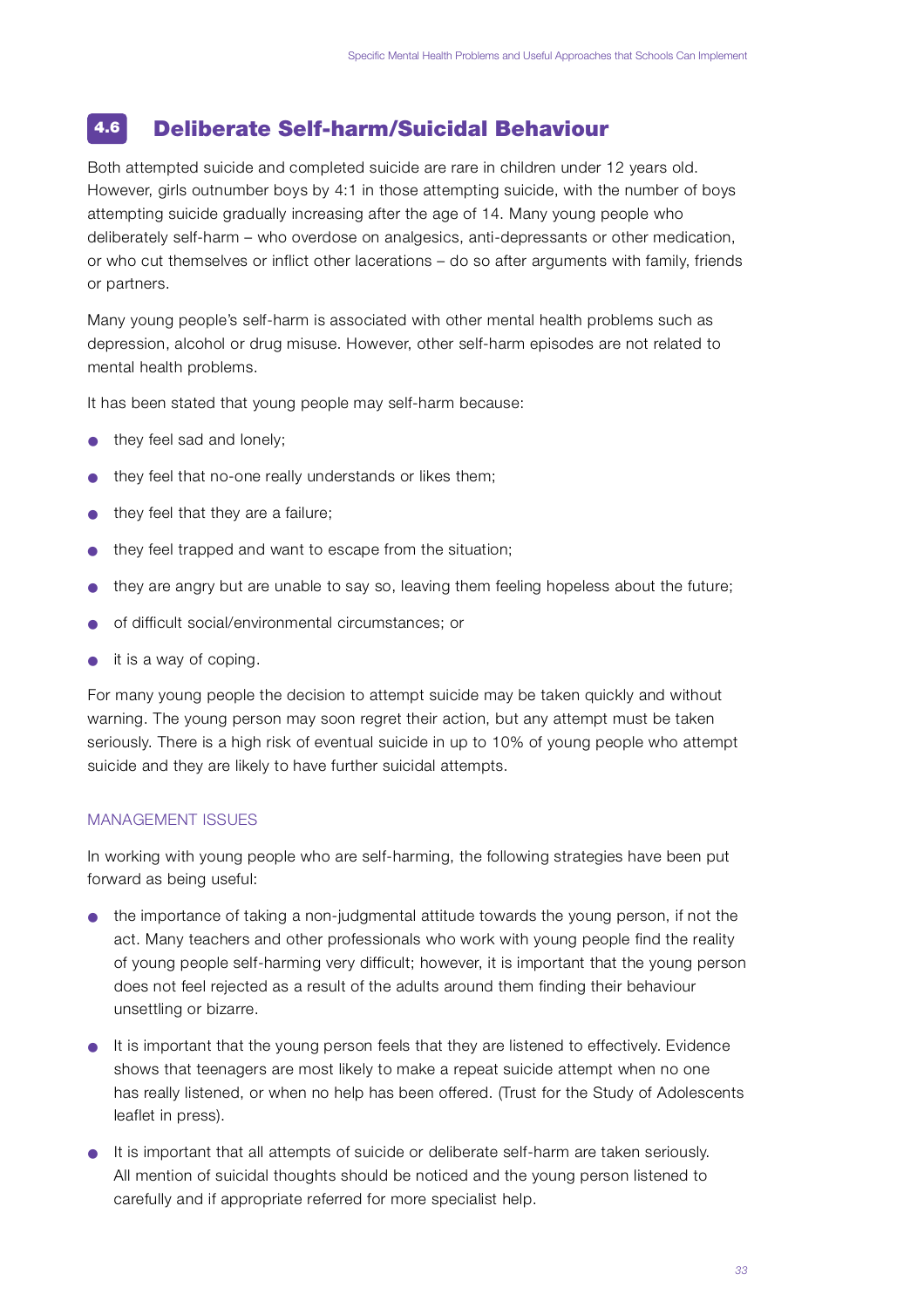- If a child states that they have taken any medication or made any other attempt to harm themselves, it is important to listen to the child. In the case of children taking medication, or taking any significant risk to their health, it is important that they are referred to a doctor for an assessment.
- After a medical assessment, it may be appropriate to involve the Child and Adolescent Mental Health Service in order to provide ongoing support for the child/young person.

#### Asperger's Syndrome/Autistic Spectrum Disorders 4.7

### ASPERGER'S SYNDROME AND AUTISM

Autism is a developmental disorder. Classic autism and Asperger's syndrome are amongst a group of Pervasive Developmental Disorders now commonly grouped together as autistic spectrum disorders (ASD). Prevalence rates vary. The National Autistic Society cites a p revalence figure of 91 per 10,000. This includes a total of 20 per 10,000 for people with autism and learning difficulties and 71 per 10,000 with autism and average or high abilities, including those with Asperger's syndrome and high functioning autism.

Children with classic autism and learning difficulties are likely to be educated in special schools or autism specialist schools or units. However, many children with ASD, particularly those with Asperger's syndrome, are educated in mainstream schools and many of those with success. Whilst many children with Asperger's syndrome thrive within mainstream schools, some children are at increased risk of encountering difficulties at school because of the poor social skills which are a central feature of autistic spectrum disorders. This is particularly so when they get to secondary education.

Diagnostic criteria or guidelines for autism and Asperger's syndrome are given separately. All autistic spectrum disorders are said to be characterised by a 'triad of impairments' impairments of social interaction, social communication and imagination. It has been said that a diagnostic definition of Asperger's is difficult in practice as core syndromes for the condition are 'almost always bound up with other symptoms which are reactions to it'. And many of these secondary syndromes may be present in children and young people who do not have Asperger's syndrome.

The range of behaviours that a child with ASD is likely to exhibit include:

- $\bullet$  abnormal non-verbal communication either a failure to use non-verbal expression or a failure to respond to it. A child who has difficulties reading other people's facial expressions, avoids mutual gaze, lacks gesture and has a diminished facial gesture themselves:
- $\bullet$  engages in repetitive or ritualistic activities these are an almost universal response to anxiety in people with Asperger's syndrome and anxiety is an almost universal concomitant of Asperger's syndrome; and
- naïve, inappropriate, one-sided interactions, a lack of empathy and little or no ability to form friendships. Asperger's syndrome sufferers will have pedantic, repetitive speech and intense absorption in certain subjects. Adolescents experiencing severe social phobia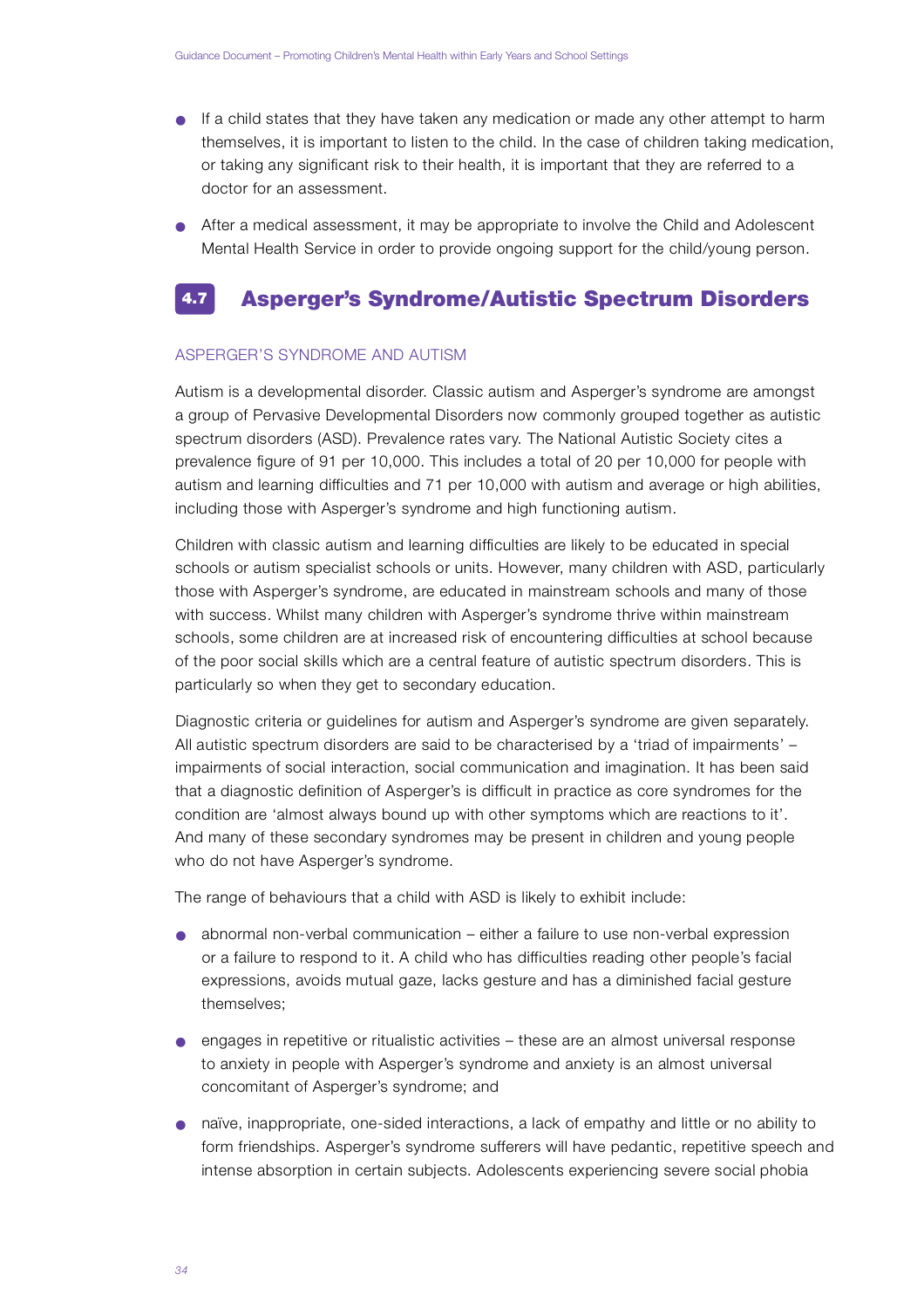(extreme shyness) will not necessarily mean they have developed Asperger's - socially phobic adolescents may also have marked abnormalities of non-verbal communication, with extreme gaze avoidance and lack of emotional expression – and may also be socially clumsy.

The problems that some children with Asperger's have can often be experienced by school staff as being wilful bad behaviour. Classroom problems are especially likely to occur for children and young people with Asperger's, as they often find the social situation within classrooms very hard to understand. Very often, this lack of social understanding is compounded by attentional problems. The National Autistic Society's report *Inclusion and autism* found that school exclusion was significantly more likely for pupils with Asperger's syndrome or high functioning autism. Head teachers should always consider whether a child's behavioural difficulties are caused by special educational needs before deciding whether to exclude them or not.

Many children with ASD may also experience psychological problems – emotional difficulties as a result of the ASD, which can significantly impact on their ability to develop friendships, and to learn. For example, many children and young people with Asperger's syndrome/high functioning autism, have a sufficient level of social awareness to realise how isolated their communication difficulties have made them. These children and young people are also more p rone to being bullied at school. Not surprisingly, this results in young people with ASD being more at risk of depression, and thus requiring additional emotional support and advice in order to help them. Problems with low self-esteem and social isolation can sometimes be addressed with the aid of the pupil's obsessional interests. For example, a pupil's intense absorption and expertise in computer technology can put them in a position to help other pupils with computer work and give the child some social standing.

It can sometimes be difficult for those working with children with Asperger's to know whether the child is experiencing particular psychological problems as a result of their condition. For example, it may be difficult to ascertain when a child or young person with Asperger's is particularly anxious, as their behaviour may appear as a more extreme form of their usual pattern of behaviour. For example, rituals may increase, and in times of particular anxiety such as threats of substantial life change, the child or young person may reveal particularly unpredictable behaviour.

What can schools do to support children with ASD? There are a number of important measures that schools can implement in order to support the emotional well being and learning of children with Asperger's. These include:

- Having clear communication systems in place to ensure that children are clear what they have to do, where, with whom, when, for how long, what next and how.
- To ensure that children with Asperger's or high functioning autism have access to ways of learning that are appropriate for them – for example one-to-one teaching and instruction through asocial means (for example, as described above through computerassisted learning).
- The development of pro-social learning within the school this is particularly important for children with ASD, to enable them to understand how to communicate and interact with others.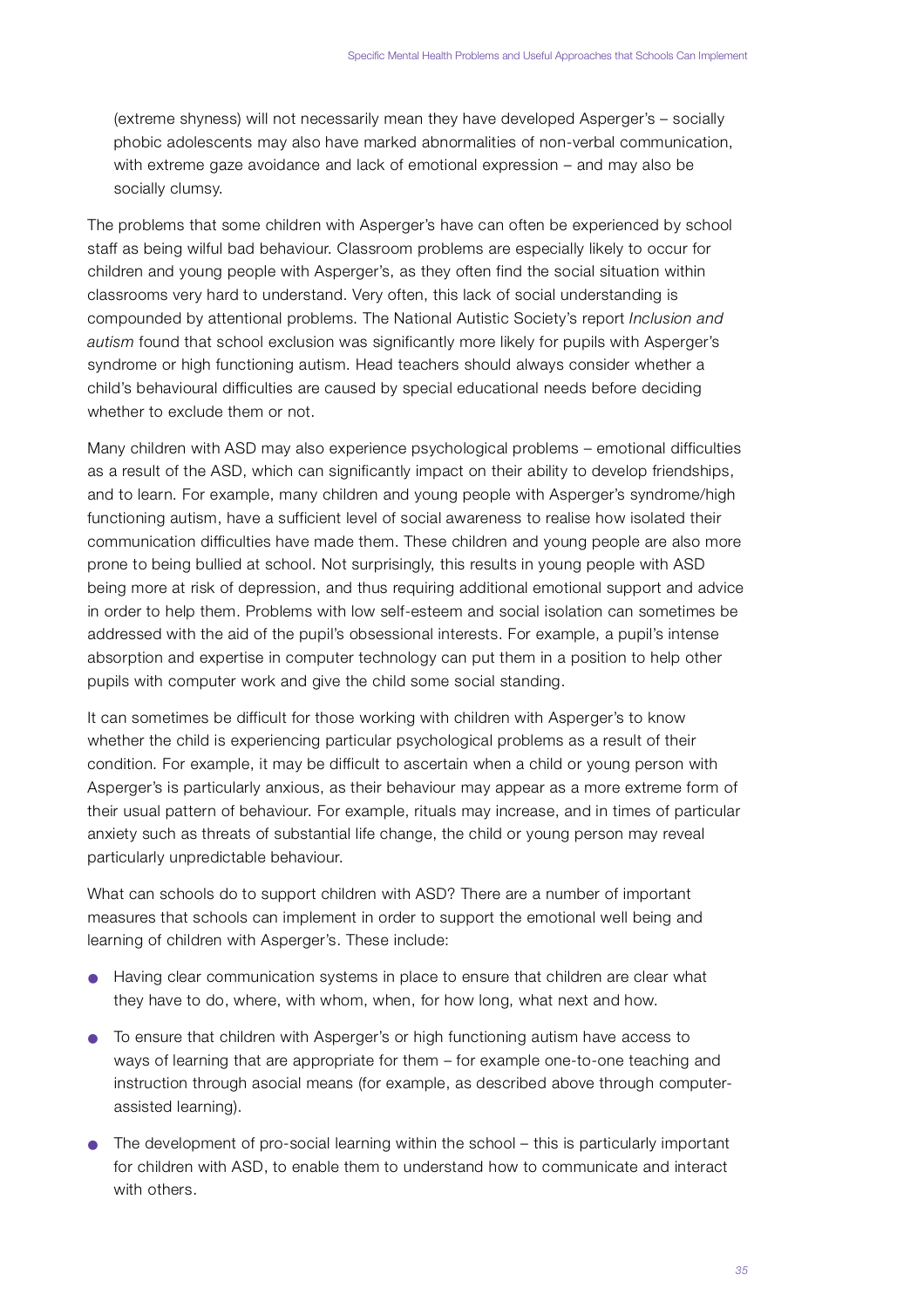- The development of Peer Supports e.g. buddy systems and circle of friends in order to help children with ASD manage free times and develop strategies to deal with potential bullying.
- Counselling-type approaches can also be very effective in helping children/young people with Asperger's identify and sort out misinterpretations of events or statements in the past – and so alleviate them dwelling and fixing on these.

(For a fuller description of how schools, local education authorities and others can support children with ASD, the DfEE's Autism Working Group will be producing guidance in this area) The Mental Health Foundation has produced three booklets on autism, which contain useful information for schools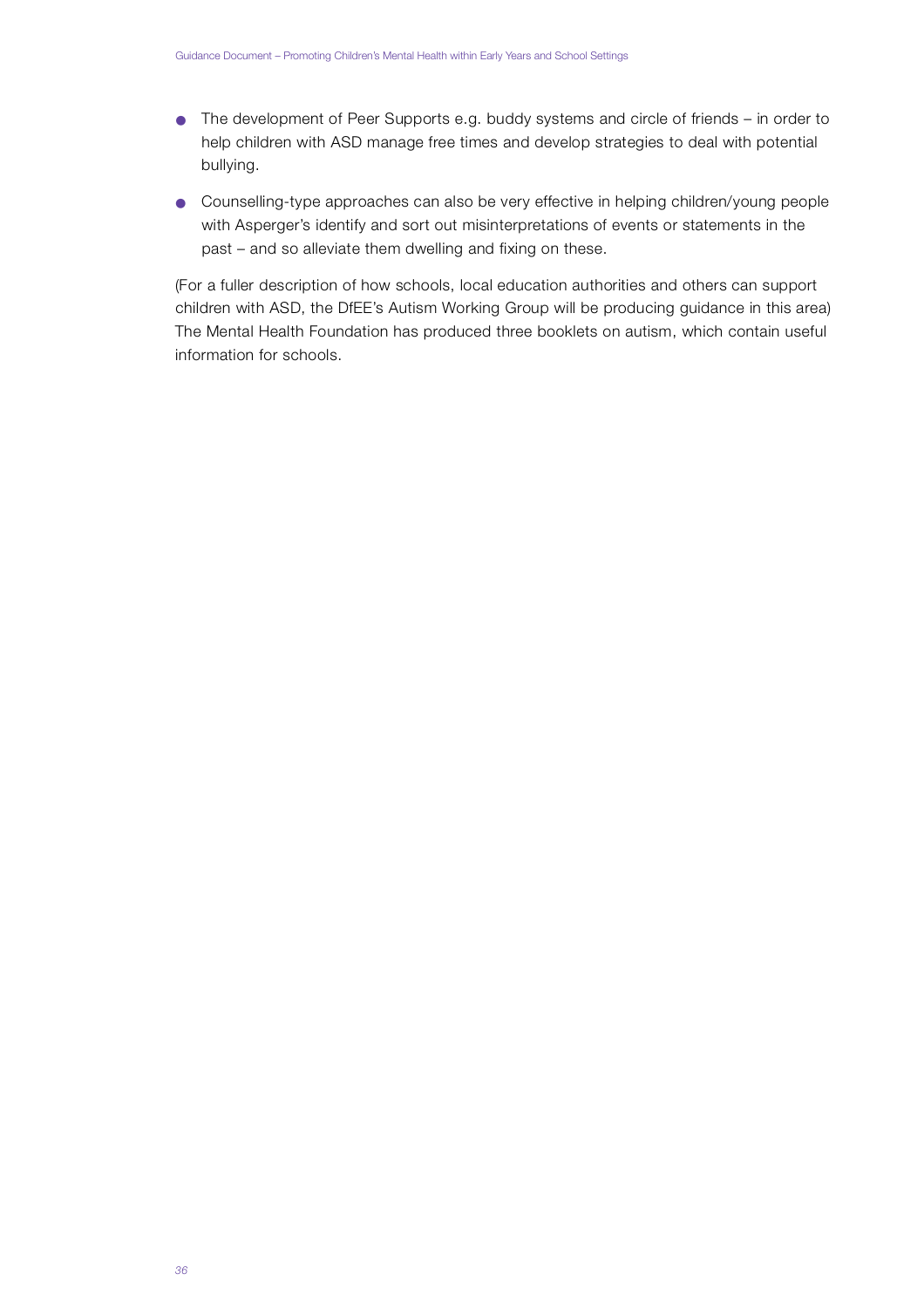# Support for Schools

There is a range of support that schools can draw upon, both internally and externally, in o rder to meet the mental health needs of children and young people. Some will be very familiar, others may be less so.

#### Education Staff Working in Schools 5.1

**SENCO.** All Schools must have a special educational needs co-ordinator, whose role is to co-ordinate the provision of support for children with special educational needs. Given the links between the needs of children with SEN and those with mental health problems, it may be appropriate for the SENCO to co-ordinate the provision of support for this group.

**Learning Support Assistants.** LSAs can provide extremely valuable in-class behavioural and learning supports for children experiencing emotional and behavioural problems, especially when these are linked with effective whole class behaviour policies.

**Peer Support.** For a discussion of the role of peer supports for young people experiencing mental health problems see Section 3.4.

**Home-school Link Workers.** The effectiveness of home-school links in fostering better individual achievement and behaviour in school, particularly for those children who are more at risk than their peers, has been well documented. Many schools have found the appointment of a co-ordinator or specialist workers to set up and run programmes to develop home-school links extremely valuable.

**Pastoral Staff.** The role of pastoral staff in supporting vulnerable children, children more at risk of developing behaviour problems and other teaching staff remains extremely important. For many children, it is class teachers in the primary school or form tutors in secondary schools who become aware of children's difficulties and offer initial support to the best of their and their school's ability. In many cases, advice will be sought from SENCOs, pastoral staff such as heads of year and senior staff such as deputy head or head teacher.

**Learning Mentors/Mentors.** Learning Mentors help young people overcome barriers to learning, both inside and outside school. Their key functions include developing a one-toone mentoring relationship with children who need particular support; to maintain regular contact with families/carers of children receiving support; and to encourage positive family involvement in the child's learning. Learning Mentors have been introduced through our Excellence in Cities initiative and can contribute towards addressing the emotional and mental health needs of pupils in these schools.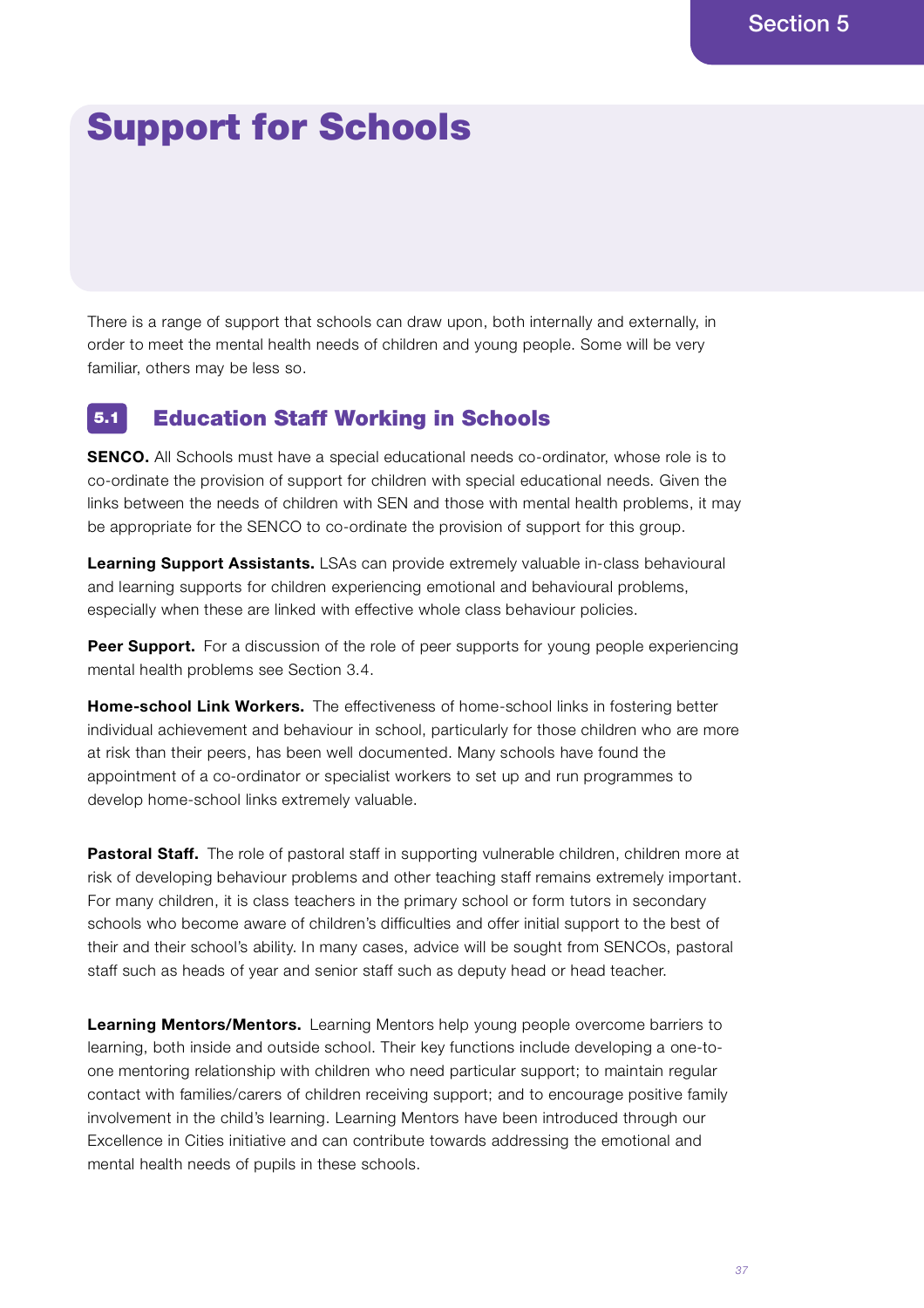#### Other Professionals Working in Schools 5.2

**Personal Advisers.** Personal Advisers are being introduced as a result of the Connexions Service, to provide one-to-one support for young people and to oversee the effectiveness of interventions for them. Their role is to ensure that young people aged between 13-19 receive a 'seamless service' to support and manage their transition to further learning and adult life which is appropriate to their needs. Personal Advisers have an important role in supporting young people at risk of or who are experiencing mental health problems; ensuring they are able to engage effectively with young people who are at risk, carrying out initial assessments of young people's needs, developing ways of offering initial support and interventions with young people experiencing mental health problems and their families, and referring young people on to more specialist help when appropriate.

#### Specialist Educational Support 5.3

**Education Social Workers.** Educational social workers can play an important role in supporting those families who are experiencing problems in ensuring the attendance of their children at school – offering support, guidance and sometimes advocating on the family's behalf in relation to the provision of support and help.

**Behavioural Support Staff .** Many LEAs offer a behaviour support service, to support schools in developing whole school approaches to behaviour alongside interventions for children experiencing particular problems. Schools could usefully bring in such support before children require a statement of special educational needs.

**Educational Psychologists.** Their role has been defined by a recent report<sup>vi</sup> as being:

*' To promote child development and learning through the application of psychology by working with individuals and groups of children, teachers and other adults in schools, families, other LEA officers, health and social services and other agencies'.*

This report says that all educational psychology services should:

- *'be delivered in school settings as well as in local authority and family settings;*
- *focus on assessment, intervention and consultation;*
- develop multi-agency approaches to support schools and parents; and
- be accessible to users independently of schools.

*The core activity of all educational psychologists is assessment and intervention work at a number of levels with children and young people aged 0–19. These interventions can include work with the individual child or family, or advice on intervention strategies that t h e teacher/SEN co-ordinator/early years co-ordinator might employ.*

*It has been recommended that each school is to have access to one nominated educational psychologist in order to offer it a range of support, and can expect at least one visit per t e rm f rom the psychologist for this purpose.*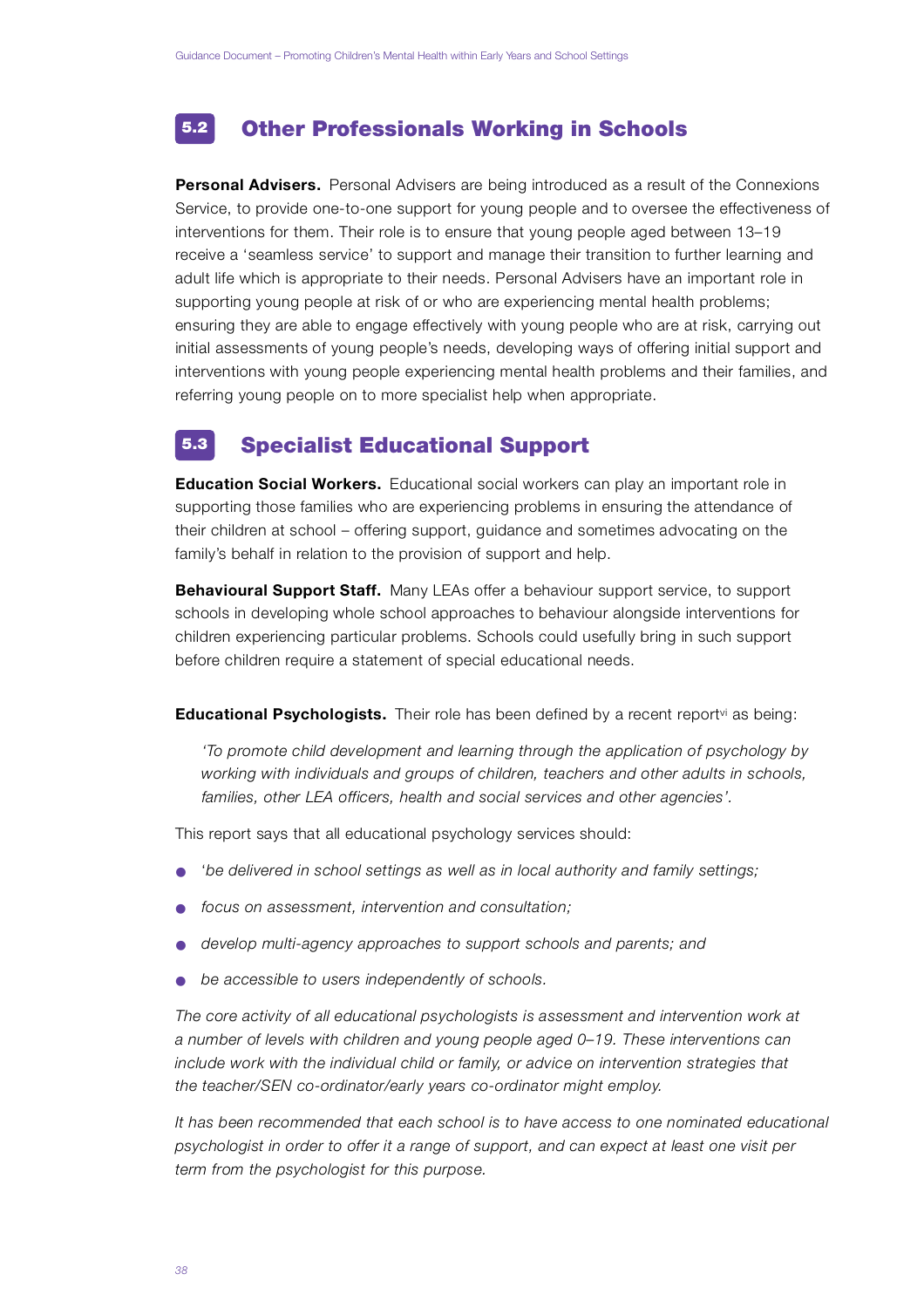*It has also been recommended that educational psychologists seek to maximise the time they spend in schools to ensure they are providing effective support at the whole range* of levels that the school requires, which can include work:

- *with groups of children or at a whole class level on particular issues including social and friendship skills, inclusion, managing exam stress, behaviour management, bullying issues, pupils at risk of exclusion;*
- at whole school level, applying their knowledge of systems and organisational *psychology to support schools/early years providers in their overall approach to learning and development i.e. approaches to discipline and behaviour management; pastoral schemes and work with other agencies;*
- *with other agencies. It is the responsibility of the LEA to establish a framework for joint planning and intervention for children requiring support from a range of agencies, and for involving educational psychology services as appropriate in this. For children and young people experiencing mental health problems, it is important that effective* links have been developed between the individual schools, the LEA and Child and Adolescent Mental Health Services.'

#### Health Professionals Working in Schools 5.4

**School Nurse.** School nurses have an important role to play in the early assessment and increasingly in assisting schools in delivering effective early interventions for children and young people experiencing mental health problems. For an example of school nurses carrying out an effective screening and early intervention for young people see Case Study 14.

**Primary Mental Health Workers.** Some areas have employed primary mental health workers, (either through the General Practitioner or the Child and Adolescent Mental Health Service) to offer initial help and advice to children, young people and their families experiencing mental health problems and where appropriate refer young people onto more specialist help. There is no clear job description or management arrangement for primary mental health workers, with workers having different remits in different areas.

#### Social Services Staff with a Remit to Support Children in Need 5.5

#### **Children and Family Teams, Section 47 Child Protection Fieldwork and Family Units.**

Whilst these professionals and social work teams do not have direct responsibility for children experiencing mental health problems, many children who are experiencing mental health problems may have a range of other problems that have brought them to the attention of the social services department. It is therefore important that schools are aware of the range of professionals that children are involved in, as are the specialist services in developing supports to meet children and families needs.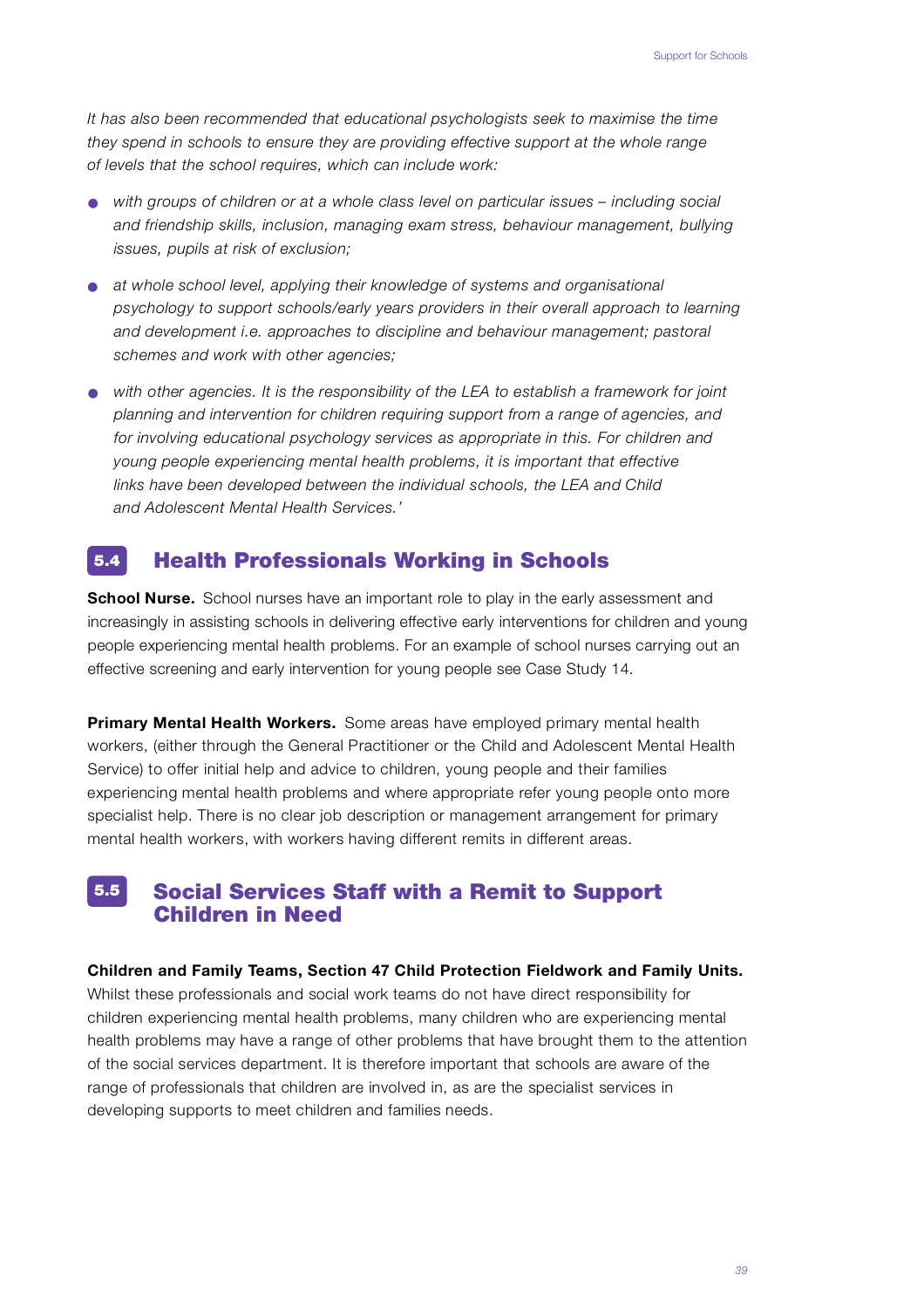#### Health Staff Operating outside School 5.6

**Health Visitors, Practice Nurses, General Practitioners.** Along with schools, many of these, particularly general practitioners and health visitors, have important roles in assessing whether children and young people may be experiencing mental health problems. Often specialist services, particularly CAMHS, will require that a referral is made from the GP or health visitor for an appointment, rather than from the parent, young person or the school.

**Speech Therapists.** The role of language difficulties in the development of some children's emotional and behavioural problems has been well documented. The role of speech therapists in highlighting at-risk children's needs and providing supports is therefore particularly important.

**Community Paediatricians.** Community paediatricians play an important role in assessing children's needs and referring on to more specialist help where appropriate.

#### Specialist Mental Health Professionals 5.7

**Clinical Psychologists, Psychiatrists, Educational Psychologists, Community Psychiatric Nurses.** Many of these specialist mental health professionals will be located within Child and Adolescent Mental Health Services (CAMHS).

## **CAMHS (Child and Adolescent Mental Health Services) - what and who are they?**

Child and Adolescent Mental Health Services (CAMHS) is a term used to describe the range of services and professionals working in the field of child and adolescent mental health.

In some areas, there are fully staffed specialist child and adolescent mental health teams, who are able to offer a range of supports and help for individual children, their families and schools.

There has recently been a commitment by the Department of Health (1998) to 'improve the p rovision of appropriate, high quality care and treatment for children and young people by building up locally based Child and Adolescent Mental Health Services'.

In many areas, Child and Adolescent Mental Health Services have been organised into four different tiers. CAMHS should be available for each level of need, and the following sets out ways in which they could be organised within areas and, for more specialist services, districts<sup>x</sup>.

**Tier One.** This level is a primary level of services and can include interventions by:

- 
- health visitors teachers
- 
- 
- GPs voluntary agencies
	-
- school nurses residential social workers
	- social services expressed by the social services of the service workers of  $\bullet$  invenile justice workers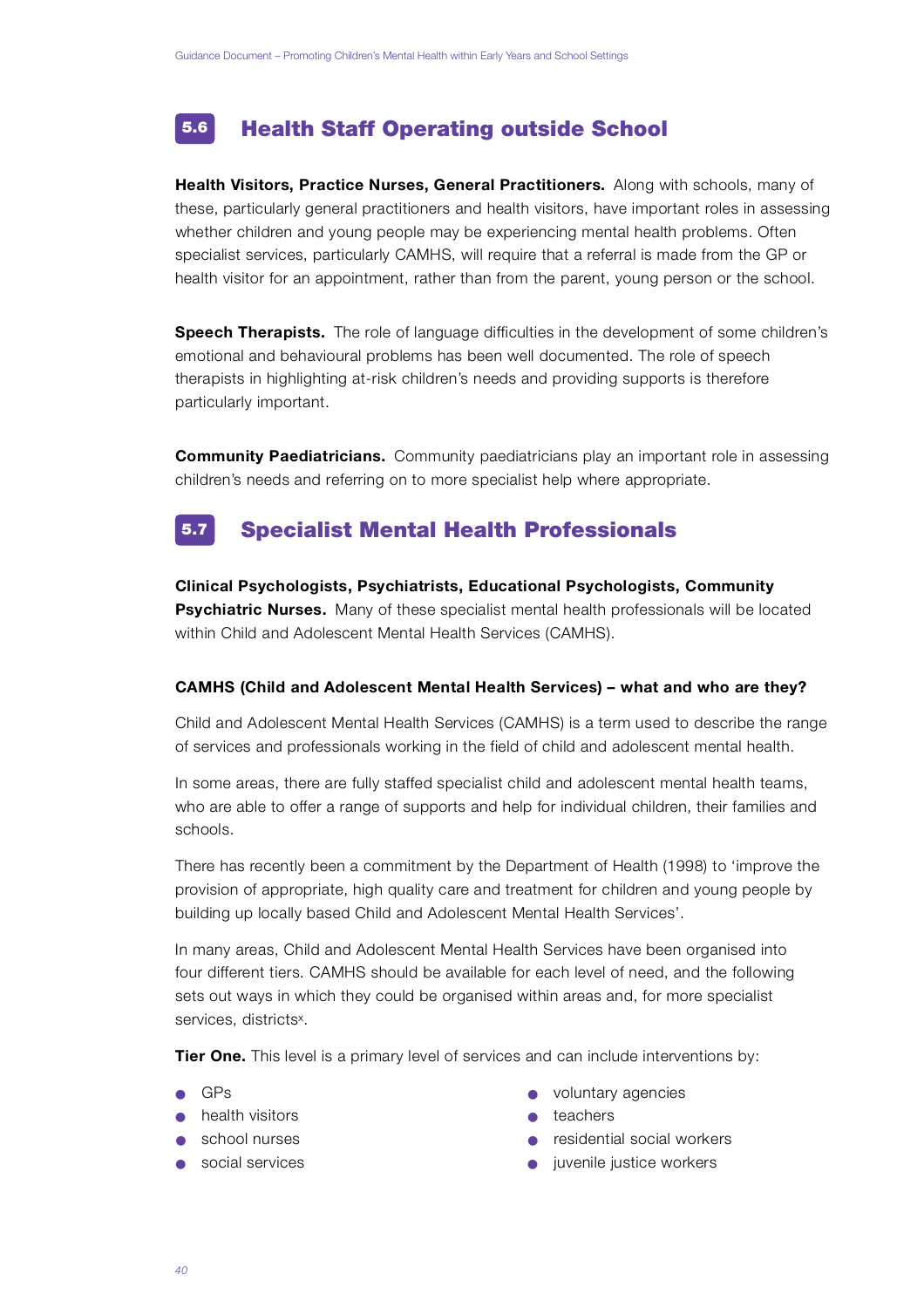CAMHS at this level are provided by non-specialists who are in a position to:

- identify mental health problems early in • pursue opportunities for promoting their development mental health and preventing mental
- $\bullet$  offer general advice and in certain cases health problems treatment for less severe mental health problems
- 

**Tier Two.** A level of service provided by uni-professional groups, which relate to each other through a network (rather than a team)

These include:

- clinical child psychologists child psychiatrists
- paediatricians, especially community <br> **•** community psychiatric
- educational psychologists nurses/nurse specialists

CAMHS professionals should be able to offer:

- training and consultation to other assessment which may trigger professionals (who might be within Tier 1) treatment at a different tier
- consultation for professionals and families
- outreach to identify severe or complex needs which require more specialist interventions but where families are unwilling to use specialist services
- 
- 
- 

Most children and young people with mental health problems will be seen at Tiers 1 and 2.

**Tier Three.** A specialist service for the more severe, complex and persistent disorders. This is usually a multi-disciplinary team or service working in a community mental health clinic or child-psychiatry out-patient service, and including:

- child and adolescent psychiatrists child psychotherapists
- social workers <br>● occupational therapists
- clinical psychologists art, music and drama therapists
- community psychiatric nurses

The core CAMHS in any area should be able to offer:

- assessment and treatment of child contributions to the services,
- $\bullet$  assessment for referrals to Tier 4
- participation in R and D projects

**Tier Four.** Access to infrequently used but essential tertiary-level services such as day units, highly specialised out-patient teams, and in-patient units for older children and adolescents who are severely mentally ill or at suicidal risk

mental health disorders research and training to Tiers 1&2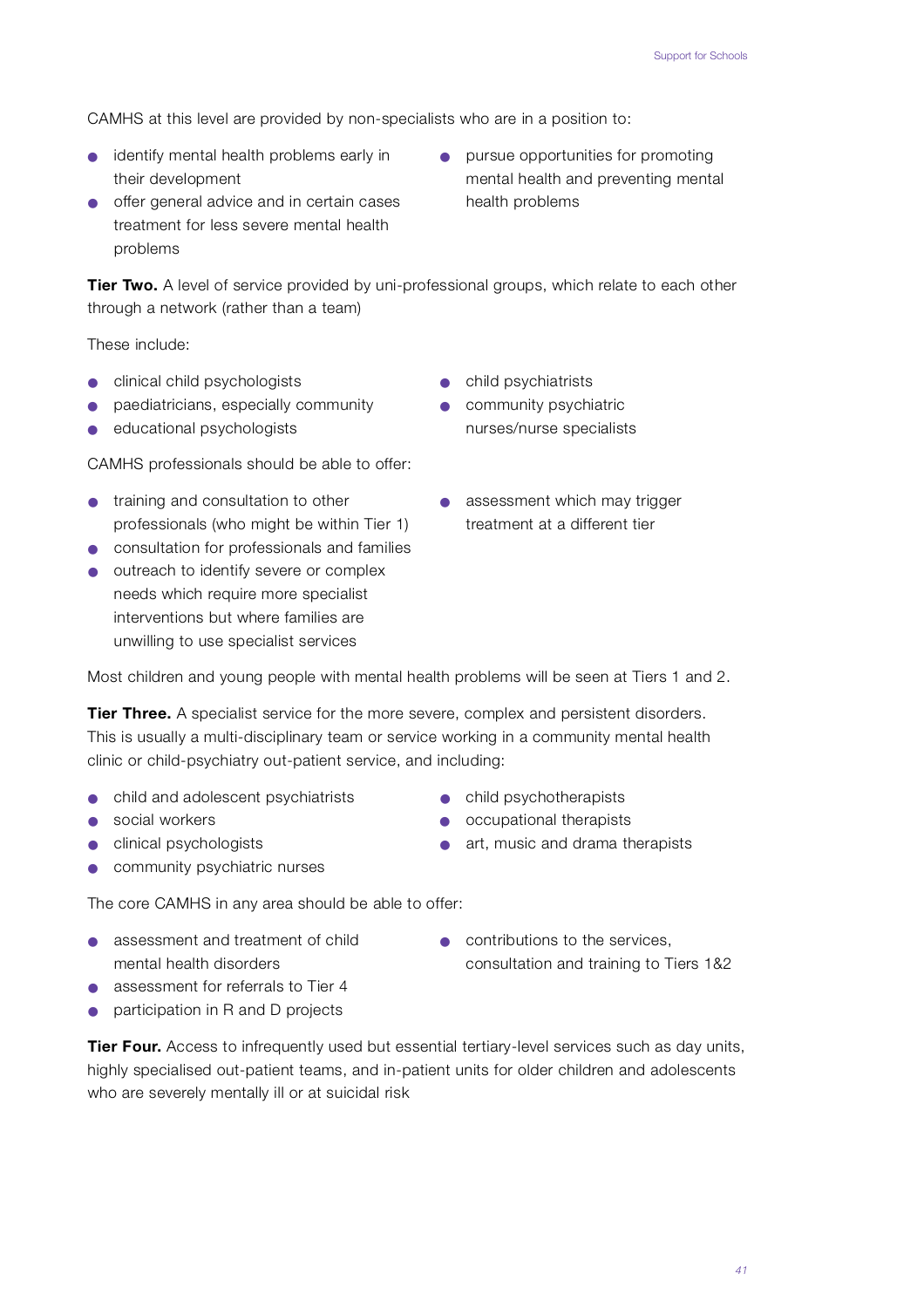The most specialist CAMHS may provide for more than one district or region, and should be able to offer a range of services, which might include:

- 
- secure forensic adolescent units specialist teams for neuro-
- 
- adolescent in-patient units specialist teams for sexual abuse
- eating disorder units psychiatric problems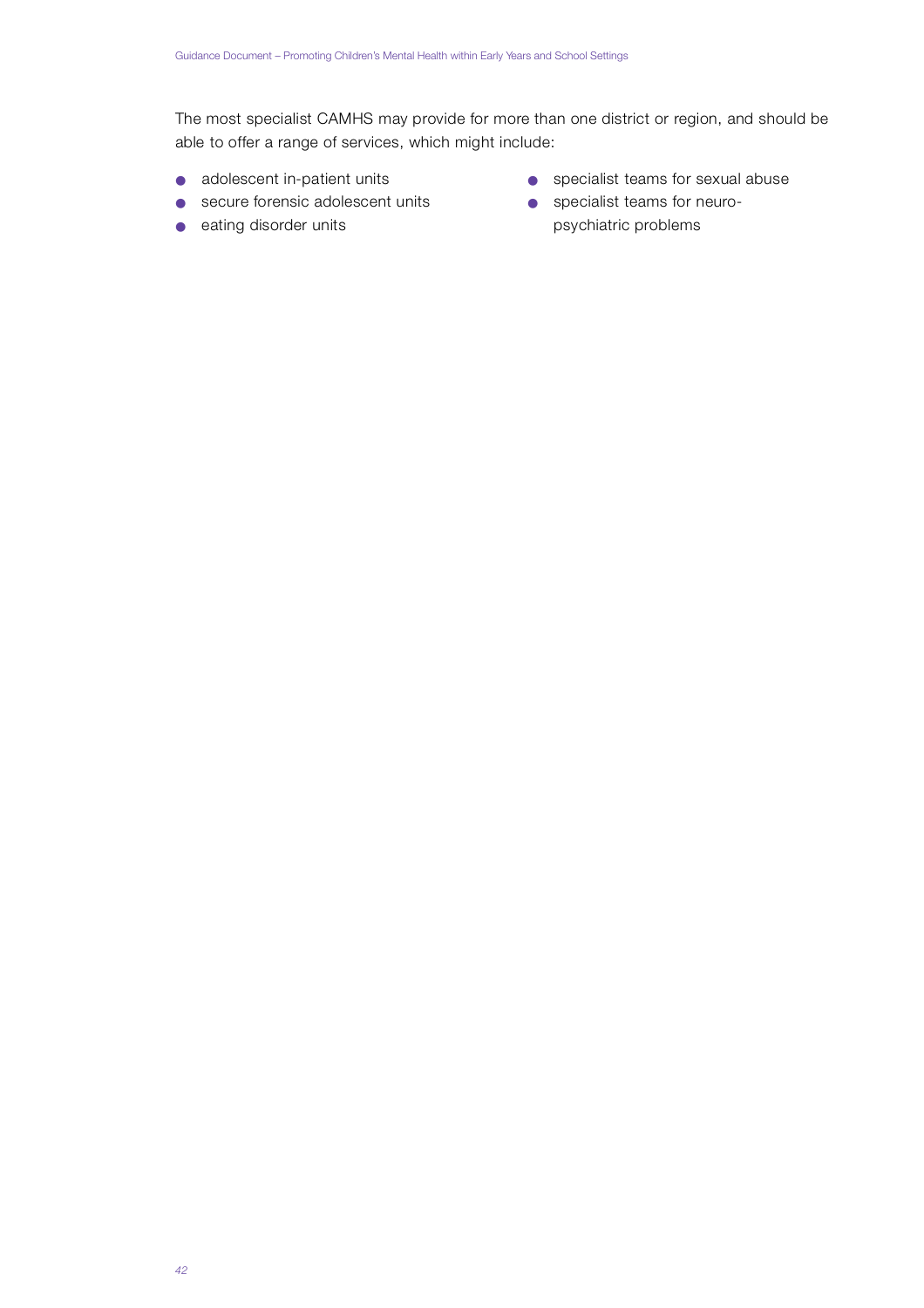# Case Studies on Promoting Children's Mental Health in Early Years Settings, Primary and Secondary Schools

#### Rebecca Cheetham Nursery Centre Case Study 1

The Rebecca Cheetham Nursery Centre is an early years excellence centre based in Stratford, East London. The Centre actively promotes the emotional and social well being of the pupils and their parents through a range of policy and practice.

The Centre sets out five rules for behaviour, which apply to all those who use the centre .

- Be caring: no hurting, bodies or feelings.
- Look after our nursery and the people in it.
- Work together (playing, tidying up, co-ordinating).
- Be safe.
- Be responsible (for yourself, other people and things, and what you do).

The Centre uses a key worker system, with each key worker working closely with seven children and their parents/carers. All workers are encouraged to develop 'close attachments' with individual children, alongside close relationships with the parents.

## WORK WITH CHILDREN

The centre promotes the emotional, social and cognitive development of all the children through delivering a curriculum which:

- promotes active learning amongst the children, with an emphasis on children planning their own activities, carrying them out and evaluating what they have done;
- $\bullet$  ensures that children have access to a range of adult/child interactions including small group time, circle time and other activities aimed at promoting children's emotional and social development such as parachute games; and
- $\bullet$  ensures that children have access to a variety of environments inside, outside, field trips, various work areas.

The centre works closely with the local family resource centre, particularly with health visitors, social workers and speech therapists attached to the centre – who are able to work with vulnerable families and/or children. It is also in the process of appointing a social worker, to offer further effective early intervention work for vulnerable families from the centre itself.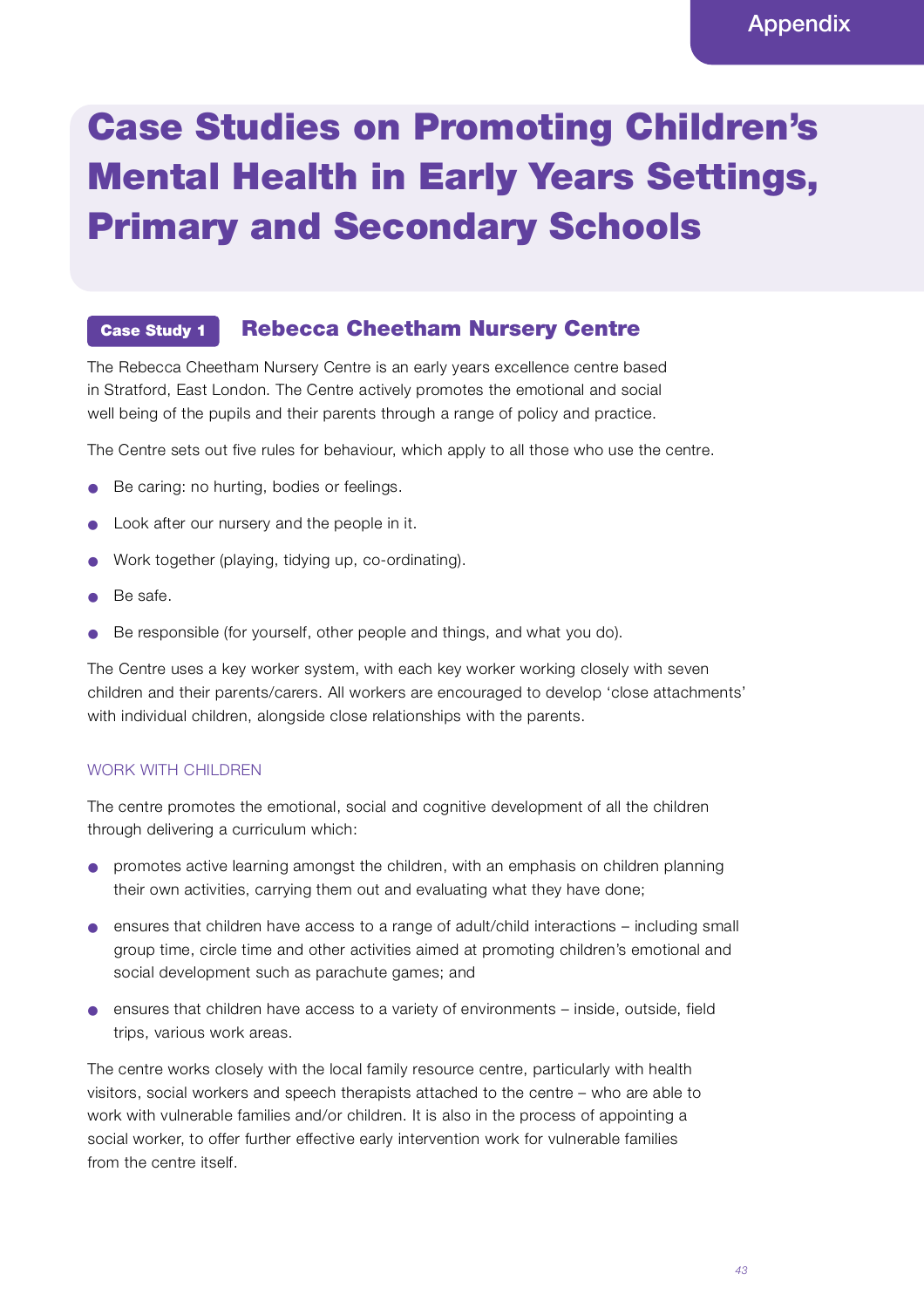#### WORK WITH PARENTS

The centre 's ethos is one of developing an effective partnership with parents. Alongside open access drop in classes for all parents, it runs a number of parenting groups/classes – through which it hopes to engage with parents in an empowering way, building on their strengths, alongside providing opportunities for parents to discuss issues that may be causing them concern. The centre runs a 'drop-in' for all local parents and a parenting course run by a social worker and a health visitor. An initial home visit is made for each child attending the nursery. This hour long visit enables parents to discuss anything they might feel is relevant, and enables the worker to assess the child 'in situ'. If at this stage, the worker feels there are areas of concern, they are able to refer this on to the head teacher.

#### Thurnby Lodge Primary School, Leicester Case Study 2

Thurnby Lodge Primary School in Leicester works to actively promote the school as a 'caring environment' through a range of ways of involving and supporting school staff , parents and children in all aspects of the school's life. For example, the school is involved in the following: it is taking part in the Healthy Schools Award and within this has a specific focus on promoting children's mental health and well being. In order to involve children in the school, a Children's Council is held reqularly, along with Circle time approaches to involve children, extra-curricular clubs, a Pyramid Trust style 10-week after-school club, big brothers and sisters for children experiencing problems, Circle of Friends for isolated children, story club, home-school links, mentors/support for new children and staff, and a clear focus on promoting well-being through PSHE throughout the school. For those children who are at increased risk of developing problems the school works closely with the school nurse and school medical staff, and also with the local Child and Adolescent Mental Health Service (see Section 5.7. for a fuller description of this). The school is committed to involving parents, and achieves this through running such initiatives as parent and tots pre-nursery groups, literacy and numeracy projects/SHARE projects for parents, 'drop ins' for parents, 'bridge building' for children at risk and a parents/carers support group, and a home-school links project to facilitate effective communication, liaising and involvement between children's homes and the school.

#### St Marylebone School for Girls in Westminster Case Study 3

St Marylebone School is an all girls comprehensive school in central London. The school actively promotes the mental health of its pupils through a number of initiatives, including a commitment to including the promotion of self-esteem, confidence, independence and responsibility throughout the PSHE curriculum, and where relevant in all aspects of school life. For example, aspects of personal, social and emotional education are taught throughout the curriculum, in English, drama as well as RS and science i.e. sex education and drugs education within the National Curriculum. Aspects of PSHE are also addressed in the tutorial programme within the school, and close liaison takes place between learning co-ordinators and the PSHE Department in order to facilitate this. In addition to this work, the school runs a Feel Good Factor Project: a peer support project that aims to raise self-esteem and self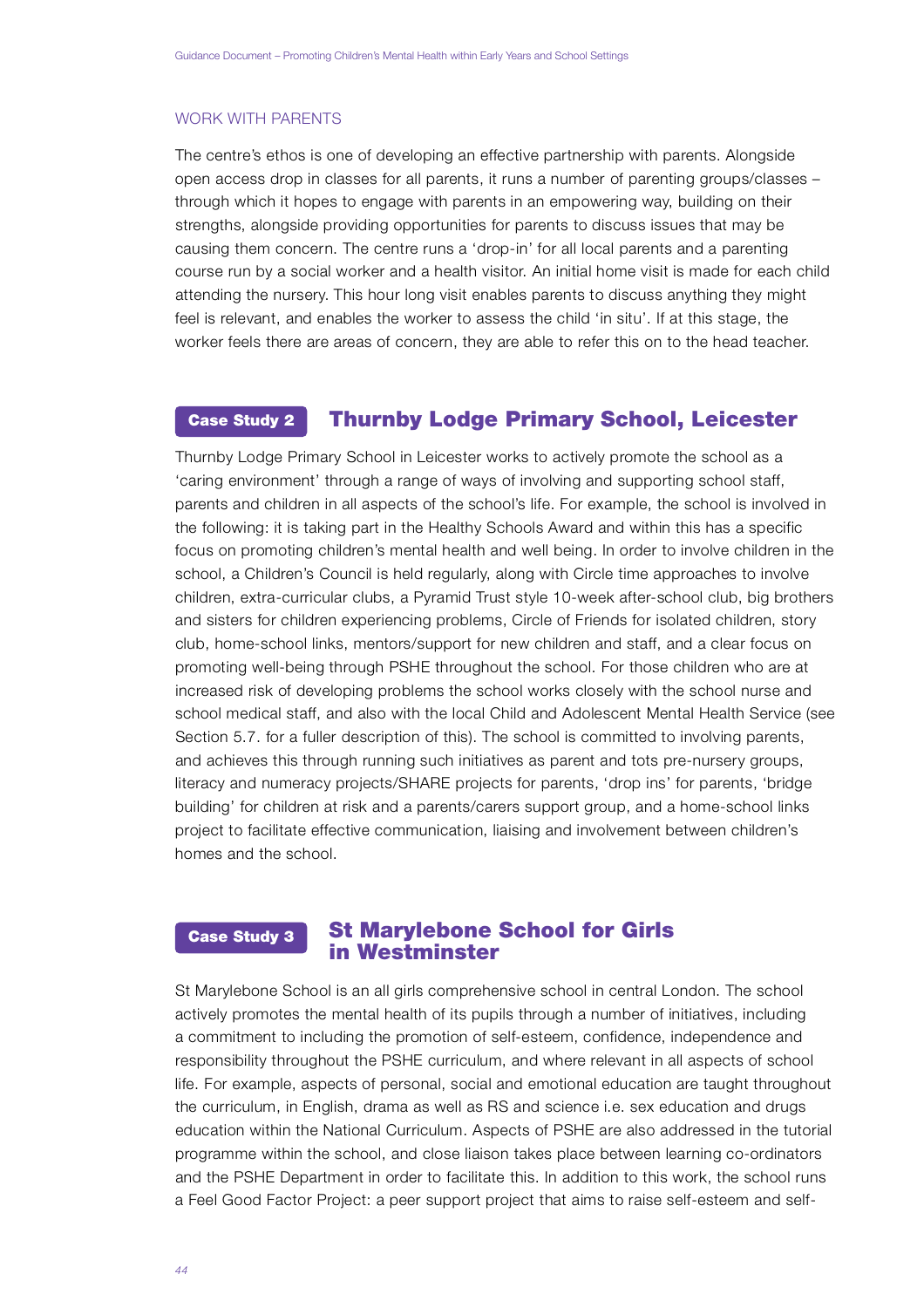worth amongst students, to create a positive atmosphere and a 'can do' culture. The project enables younger pupils to seek advice and support from older pupils who may have experienced the same problems or issues as themselves. The Feel Good Factor also raises awareness of mental health issues through teaching, presentations, interviews, counselling sessions and the production of age-related and accessible information in a variety of forms. The Feel Good Factor is a whole school project aimed at Key Stage 3 but also involves the talents and experience of Key Stages 4 and 5, who have also gained a great deal from the project.

#### PATHS curriculum Case Study 4

The PATHS curriculum (Promoting Alternative Thinking Strategies) is an American programme designed to promote emotional and social competencies, and reduce aggression and behaviour problems in school-age children. It is a universal, school-based intervention implemented by teachers to whole classes. The generalisation of skills learnt in the classroom to children's everyday lives is a major component in each unit. Curriculum units include self-control, emotional understanding, positive self-esteem, relationships and interpersonal problem-solving skills.

There have been four clinical trials of PATHS. Two have involved special needs students and two have involved 'mainstream' children. Across these trials, PATHS has been shown to improve protective factors (social cognitions, social and emotional competencies) and reduce behavioural risk (aggression and depression) across a wide range of primary school aged children. Effects have also been found on some cognitive skills. (Greenberg and Kusch, 1998)

#### Seattle Social Development Project. Case Study 5

This is a comprehensive universal prevention programme that addresses multiple risk and p rotective factors within the child, school and family. The programme has a strong emphasis on creating and maintaining a strong school and family bond. It combines helping teachers to manage the behaviour of children within the class and training for parents in children's behaviour through a six-year intervention period. Classroom teachers are trained in proactive classroom management, interactive teaching and cooperative learning. These teaching approaches are used in combination with:

- (a) classroom-based cognitive and social skills training in the 1st grade (the ICPS Curriculum) and in the 6th grade (refusal and life skills); and
- (b) parent training which emphasises child behaviour management in the 1st and 2nd grade, academic support in the 2nd and 3rd grade, and preventing drug use and antisocial behaviour in the 5th and 6th.

An evaluation of the programme revealed that students who had taken part in the full programme reported greater attachment to school, improved self-reported achievement and less involvement in school misbehaviour.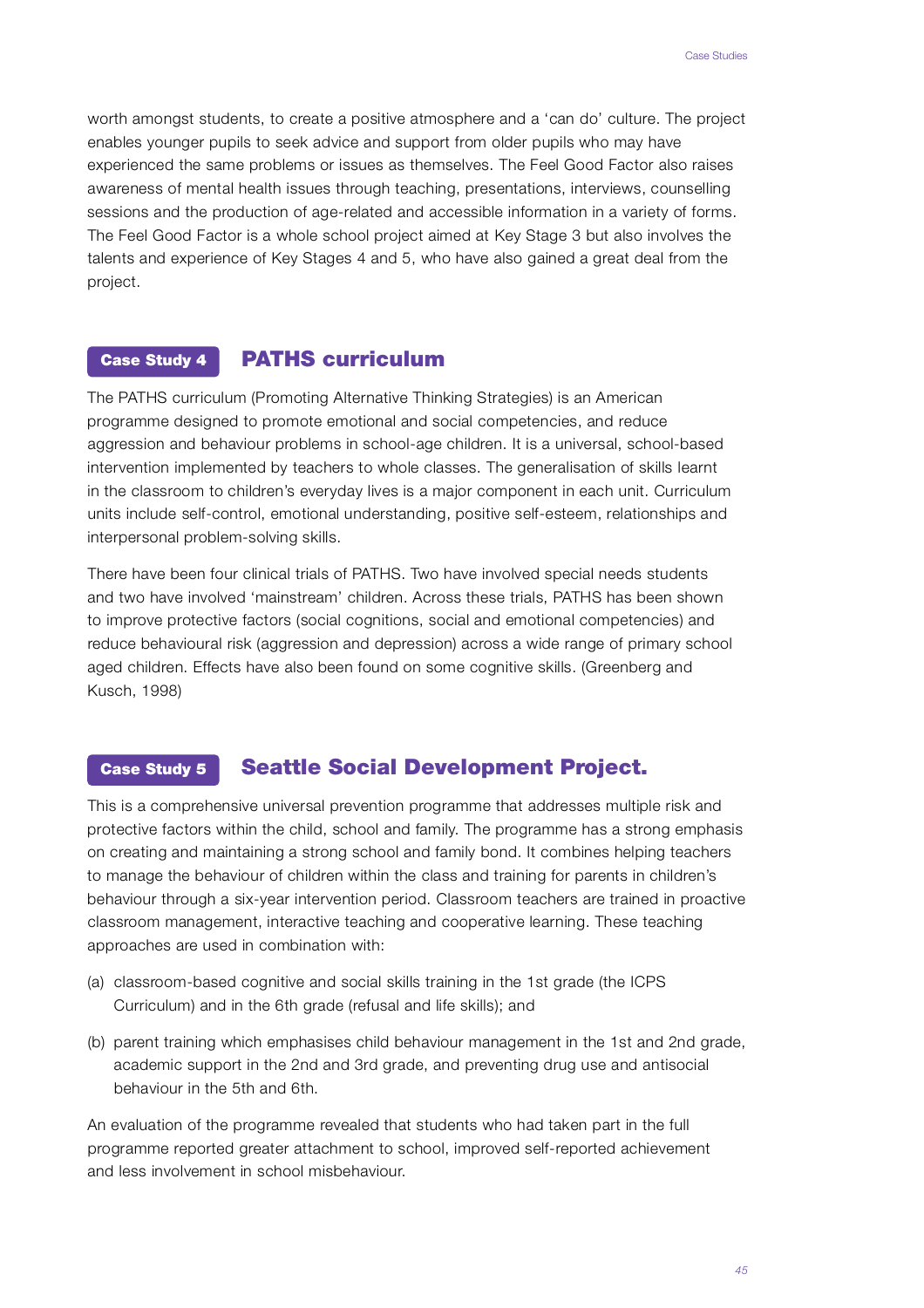#### Interpersonal Cognitive Problem-solving Programme (ICPS) Case Study 6

Within the programme, it is the class teacher who implements the ICPS programme with small groups of children. The programme begins by teaching children fundamental skills related to language, thinking and listening and progresses to practising more complex interpersonal problem solving through dialogues and role playing. ICPS has been implemented in a number of schools through the US. In trials with both pre-school and primary school pupils, it has been shown that ICPS can significantly improve cognitive problem solving abilities and reduce inhibition and impulsivity in children, with effects lasting through one-year follow-up.

#### The Nippers Project – Nursery Intervention for Parents and Education-Related Services Case Study 7

This service was set up as a response to the high rate of emotional and behavioural p roblems presented by young children in the boroughs of Camden and Islington.

The ethos underlying the project's development is:

- the importance of effective engagement with parents, and the necessity of developing interventions in informal community settings in order to achieve this;
- the need for considerable time to build up trust and relationship with parents whose children have significant behavioural problems, in order for the parents to feel respected and safe enough to agree to participate;
- for parents to be able to have chosen to participate rather than feel that they have been coerced into doing so; and
- the importance of a range of interventions aimed at parents and their children.

The project is run in three settings; New River Green Early Years Centre, the Rosedale Under 5s Education Centre and Coram Early Years Centre.

Previous to the project being formally developed in each centre, parenting skills courses are set up. These are aimed at all parents, in order to ensure that they are established as a positive resource for all parents, and not as a stigmatised service for parents who are perceived as failing.

After this, in each centre, weekly clinic sessions, staffed by a member of the Clinical Psychology team, are offered which serve both the early years centre and private and voluntary sector playgroups. Parents are able to book themselves an appointment with this clinic, without having had a formal referral, after which if appropriate the psychologist carries out a formal assessment – this involves gathering information relating in detail to the child's development alongside a detailed family history.

The family will then be a number of options, which include:

● six to ten sessions working with the psychologist with a brief solution focused intervention;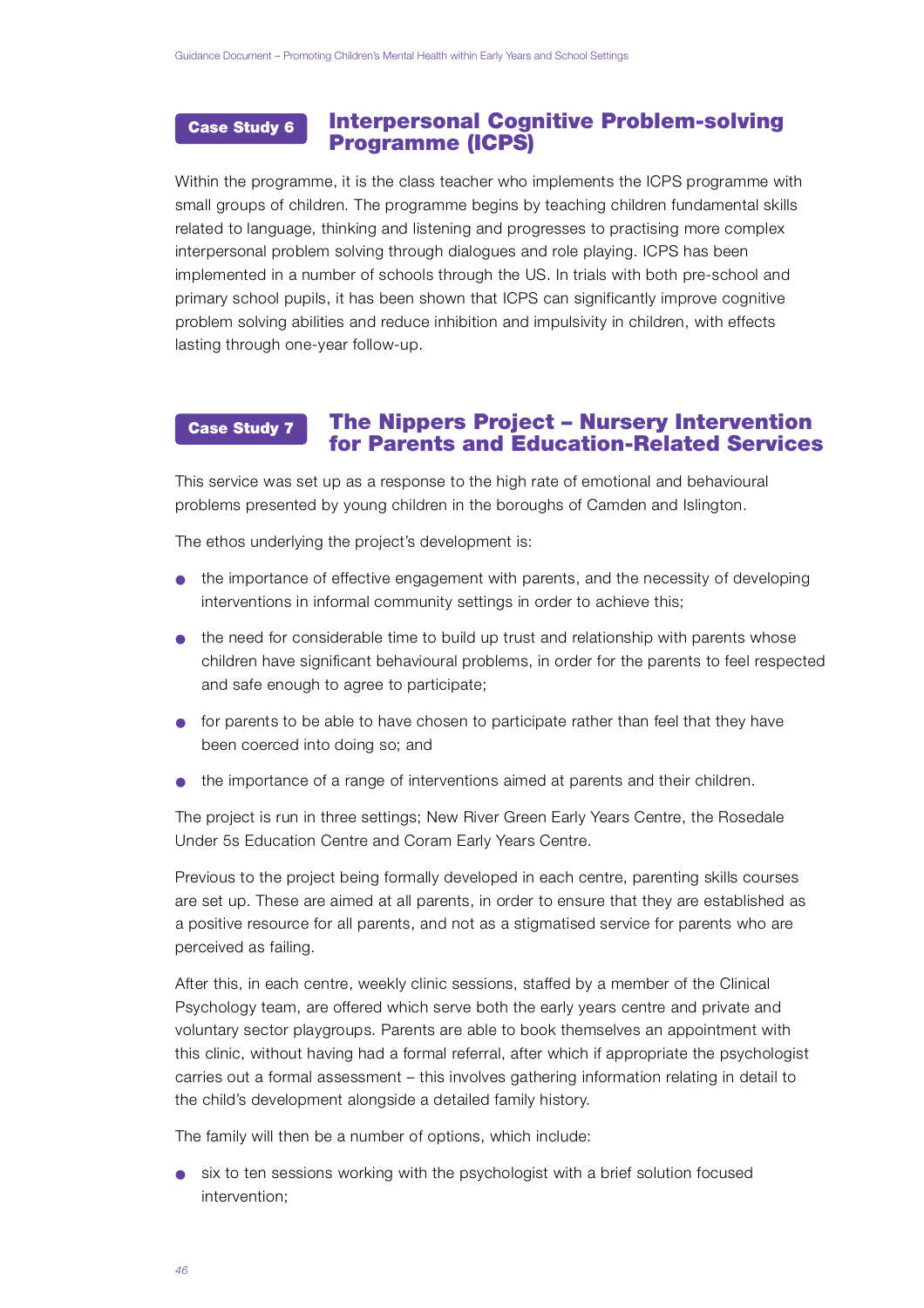- the parents skills course. A great deal of effort is placed on working with parents to encourage them to take part in classes; with meetings taking place with parents at home. However, for those parents who do not want to take part in a class, as described above, individual sessions with the psychologist are made available; or
- $\bullet$  a more psychodynamic approach. It may also be agreed at this stage that a referral onto another service is required e.g. speech and language therapy for the child, or adult mental health services. The psychologist facilitates any necessary referrals. As a result of the non-stigmatising approach of the service, there is a 96% take-up rate by parents.

Alongside work with parents, children are offered pro-social behaviour teaching. This is delivered by the nursery staff, and supported by the clinical psychologist as a whole class programme.

#### Camden Early Years Intervention Team Case Study 8

Camden Early Years Intervention Team offers a multi-disciplinary resource for the Borough, p roviding support and advice to all providers of nursery education in Camden other than maintained schools. The team is made up of an educational psychologist, a speech and language therapist, two behaviour support teachers and an EAL adviser.

The team works with children from 2–5 years of age presenting with more than one of the following:

- $\bullet$  behavioural/emotional difficulties;
- difficulties accessing the curriculum;
- language difficulties (not EAL);
- at risk of developing more long term special needs;
- difficulties participating in nursery activities as a result of family/environmental change e.g. relocation/bereavement.

The team may work with any child who is:

- not on the Code of Practice but who is raising concerns; or
- on the Code of Practice at any stage 1–3.

The team offers a range of services to all providers of early years education in Camden. This work involves:

- a. offering support and advice to staff in developing programmes and strategies which enable children with emotional/behavioural/language difficulties to access the curriculum more easily; and
- b. direct work with individuals, pairs and groups of children who have been referred to the team, for negotiated amounts of time.

This work may include planning and writing Individual Education Plans with staff; jointly monitoring a child's progress; devising strategies and activities with staff for individuals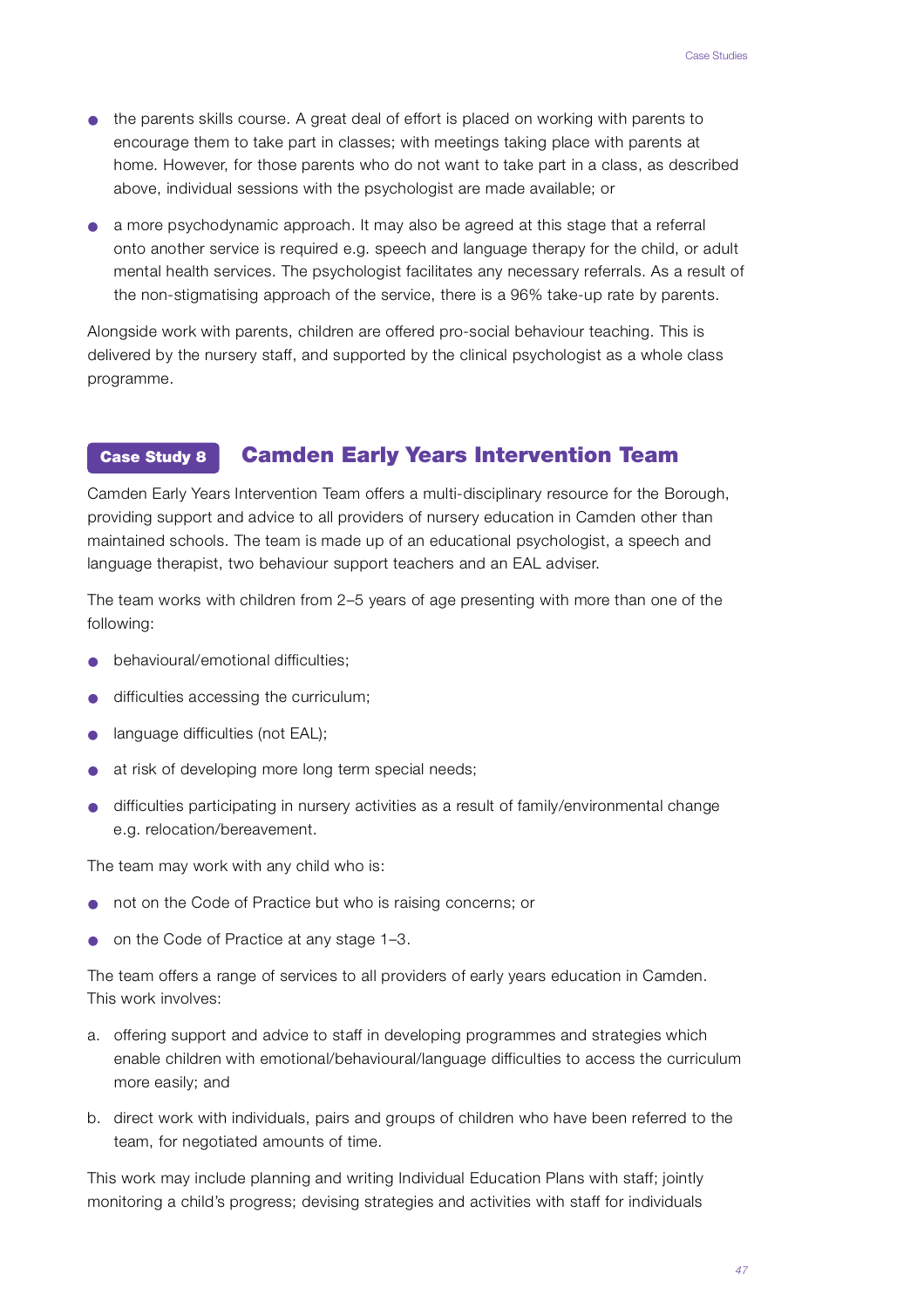or groups of children; and support in reviewing structures and routines that promote positive interactions between children and staff.

An important role of the team is the assessment of individual children's needs. This assessment can be carried out by any of the team members, and may include:

- observation of the child in the nursery setting;
- discussion with the child's parents;
- an assessment of the key worker's interaction skills and the child's response;
- $\bullet$  an assessment of the child's strengths and areas of need in individual/group/paired settings; and
- an assessment of the impact of routines and environment on the child alongside a consideration of other potentially contributing factors, such as gender or refugee status.

This work is carried out through observation of the child in the early years setting and at home, though the use of screening tools and checklists – for example the Strengths and Difficulties Questionnaire.

The team offers training centrally, or in response to the needs of individual providers. Training is offered in positive behaviour management, social development and self-esteem; language impairment and interaction difficulties; early literacy; and the identification of special needs. In addition, training on the Code of Practice (stages of assessment, intervention); writing of IEPs, including target setting; child development and curriculum planning to support children with special needs e.g. effective use of areas within under 5 provision, outdoor play space, rooms etc. are also delivered.

The team sees its work with parents as being very important. The team runs workshops and drop-in sessions for parents and carers, in addition to support groups for parents/carers of children with special educational needs. It also offers a range of information and advice to parents who request it.

#### Stoke Primary School, Coventry Case Study 9

Stoke Primary School is in a fairly deprived area of Coventry. The school has been working hard at promoting the well being of the children in its care. Alongside ensuring that whole school policies around behaviour are effectively implemented, the school has a programme of Circle Time across all year groups alongside PSHE. It also employs a pastoral care worker, who supports the social and emotional work throughout the school: observing children's behaviour during Circle Time sessions and during playtime in order to discuss with class teachers those children who might be showing signs of concern, working with small groups of children individually or in groups who are vulnerable.

With funding from an external organisation, the school developed a Home/School project, the focus of which was to improve access to the educational system for young children who are failing to thrive at school and who exhibit signs of depression, isolation, behaviour and emotional problems.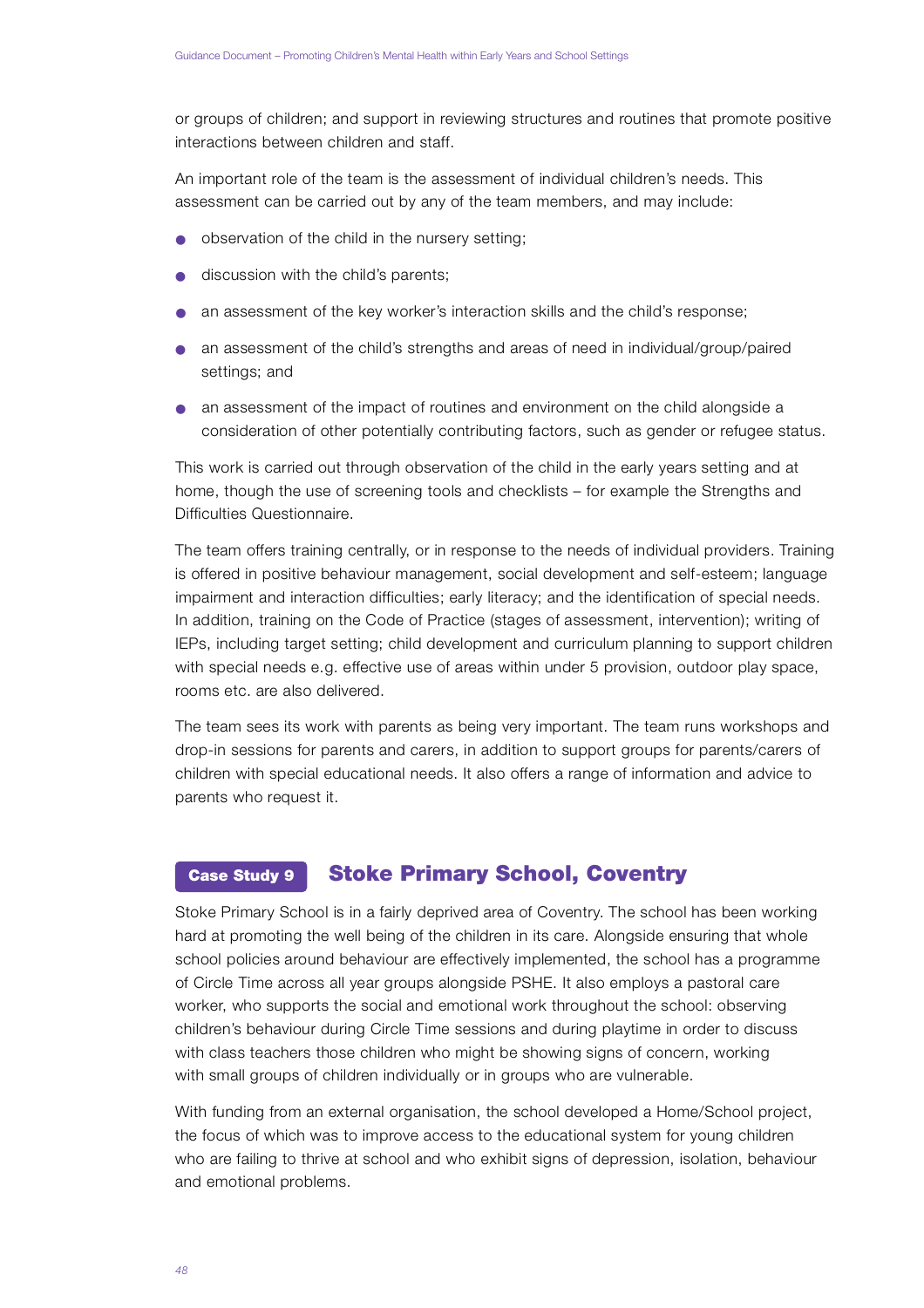The project ran for two years and employed a half-time link worker, who was also half-time nursery teacher. The first year of the project developed the work with the parents and in the second year the focus moved to work in the classroom.

## WORK WITH THE PARENTS

In addition to setting up a room for parents, where parent and toddler groups were run for all parents, the link worker and community nursery nurse targeted families requiring additional support. Two ten-week courses were run with these parents, one on "Handling children's behaviour" and one to train parents as Befrienders in the Special Needs Parental Partnership. In the second year of the project, activities and courses for parents continued, as did the toddler groups. The link worker developed more individual work with parents.

## WORK WITH CHILDREN

In the second year of the project emphasis was placed on working with the children in years 1, 2 and 3 who gave the most cause for concern. The children were identified by their class teachers backed up by a self-esteem and friendship survey and a locus of control questionnaire, which measures whether children feel they have control over their behaviour and events. Children with few friendships or who were actively unpopular were targeted for help and support. They received support through individual and small group work, using artwork and discussion and some Circle Time ideas to develop confidence, self-esteem and social skills.

Whilst many class teachers were initially doubtful about the usefulness of the project, on seeing the impact of the project many were keen to see follow-up courses.

- $\bullet$  children whose parents took part in the reading workshops showed an improvement in reading skills and confidence;
- $\bullet$  there was an improvement in the quality of parental involvement in the school;
- Circle Time was also rated as useful or very useful by all the staff, despite the fact that they had been very resistant initially. The children also found it beneficial and speaking and listening skills improved. Although it helped with relationships, in some classes it was felt that in many cases it would take longer to improve the children's behaviour to each other

Since this project, with additional funding the school has appointed a pastoral care worker, who has extended the work to include all year groups. The school is now registered in the Coventry pilot scheme of the Healthy Schools Initiative.

#### Hexthorpe Primary School – Doncaster Case Study 10

Hexthorpe Primary School is located in a multiethnic, mainly working class area of high unemployment, and caters for over 400 pupils aged between 4 to 11. In the school, an increasing number of pupils with emotional and behavioural problems seemed to be struggling to cope with confusion in their personal lives. This manifests itself in low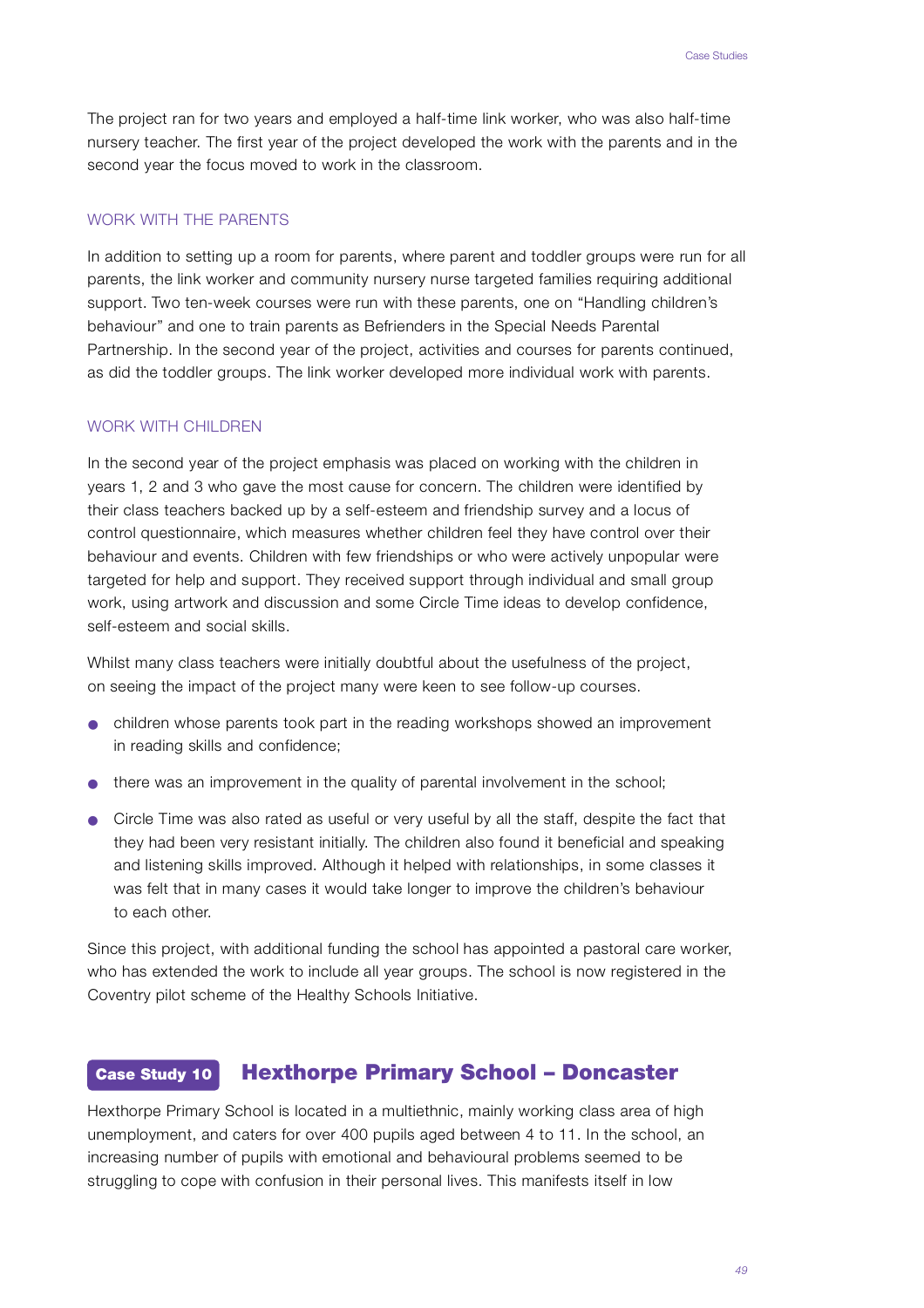self-esteem, an inability to develop positive relationships with peers and feelings about being 'picked on' by those with whom they come into contact.

The school developed an integrated whole school policy based on a multi-agency approach in order to respond more effectively to the needs of these pupils. A combination of Circle Time approaches, circle of friends, the setting up of play therapy/nurture groups and a p rogramme aimed at the development of parenting skills helped to encourage an atmosphere of mutual trust and respect, leading to improved co-operative and supportive relationships between pupils, parents and staff.

The multi-agency group carried out a careful evaluation of the impact of the interventions. They found that although all interventions were only in place for a short period, the Circle of Friends and the Nurture Group (despite being a watered down version of the Enfield Nurture Group model), revealed the greatest impact.

In relation to the Circle of Friends – for the two children selected for the intensive support (who were assessed as having low self-esteem and who were socially withdrawn) using sociograms and 'B/G steem' measures, there was much subjective evidence and some quantifiable evidence to show that the Circle of Friends strategy was effective in promoting their inclusion. The strategy also had a positive impact for the other children involved in the groups. Staff in the school were committed to continuing the development of Circle of Friends approaches for other isolated children.

The Nurture Group – set up to address the needs of Reception and Year 1 children demonstrating adjustment difficulties in the classroom, was by far the most successful of the project's interventions. Children were selected for involvement in the group by discussion with their class teachers; the primary criterion for selection was the child's difficulties in coping with the social demands of the classroom environment e.g. mixing with peers, responding to adults, conforming to rules. In addition to this the Boxall diagnostic profile was used. Significant improvements were registered for two-thirds of the children involved in the nurture group, and it was felt possible that others would have benefited from a longer involvement – providing a clear indication of the value of this kind of intervention for young children who present emotional and behavioural difficulties in the classroom.

All of the strategies employed by the school, except for Circle Time, involved the joint working of different professionals:

- **Circle Time:** The head teacher undertook the delivery of Circle Time in 3 classes a Y2, a mixed Y1and Y2 and a Y1 class;
- **Circle of Friends:** head teacher, class teacher, educational psychologist;
- **Parenting Skills Group:** nursery teacher, educational welfare officer, educational psychologist; and.
- **Nurture Group:** nursery nurse, two clinical nurse therapists

The school reported of their experiences of this multi-agency working – 'Where professionals shared an educational philosophy it was easy to develop complementary ways of working. Problems arose when educational and clinical professionals worked together because they favoured the use of different methods. However, most difficulties were resolved and effective ways of working together were established'.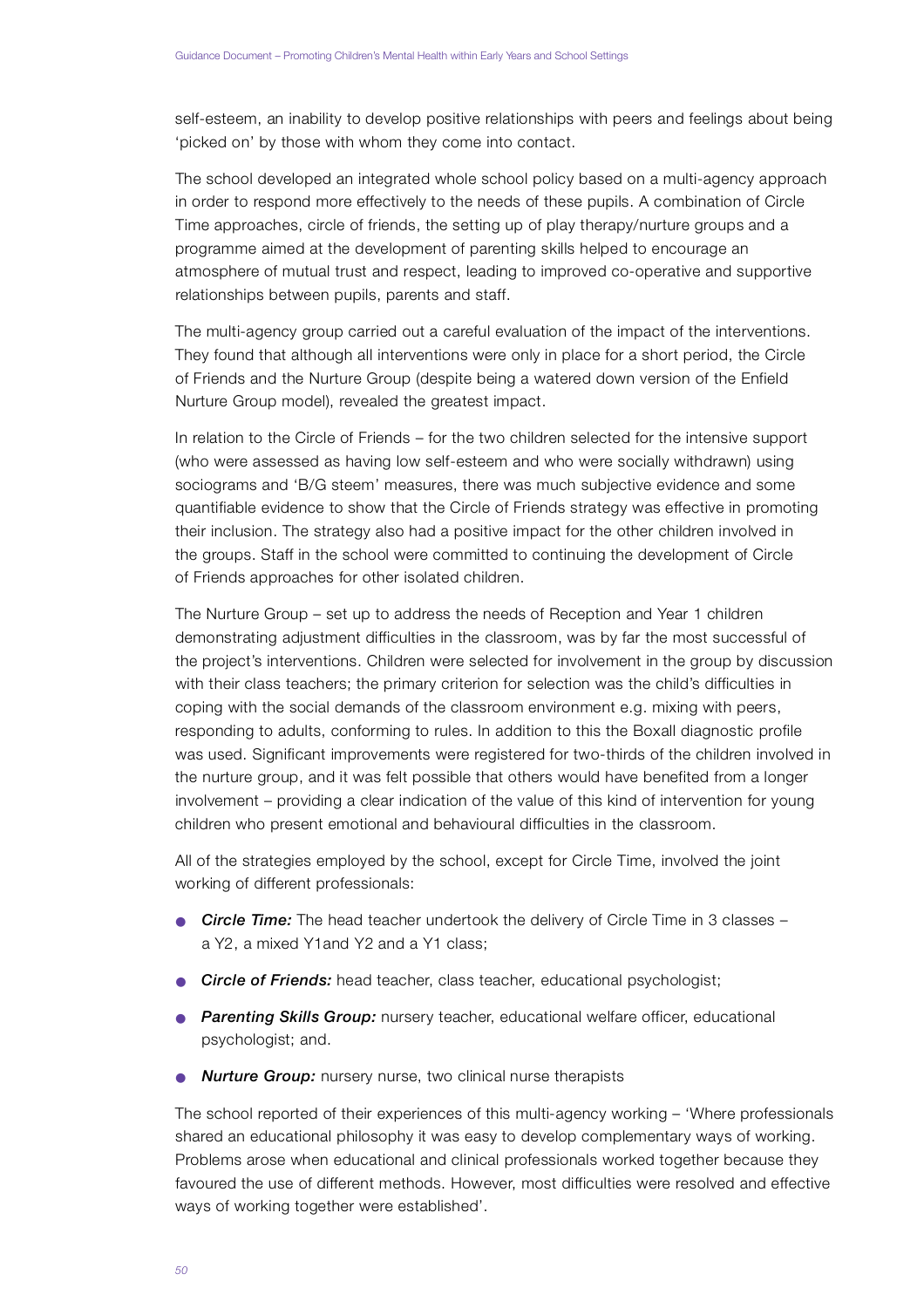#### Leicester, Leicestershire and Rutland Child Behaviour Intervention Initiative Case Study 11

The Child Behaviour Intervention Initiative is an innovative multi-agency initiative in Leicester, Leicestershire and Rutland. The initiative has been pump-primed through the Department of Health Child and Adolescent Mental Health innovation grant, and through Department for Education and Employment Standards Funding and Single Regeneration Budget. A thorough evaluation of the project is underway, the results of which will be used to make a decision regarding the continuation of the initiative. The Initiative is operating slightly differently in each area. The work of the Leicester team is expanded below.

● Within Leicester City, the initiative has established three teams. Each team works within an area that has been deemed to be a high priority by Social Services, Health and Education. Each of the three teams comprises a primary mental health worker, a senior family support worker, two family support workers and a senior practitioner educational psychologist. There is an additional family support worker who is working between two of the teams. One of the teams is located within a primary school – Thurnby Lodge Primary school.

After careful negotiation with the head teachers and heads of pre-schools within each area, the following work is being developed:

- carrying out assessments of children's mental health where they have been requested by the parents. Schools work closely with families to support their requests for help with children seen by parents or carers as having early signs of mental health problems;
- supporting schools in the early identification of children at risk of developing emotional and behavioural difficulties and in developing programmes to promote psychological well being;
- holding 'drop ins' in schools where parents can come and chat about any issue of child behavioural management with members of the team;
- running parent workshops in primary schools;
- running social growth projects in schools at Key Stage 1. This is a project drawing upon techniques previously piloted in the USA and Birmingham, which aims to improve social skills and competencies and increase psychological resilience in children aged 6 and 7. Four schools in the city are currently engaged in this work, which is being rigorously evaluated; and
- emotional literacy at Key Stage 2. The focus of projects in this age group is to contribute and collaborate in helping pupils achieve a sound psychological foundation for the later introduction for the citizenship curriculum at Key Stages 3 and 4. The skills include: promoting nurturing and caring behaviour; encouraging the emergence of skills of empathy, negotiation, mediation and relationship building; encouraging children to respect, accept and celebrate diversity.

Although the team's focus is on preventive work with children, for those children who have already defined and complex needs, it ensures that there is a co-ordinated response to their needs via the various parent organisations. It can actively dissipate confusion over lines of responsibility between agencies due its multi-agency nature.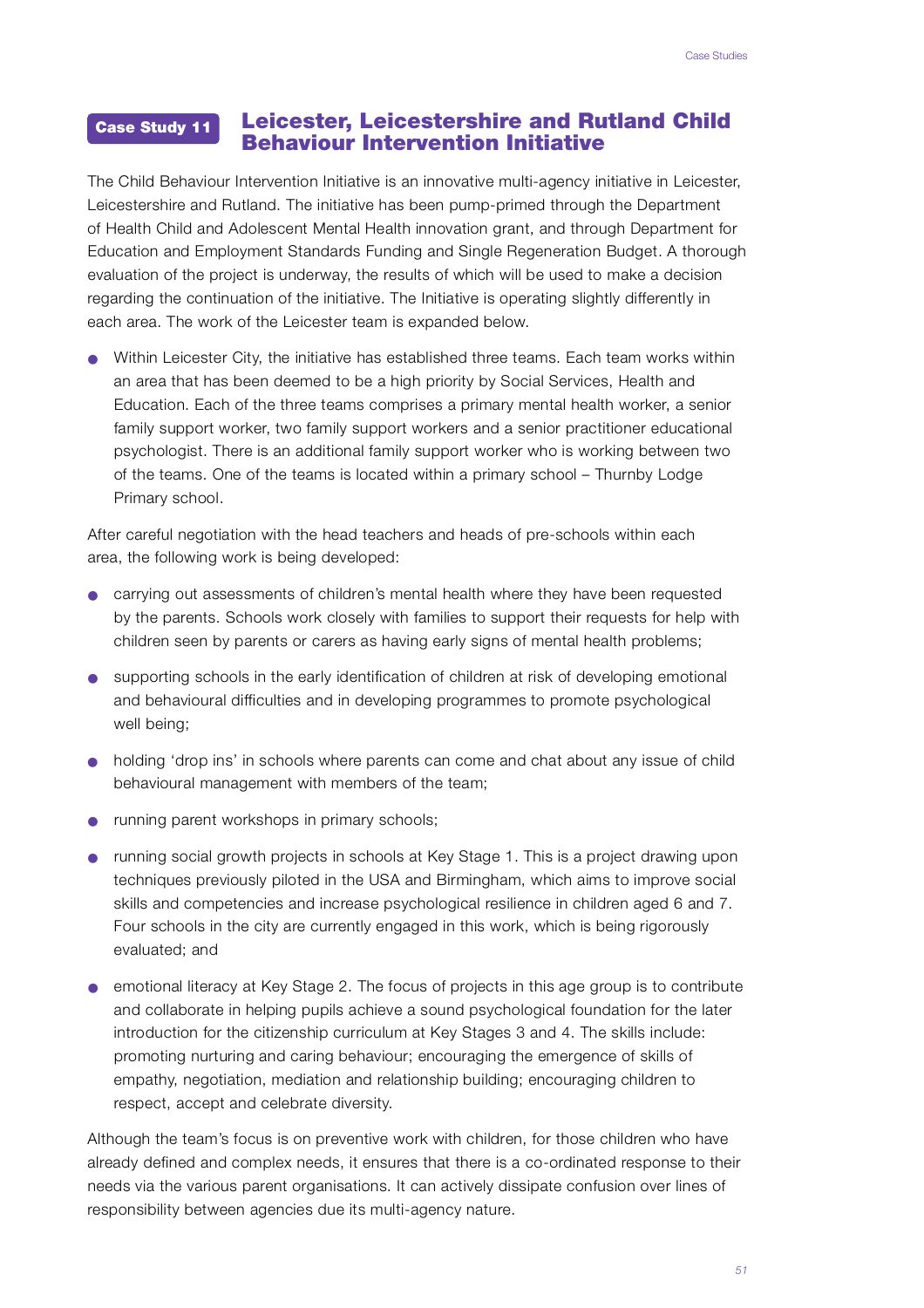Previous to the project, many of the schools in the three areas had been extremely frustrated about the level of need that many of their children were presenting with and their inability to gain appropriate help and support for them. One of the positive impacts that the project has already had is that the teams can offer 'hands on' input and support for individual children and their parents, often co-ordinated with interventions developed by the schools. Finally, schools and pre-schools have benefited from training, information and advice on children's mental health and emotional well-being.

#### Excluded Children's Project – Rochdale Case Study 12

The aim of the project in Rochdale was to develop a multi-agency team to intervene with children under 12 at risk of and experiencing school exclusion. The team is based within the Child and Adolescent Mental Health Services in Rochdale – and comprises a team leader, community psychiatric nurse, two social workers and an educational psychologist.

The ethos of the team is to ensure that those children who have experienced an exclusion from school gain access to a multi-agency assessment of their needs so that an appropriate package of support can be offered to them and their family. The project had initially aimed to work in a preventive way with children at risk of developing mental health problems however, their experience to date has been that those children who are particularly at risk of exclusion are children with multiple needs, who have often previously been in contact with a range of agencies.

On being alerted to the child's needs, the project initially contacts the parent/s – in order to ascertain whether they would be willing for their child and themselves to be referred to the p roject for support. After this, the team assesses the child's needs. This work is often led within the school by the educational psychologist – who had already established links with schools in the area prior to the project.

The team completes a full social, personal, educational and family history for each referred child. In addition, there are discussions with the school about the child's reason for exclusion and the behaviour problems. The child is given a simple educational screening to determine whether there is a need for a further more detailed educational assessment.

A meeting is then held with the school, family and other professionals to decide the most appropriate intervention. The options are:

- cognitive behavioural therapy;
- behaviour modification;
- brief family intervention;
- education inputs in targeted areas;
- nurture approaches:
- play therapy;
- counselling;
- social skills training/group;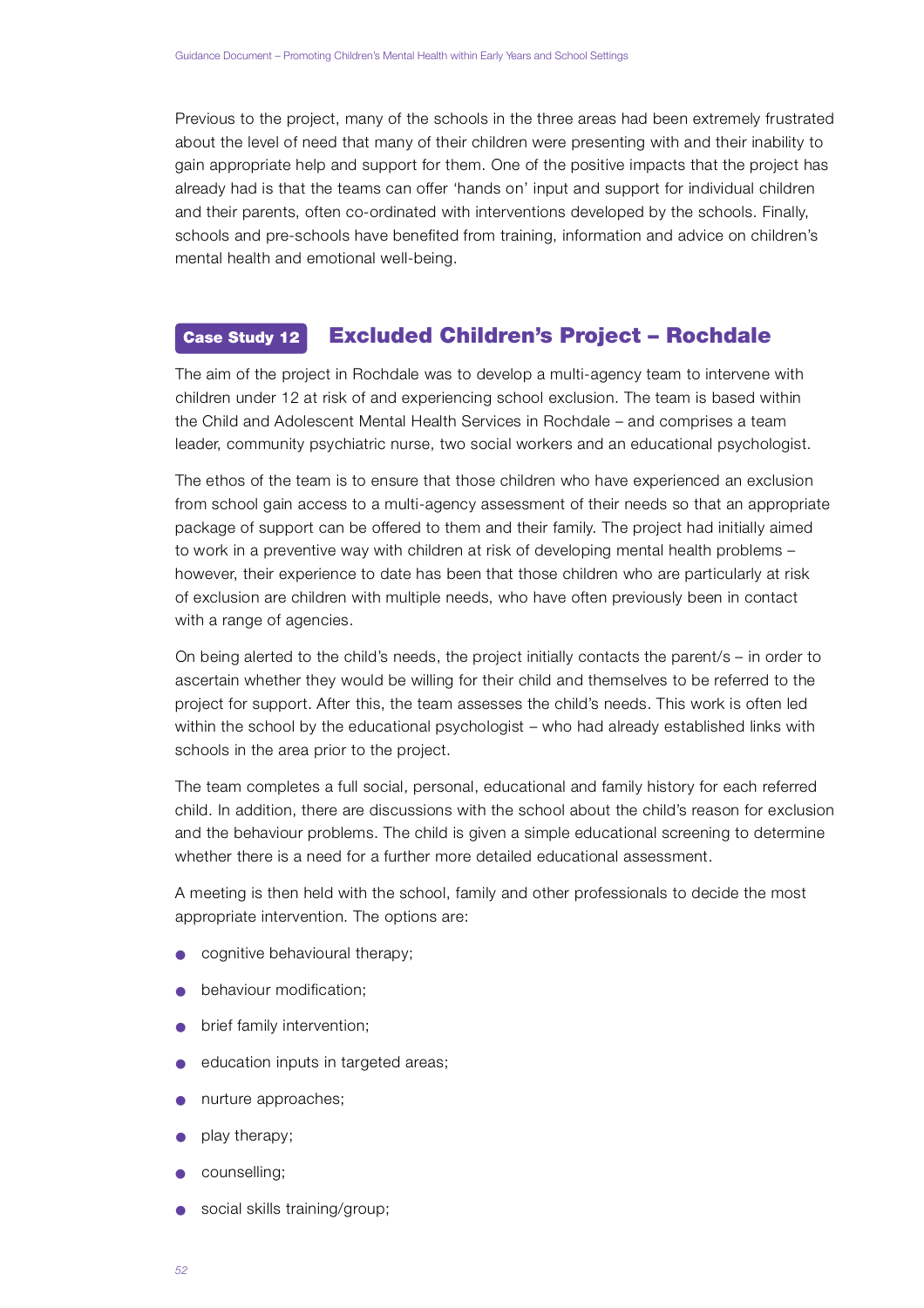- **•** experience therapies;
- parent management training.

The project's main focus is to work with the child and family, outside the school environment – offering a range of behavioural and therapeutic interventions in order to help the child and family address their behaviour and underlying causes of this. In addition to this, the team works with the school, helping them further develop their skills and practices in relation to working with the excluded child i.e. – what sorts of supports are available within the school? how is the child's behaviour being managed? This two-pronged approach appears to be being extremely well received by the schools – and by the children and families.

The team has been providing a detailed multi-disciplinary assessment of the children's needs and has been quite successful in reintegrating children in school, enabling behaviour to settle and be managed. The presence of an educational psychologist on the team has meant that statementing issues can be addressed. Social workers have also been able to address wider home issues affecting the children. Health professionals have been helpful in identifying undiagnosed mental health problems like ADHD, which has been assessed in a number of the children enabling them and their parents to receive appropriate support from the CAMHS (Child and Adolescent Mental Health Services) team.

It has been stated that those schools that have worked with the project can see a real gain – they are gaining definite help with managing and supporting pupils with complex needs – and they can see a positive impact through the project on the behaviour of the children. As the project said: 'This multi-disciplinary approach has provided a more holistic assessment of the child's needs, which in the vast majority of cases appears to be successful and the children are functioning better with no further exclusions. We await with interest whether we have made any difference to their mental health.'

#### Dudley Local Education Authority Case Study 13

Dudley Local Education Authority runs a counselling service in primary and secondary schools in the Dudley area. A team of professional counsellors, all with teaching qualifications, provides the Counselling service. It consists of eight counsellors who work with around 160 secondary aged pupils and 30 primary pupils at any given time. Counsellors operate within schools, and prioritise referrals for the service in liaison with head teachers, pastoral care staff and special needs co-ordinators. Children and young people enter the counselling relationship voluntarily, after the school has obtained parental permission. Some of the most recurring reasons for referral for counselling include family/separation issues, anxiety/stress, bereavement/loss, peer relationship difficulties and bullying.

In addition to the individual support offered to young people, the counselling service supports staff in the schools by offering annual two day training courses on 'listening skills' and 'listening to children who have been bereaved. The service also provides information and supports to staff around the development of peer support projects, relationship issues within the curriculum and the management of conflict and bullying incidents within the school.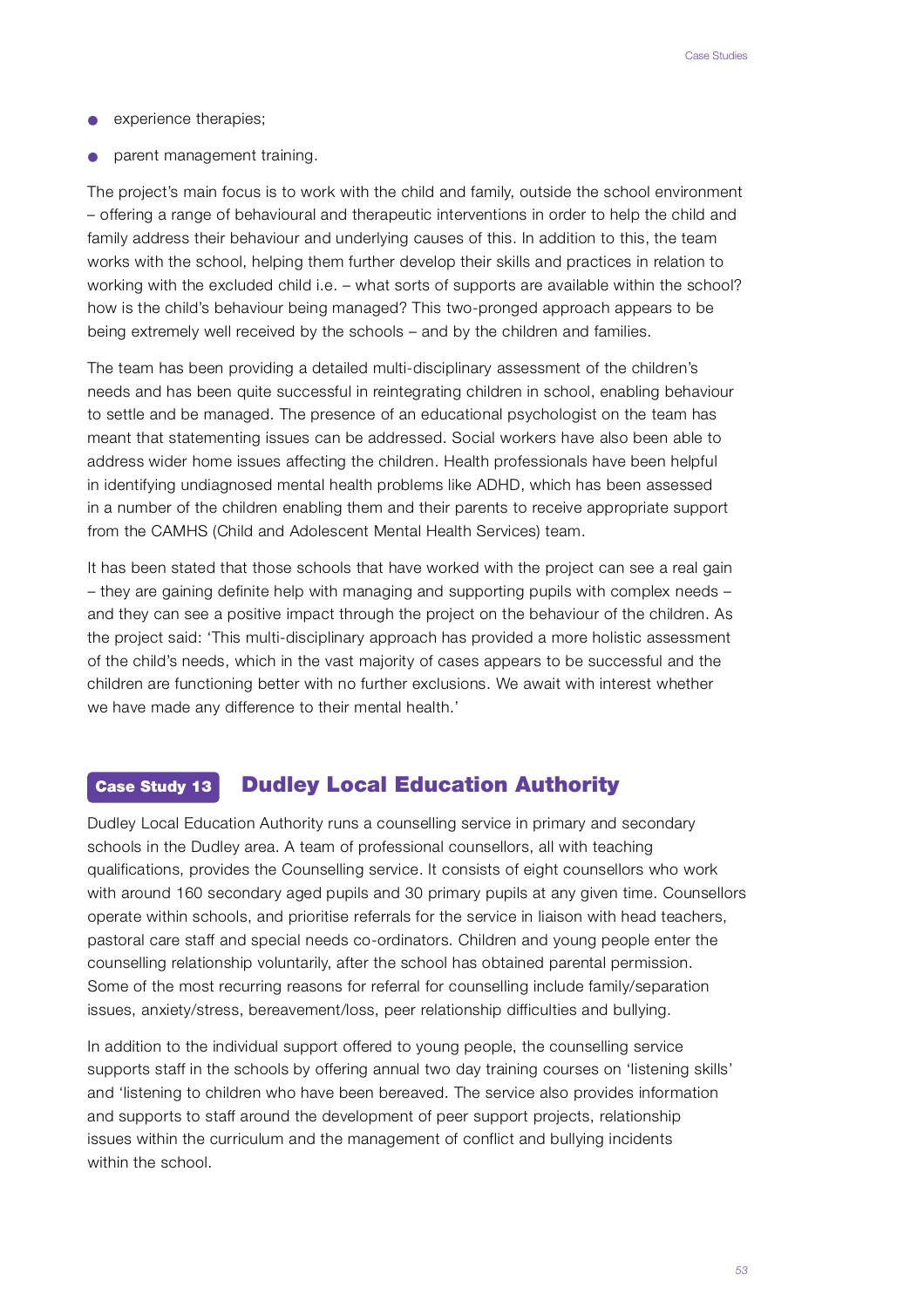#### Nurse-led Project in Huddersfield Case Study 14

In Huddersfield NHS Trust, school nurses have developed, with the help of the CAMHS team, an effective method of screening Year 9 pupils' health needs, which whilst looking at general health needs pays specific attention to emotional and psychological well being.

Year 9 pupils are requested to fill in a health questionnaire, which covers such issues as general health information, alcohol and drug use, emotional and psychological well being, in a quasi exam type setting. The filling in of the questionnaire is a voluntary activity by pupils.

The questionnaire is filled in confidentially, with only the school nurse having access to the names of young people. In addition to filling in the questionnaire, each young person is offered an individual health interview with the school nurse, the basis of which is provided by the information contained within the questionnaire.

Where young people have indicated that they are experiencing difficulties, or where in discussion with the nurse it becomes clear that the young person is experiencing problems, the nurse will provide initial support for the young person, through basic counselling or where appropriate refer them on to the more specialist CAMHS team. Nurses gain access to specialist supervision on a monthly basis with psychologists and Community Psychiatric Nurses.

In addition to the individual work with young people, the questionnaires are analysed on a school basis, to enable each school to have the health needs of the young people profiled. The school can use this profile to inform its PSHE curriculum and other support work that it undertakes.

#### Peer Coping Skills Training Case Study 15

In such projects, groups of young people who are coping well and young people experiencing behaviour problems are set up. Within the group, young people are taught prosocial coping skills in 22 weekly 50-minute sessions. The teams progress through different skills and levels of difficulty, with new skills being introduced when the group has demonstrated mastery over the previous skill. This format encourages and reinforces peer support. An evaluation of the scheme showed that young people who took part in these schemes were rated by teachers as being less aggressive, and significant improvements were also noted in the young person's pro-social coping and teacher-rated social skills.

#### Canon Lee Secondary School – York Case Study 16

A multi-agency initiative to support vulnerable pupils within a secondary school has been developed in the City of York. The project is still at an early stage in its development; however, a range of ways of engaging with young people who might be experiencing mental health problems have been developed. Whole school approaches to promoting the young people's mental health are being developed through the PSHE curriculum and a peer support programme. Eighteen young people have received training in developing peer support skills from two Educational Psychologists, which has enabled a service for younger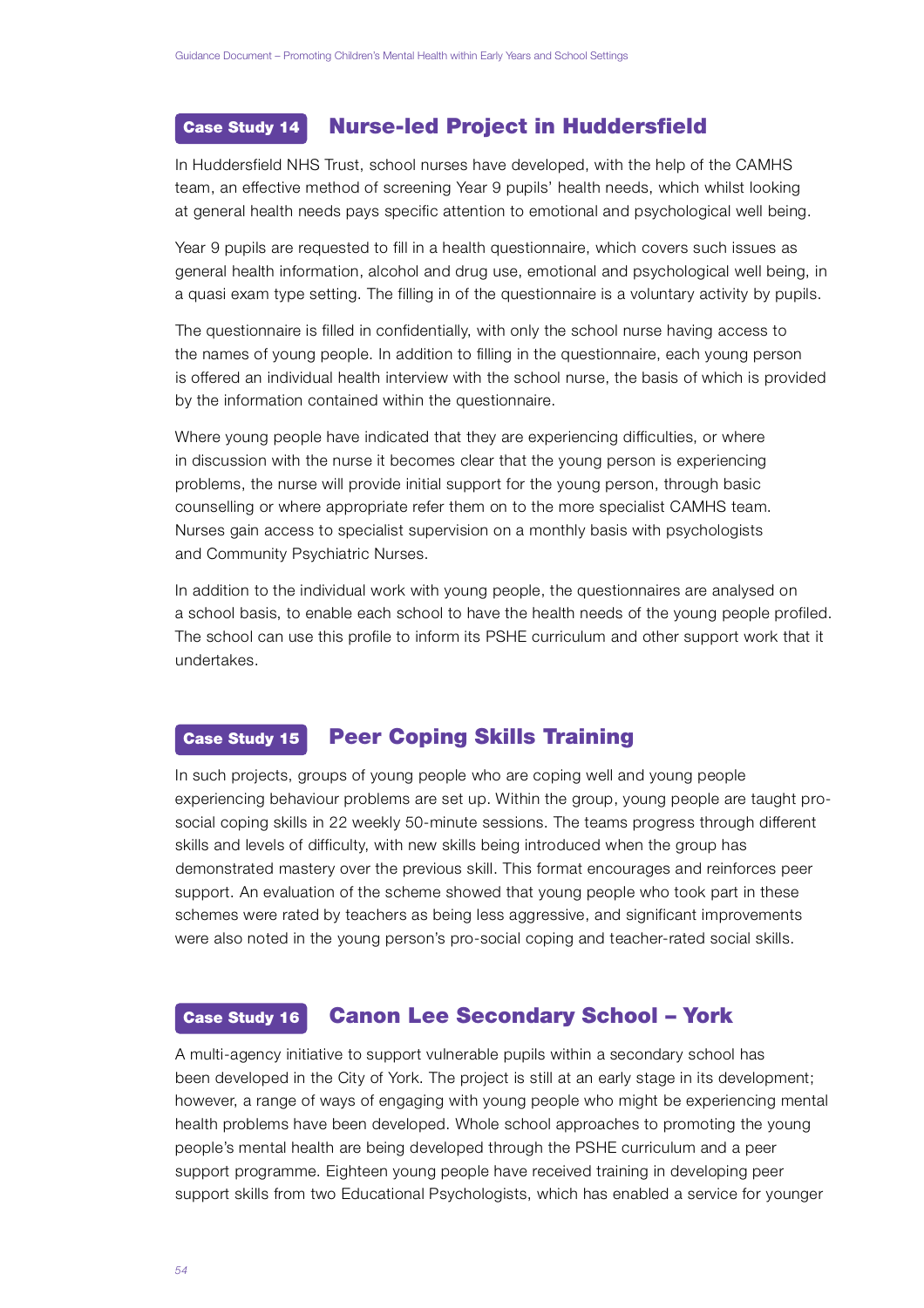pupils to be launched within the school. A relate-teen counsellor is in school one morning a week to support pupils with concerns surrounding family break-ups.

Through utilising SRB funding, a youth worker has been appointed who works within the school. Two dinner times a week, he and a female colleague make informal contact with the students, which enables him to identify those who might be at risk of experiencing problems. Alongside offering anger-management classes for aggressive students – which have been very well received, he is also able to refer those pupils he thinks are at particular risk to the project co-ordinator for further input.

The project co-ordinator in turn is able to work directly with children experiencing problems at school. This work involves carrying out initial assessments of pupils who have been referred to her by year staff and the youth worker, and after initial liaison work with the child's parents, working with the young person in a 'counselling type approach'. Such an informal approach enables the co-ordinator to build up trust with the young person, and where appropriate to be able to refer them onto more specialist help. Where specialist help is needed, the co-ordinator is able to set up a meeting at the school to bring together the various agencies who might be involved in working with the young person, to ensure that their services are co-ordinated and the school is fully involved in the process.

#### Middlesbrough Hospital Teaching Service Case Study 17

Middlesbrough LEA's Hospital Teaching Service is an established service, which offers support to children and young people experiencing the full range of clinically defined mental health problems. Within the service the LEA works collaboratively with the local CAMHS to p rovide education support for both in-patients and community day-patients (out-patients) of the Tees and North-East Yorkshire NHS Trust.

The model of education delivery described below is interwoven with the four-tier structure recommended by the HAS report 'Together We Stand' xi.

The collaboration works in two main ways.

- Medical staff are able to advise the educational specialists on medical matters which impinge on the young person's ability to engage with education. This results in the development of suitable educational support.
- $\bullet$  Education team members act in both a consultative and practical capacity, providing information to the health specialists, implementing education programmes and acting as essential liaison between CAMHS and the schools. This link to schools is provided either directly to the pupil, or indirectly through the teacher and parents.

The education provision is as follows:

## **Tier 1:**

At this level, education and training are provided to community professionals, particularly mainstream teachers either through informal contact in relation to individual pupils or through more formal training and support within the school. The range of work that the team are involved in within schools includes: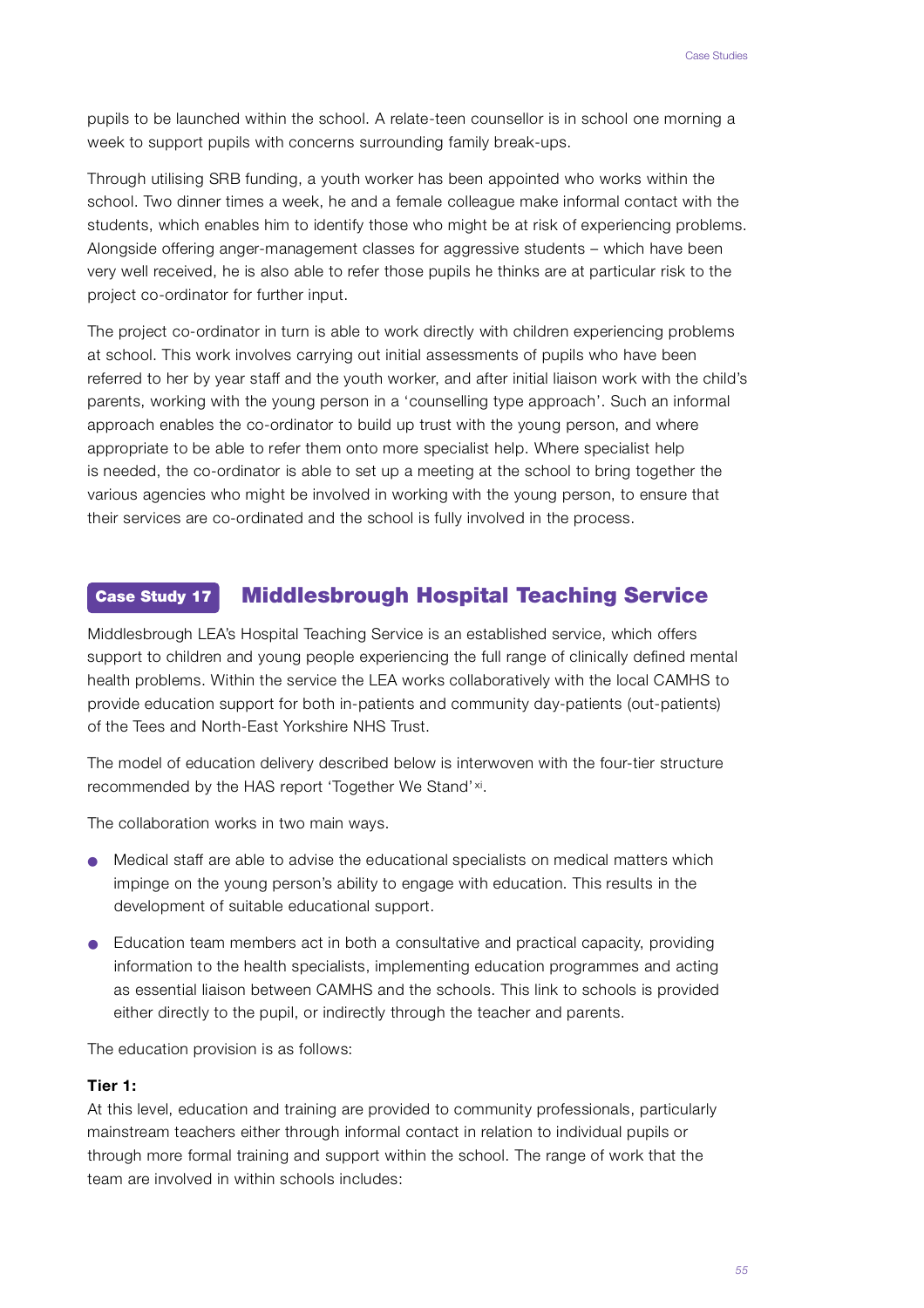- observations of children within the school setting in order to assess children's needs;
- work with children experiencing difficulties on an individual basis in order to address such issues as behaviour, self-esteem, friendships etc.;
- work with schools on a whole school level around such issues as:
	- children's development when it differs from that normally expected;
	- ADHD (the team is involved in developing a specific project around the needs of children with ADHD within the school setting);
	- behaviour management; and
	- suicide/self-harm.

## **Tier 2**

At this level, the hospital teaching staff provides individual or group tuition for pupils away from the hospital environment. The emphasis of the work is education, underpinned by a clear understanding of the health needs of the pupils. The education programmes are developed and supervised by specialist teachers, referred to as education case managers, who in turn liaise with the CAMHS referrers.

## **Tier 3**

Within this tier education offers a complex multi-disciplinary approach to a group of patients referred to as Community Day Patients. The education programme has two main purposes:

- to maintain the young person in mainstream school or in appropriate complementary education; and
- to assist in the prevention of admission to Tier 4 provision (in patients).

The specialist teachers in this team are represented on the hospital Multidisciplinary Team and in addition have a specialist teacher permanently attached to the Options Team, which manages the cases of young people who deliberately self-harm .

This specialist team of teachers takes referrals from psychiatrists and other clinicians where there is a strong education element in the young person's difficulties. The teachers, following consultation with the referrers, develop an appropriate educational intervention for the young person and act as education case managers. They work jointly with health and other p rofessionals such as social workers and LEA personnel to address the special educational needs that may arise from the young person's mental health problems.

#### **Tier 4**

At the tier 4 level, a part of the specialist education team work on the in-patient ward providing ongoing education with a therapeutic approach The aim is to facilitate the return of the young people to mainstream education when they are ready and to make reintegration as seamless as possible. Follow up support to young people is provided through the community day patient service described in Tier 3.

In discussion with the team, it was felt that the particular strengths of this model include:

● an ability to respond quickly to the young person's needs within the school setting;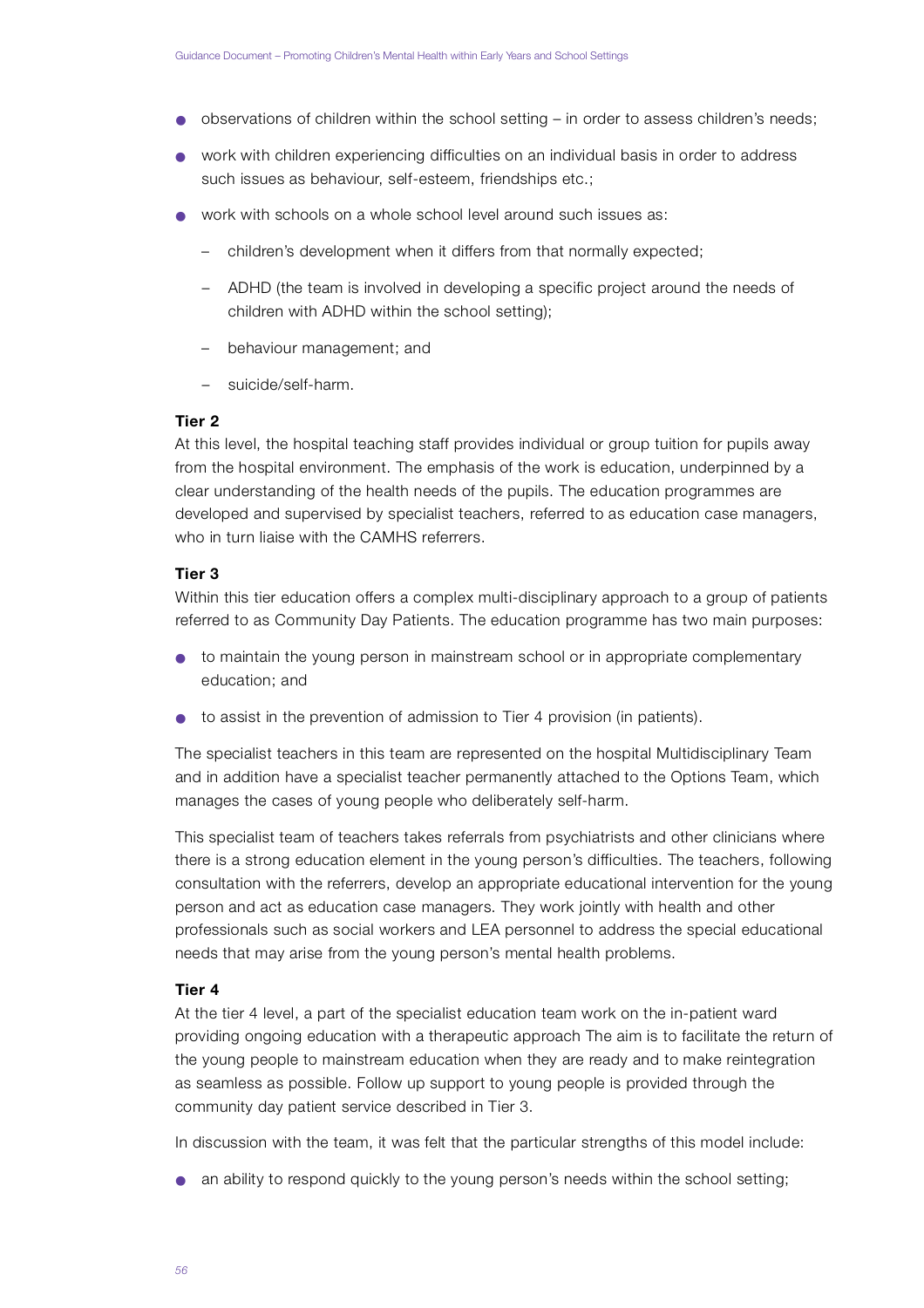- an understanding of how education works and an increased acceptance by schools as a result of this;
- effective liaison with parents making parents feel part of the process. This was felt to be particularly important for those parents whose relationship with school had broken down;
- supporting schools to speed up the assessment/early intervention criteria for young people experiencing mental health difficulties;
- being able to support young people through transitional periods, from in-patient settings back into mainstream school;
- being able to remain in contact with young people who are unable to return to mainstream school, in order to provide continuing support and education for this group.

The development of this service has been enhanced recently by focused funding from three main sources additional to normal LEA funding.

- A successful joint bid in 1998 to fund the appointment of a specialist teacher to research the interface between CAMHS and the education services. This post carried a remit to develop information and strategy packs for schools, particularly in relation to the management of children with ADHD. The cost of this post is now shared between Education and CAMHS.
- LEA funding to train a member of the team as a psychotherapist.
- EAS funding for the training of education team members in Drama Therapy.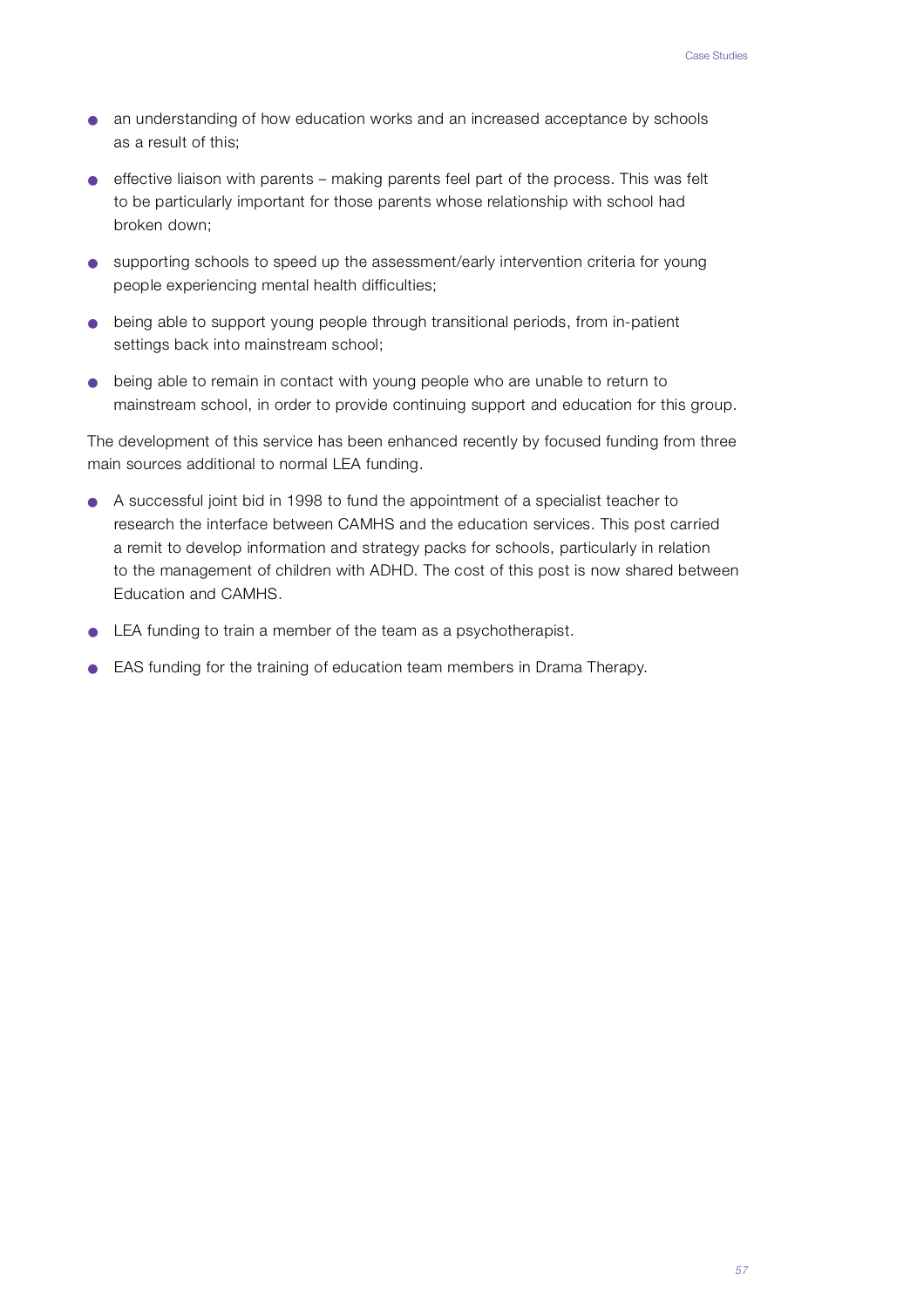## **Bibliography**

- i. Children and Young People's Mental Health: Multi-Agency Issues. (May 2000) Leicester, Leicestershire and Rutland Child and Adolescent Mental Health Multi-Agency Training Reference Group
- ii. Kay, H. (1999) Bright Futures. Promoting children and young people's mental health. *Mental Health Foundation*
- iii. NHS Advisory Service (1995) Together We Stand. The Commissioning Role and Management of Child and Adolescent Mental Health Services. *HMSO, London*
- iv. Rutter M, (1985) Resilience in the face of adversity. Protective factors and resistance to psychiatric disorder. *British Journal of Psychiatry. Vol. 147, pp. 598-611*
- v. Rutter, M. (1990). Psychosocial Resilience and Protective Mechanisms, in Rolfe, J. Masten, A S, Cichetti, D, Neuchterlein, KH and Wentraub, S (Eds) Risk and Resilience and Protective Factors in the Development of Psychopathology. *Cambridge CUP*
- vi. Weissberg, R, Caplan, M and Harwood, R (1991) Promoting competent young people in competence enhancing environments: a systems-based perspective on primary prevention. Journal of Consulting and Clinical Psychology, 59, 830-841
- vii. Sylva, K and Wiltshire, J (1993) The impact of early learning on children's later development. *European Early Childhood Education Research Journal. Vol. No 1*, *p p . 1 7 – 4 1*
- viii. Borrill, J (2000) All About ADHD. Booklet. *Mental Health Foundation*
- ix. Goodman, R and Scott, S (1997) Child Psychiatry. *Blackwell Science*
- x. Kelly, D and Gray, C (2000) Educational Psychology Services (England) Current Role, Good Practice and Future Directions. DfEE
- xi. NHS Advisory Service (1995) as iii

## Useful further reading

Mental Health in Your School. A guide for teachers and others working in schools. Young Minds (1996)

Intervening Early. How primary schools can help children get the best from school. DfEE (in press)

Bright Futures. Promoting children and young people's mental health. Mental Health Foundation (1999)